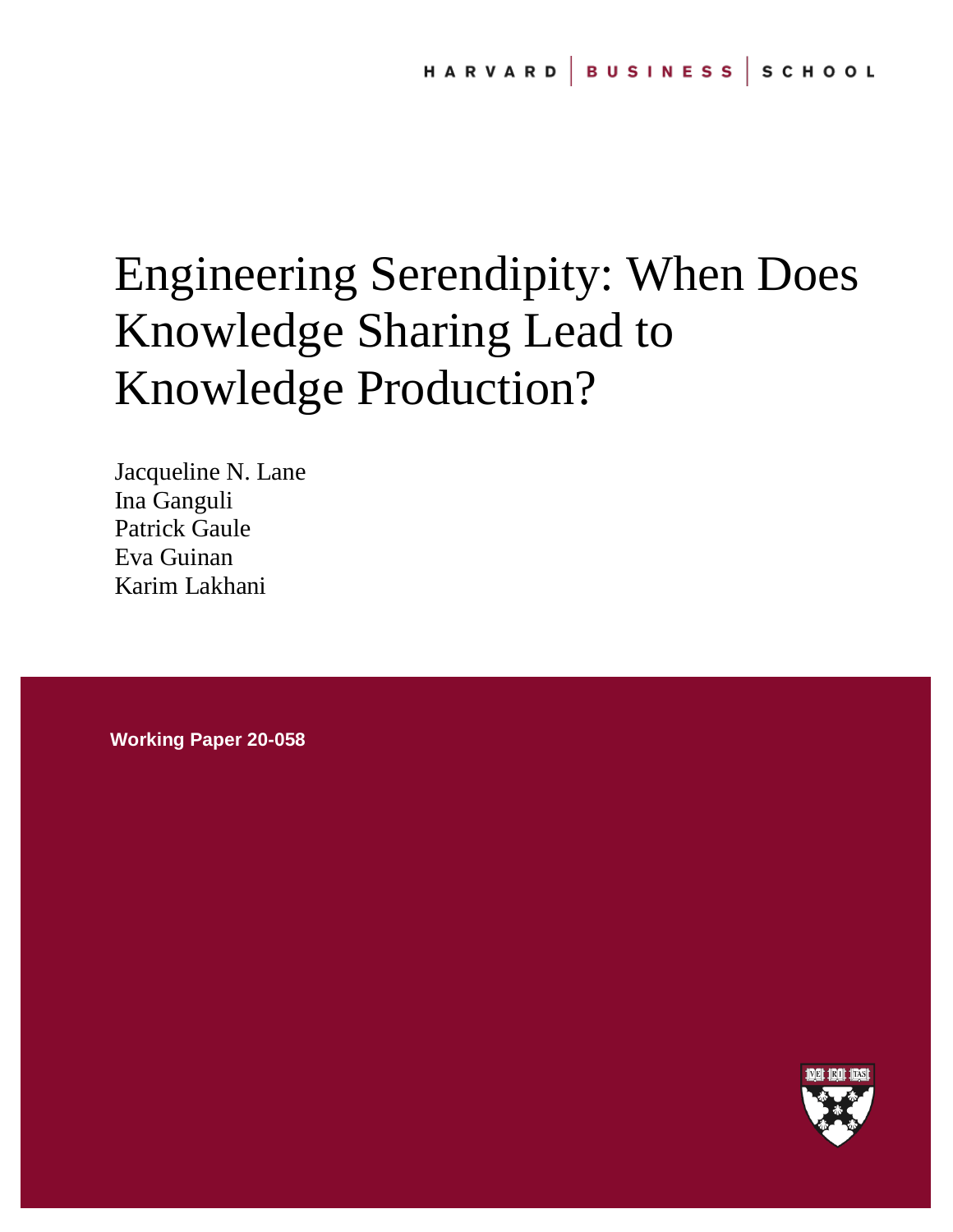# Engineering Serendipity: When Does Knowledge Sharing Lead to Knowledge Production?

Jacqueline N. Lane Harvard Business School

Ina Ganguli University of Massachusetts, Amherst

Patrick Gaule University of Bath

Eva Guinan Harvard Medical School

Karim Lakhani Harvard Business School

**Working Paper 20-058**

Copyright © 2019, 2020 by Jacqueline N. Lane, Ina Ganguli, Patrick Gaule, Eva Guinan, and Karim Lakhani.

Working papers are in draft form. This working paper is distributed for purposes of comment and discussion only. It may not be reproduced without permission of the copyright holder. Copies of working papers are available from the author.

Funding for this research was provided in part by Harvard Business School.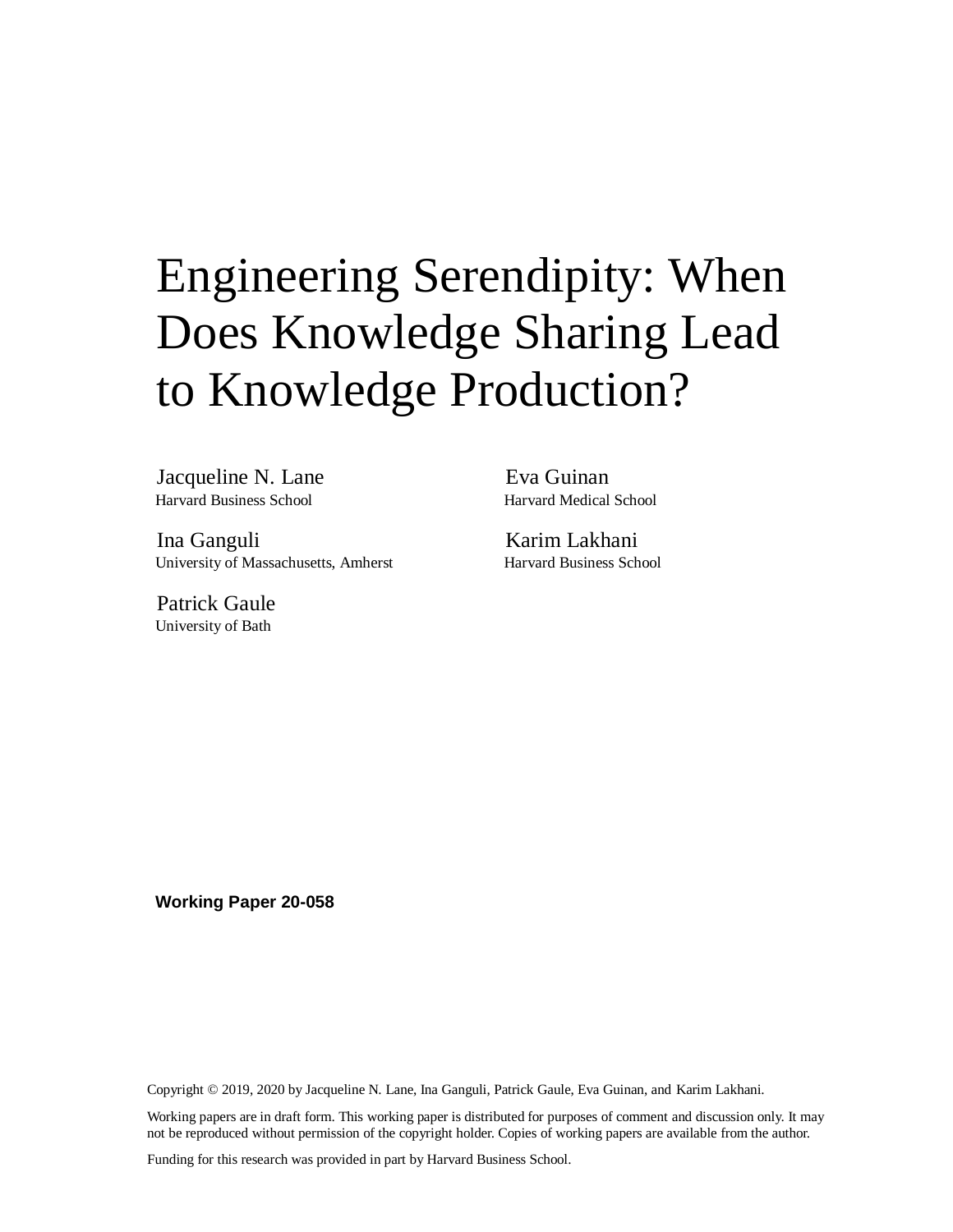# **Engineering Serendipity:**

# **When Does Knowledge Sharing Lead to Knowledge Production?**

Jacqueline N. Lane<sup>1,5</sup>, Ina Ganguli<sup>2,5</sup>, Patrick Gaule<sup>3,5</sup>, Eva Guinan<sup>4,5</sup>, and Karim Lakhani<sup>1,5</sup>

<sup>1</sup> Harvard Business School <sup>2</sup> University of Massachusetts, Amherst <sup>3</sup> University of Bath <sup>4</sup> Harvard Medical School and Dana-Farber Cancer Institute <sup>5</sup> Laboratory for Innovation Science at Harvard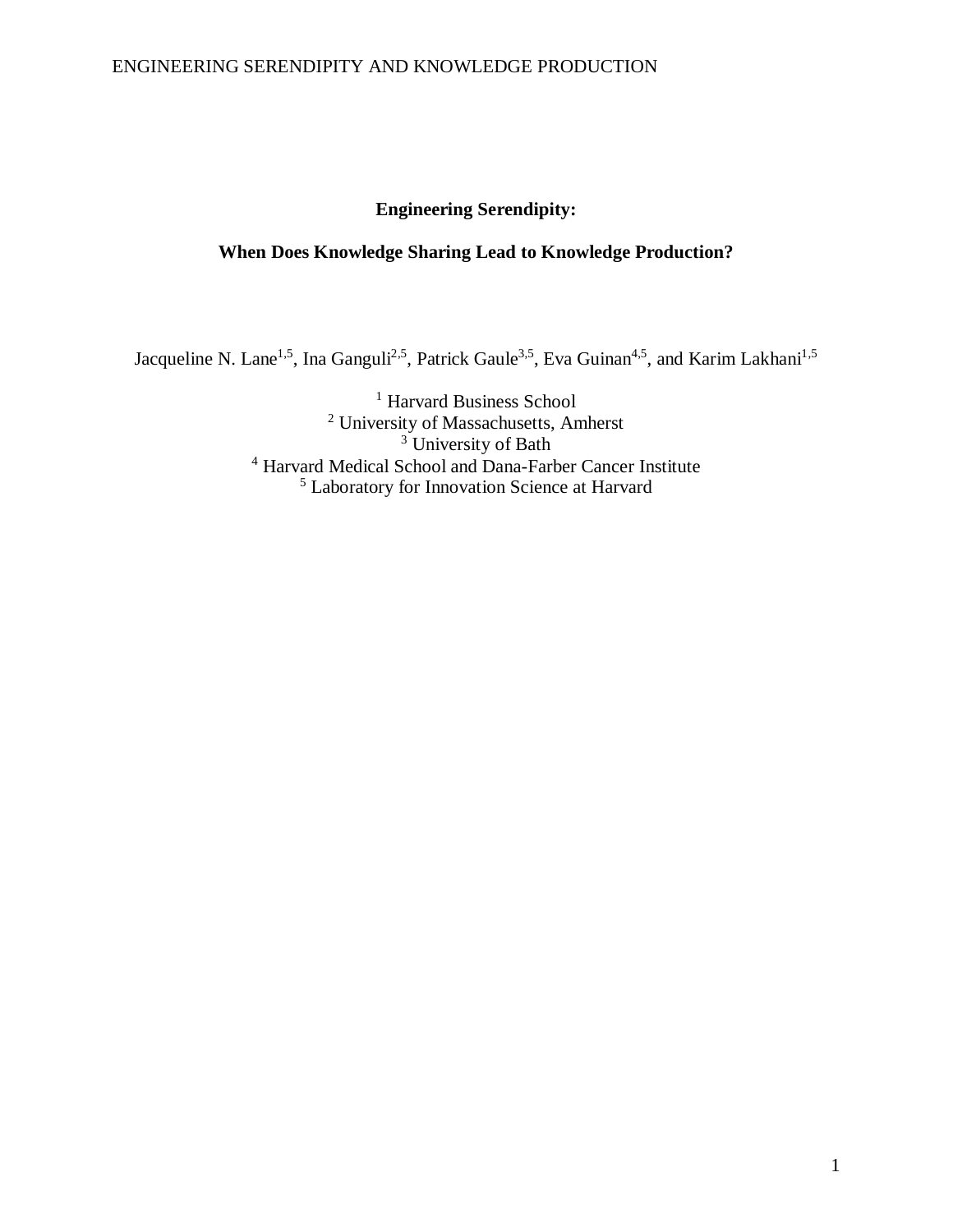## **Engineering Serendipity:**

## **When Does Knowledge Sharing Lead to Knowledge Production?**

## **Abstract**

We investigate how knowledge similarity between two individuals is systematically related to the likelihood that a serendipitous encounter results in knowledge production. We conduct a natural field experiment at a medical research symposium, where we exogenously varied opportunities for face-to-face encounters among 15,817 scientist-pairs. Our data include direct observations of interaction patterns collected using sociometric badges, and detailed, longitudinal data on the scientists' post-symposium publication records over six years. We find that interacting scientists acquire and create more knowledge when they share some overlapping research interests, but are less likely to cite each other's work when they are from similar fields. Our findings reveal both collaborative and competitive effects of knowledge similarity on knowledge production outcomes.

*Keywords:* knowledge production, innovation, knowledge sharing, knowledge similarity, natural field experiment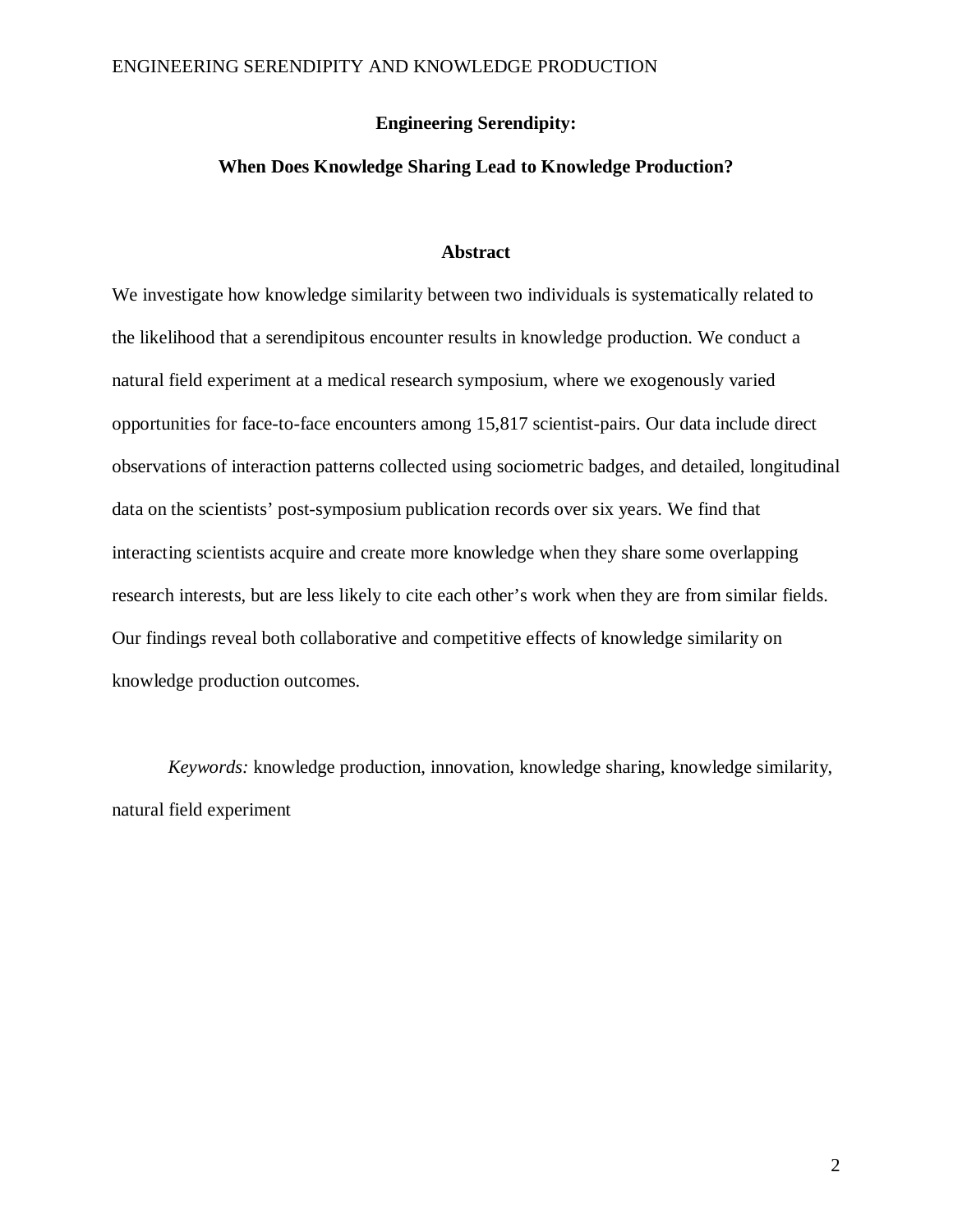## **1. INTRODUCTION**

In 2013, cell biologist William Earnshaw of the University of Edinburgh happened to attend the same academic conference as systems biologist Job Dekker of the University of Massachusetts Medical School and computational biologist Leonid Mirny from the Massachusetts Institute of Technology. By chance, Earnshaw attended a presentation by Dekker and Mirny about their joint work on mitotic chromosomes, during which he became convinced that his lab could provide bench methods to improve Dekker and Mirny's computational models. Earnshaw approached Dekker and Mirny after the talk; their conversation evolved into a three-lab collaboration and a 2018 publication in *Science* (Pain, 2018).

This anecdotal example suggests that serendipitous encounters can play a role in innovation, perhaps as a result of exposing individuals to unfamiliar sources of information that can be combined with their own knowledge stock and lead to new discoveries (Fleming, Mingo, & Chen, 2007; Uzzi, Mukherjee, Stringer, & Jones, 2013). However, the likelihood that serendipitous encounters lead to successful knowledge production remains poorly understood often because the process is uncertain, complex and relatively understudied. In particular, even if an encounter eventually produces new knowledge, this process may occur slowly and only emerge after a number of years (Catalini, 2018; Fleming, 2001). A significant degree of knowledge within organizations is tacit and is not easily transferred (Argote, 1999; Hansen, 1999; Nonaka, 1994). Knowledge creation via new collaborations can be costly (Boudreau et al., 2017, Dahlander & McFarland, 2013), requiring coordinated effort, alignment of incentives, establishment of trust, generation of creative synergy, and "matching" criteria, such as personality and scheduling compatibility (Azoulay, Ding, & Stuart, 2009; Catalini, 2018). Even if knowledge transfer or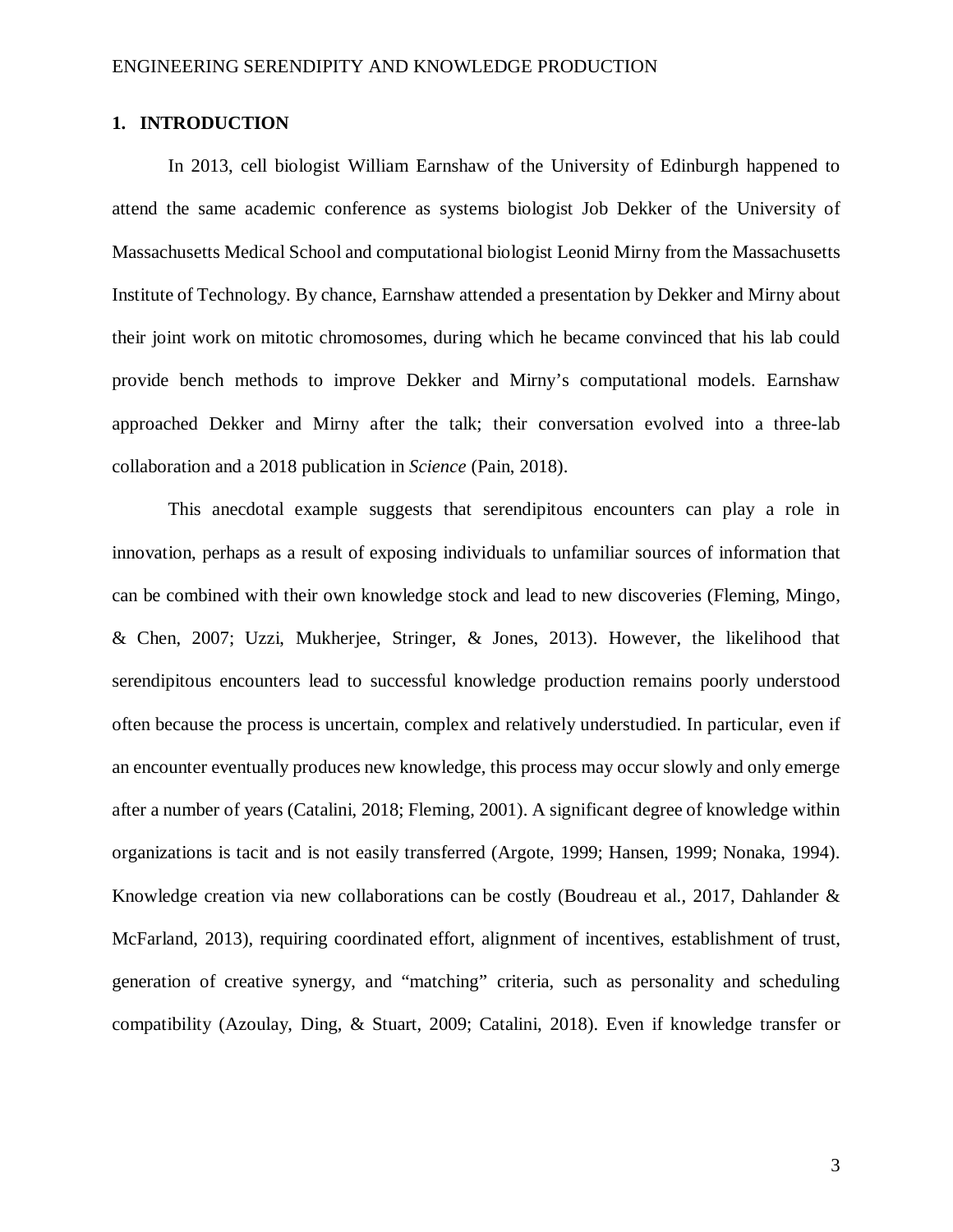creation is successful, knowledge tends be slow to diffuse through interpersonal networks (Fleming et al. 2007; Singh 2005).

The question thus arises of when serendipitous encounters are more likely to facilitate useful idea exchange and knowledge production. Previous literature tends to focus on the factors that may increase the amount or intensity of short-term communication and interaction between individuals, rather than the implications of serendipitous encounters on knowledge production (e.g., Allen, 1977; Kleinbaum, Stuart, & Tushman, 2013). Given that geographic proximity increases the likelihood of serendipitous encounters (Catalini, 2018), recent research has begun to examine the effects of organizational redesign on knowledge production (Catalini, 2018; Fang, Lee, & Schilling, 2010; Lee, 2019). Although it is possible that organizational redesign and greater geographic proximity between individuals can increase knowledge production, most studies do not directly address how knowledge sharing between two individuals affects the path-dependent nature of the knowledge production process (Carlile, 2004; Hargadon & Sutton, 1997). Since prior work tends to focus on a single knowledge production outcome (Phelps, Heidl, & Wadhwa, 2012), often on the factors that impede knowledge transfer (Carlile 2004; Hansen, 1999; Szulanski, 1996; Uzzi, 1997), it is unclear how knowledge sharing may also affect knowledge creation and diffusion. Hence, we know relatively little about whether serendipitous encounters between individuals actually lead to meaningful idea exchange that can be applied to one's own tasks, or whether these interactions can spark new collaborations and broader diffusion of ideas over time. The goal of our work is to address this gap in literature by examining to what extent a systematic relationship exists between serendipitous encounters and knowledge production outcomes.

We posit that an effective encounter hinges not just on the serendipity of the interaction but also on the existence of common knowledge that individuals use to make sense of each other's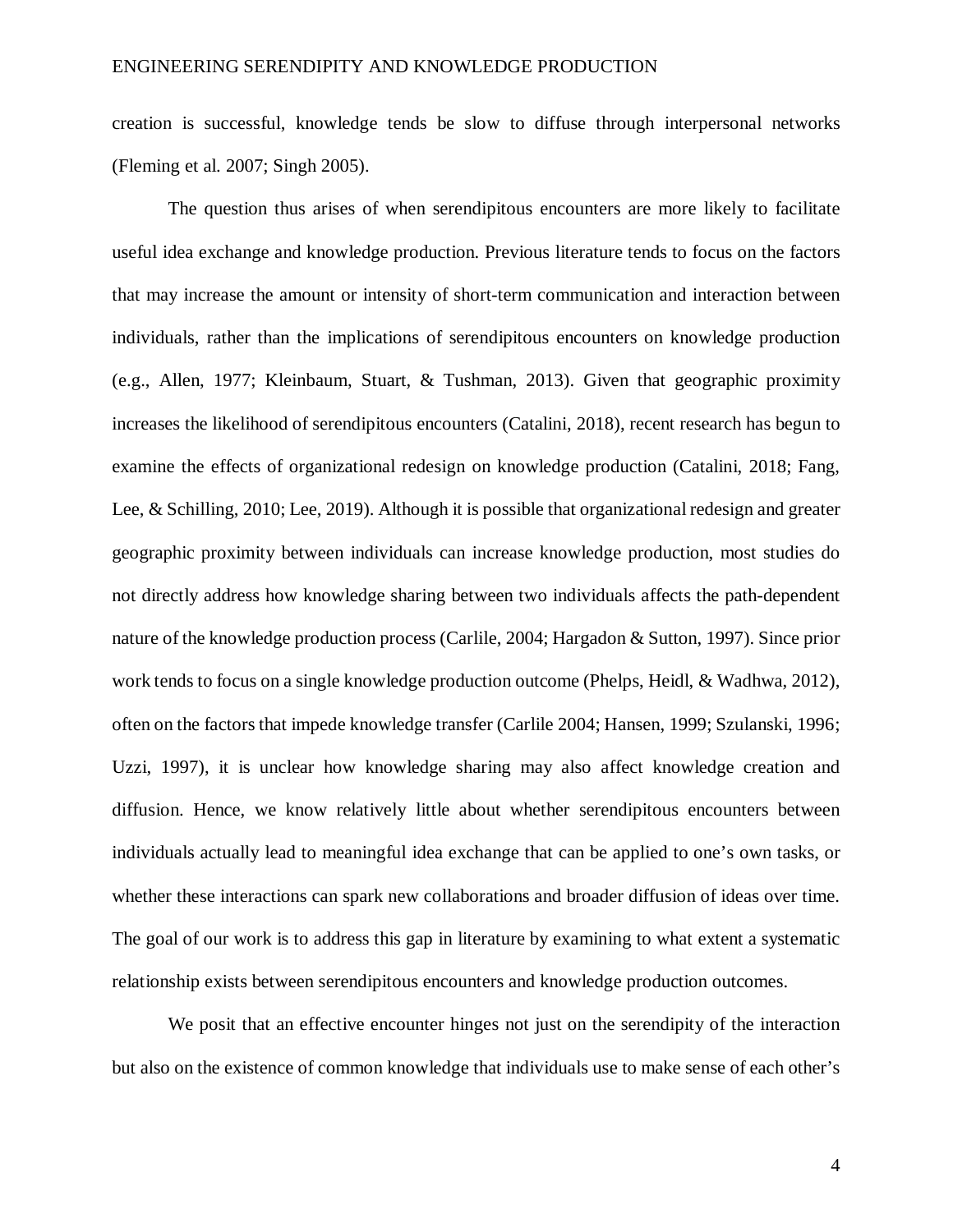specialized knowledge and connect it to what they already know. Common knowledge enhances the ability for new knowledge to be assimilated into the concepts, objects and patterns that are already present in people's cognitive structures (Bower & Hilgard, 1981; Cohen & Levinthal, 1990). When new information is related to prior knowledge constructs, it is more readily absorbed, integrated, and applied in new settings (Carlile, 2004; Kogut & Zander, 1992); without sufficient prior knowledge, individuals may have difficulty integrating new knowledge (Rosenkopf & Almeida, 2003). In this paper, we argue that there are two essential characteristics to people's common knowledge: *field similarity* in their educational backgrounds and training, and *intellectual similarity* in their interests, passions and pursuits. Serendipitous encounters are more likely to be effective when people share some knowledge similarity in both their field and intellectual interests.

To systematically investigate the relationships between serendipitous encounters and knowledge production requires a rich longitudinal dataset that directly observes exogenous faceto-face knowledge sharing between two individuals and subsequent knowledge production outcomes. To draw causal inferences, we designed and executed a natural field experiment at a research symposium on advanced imaging in early 2012 at an elite academic medical center. We chose this setting due to the centrality of knowledge production to their organizational and individual performance goals and the prevalence of knowledge sharing norms (Dahlander & McFarland, 2013). We created exogenous variation in opportunities for information-rich, face-toface encounters between cross-disciplinary scientists interested in applying for an internal grant program promoting the development of advanced imaging solutions to address an unmet clinical need. Using electronic sociometric badges (Kim, McFee, Olguin, Waber, & Pentland, 2012), we collected a unique dataset of fine-grained, live interactions between pairs of scientists who were randomly assigned to be in the same symposium room for knowledge sharing. We then combined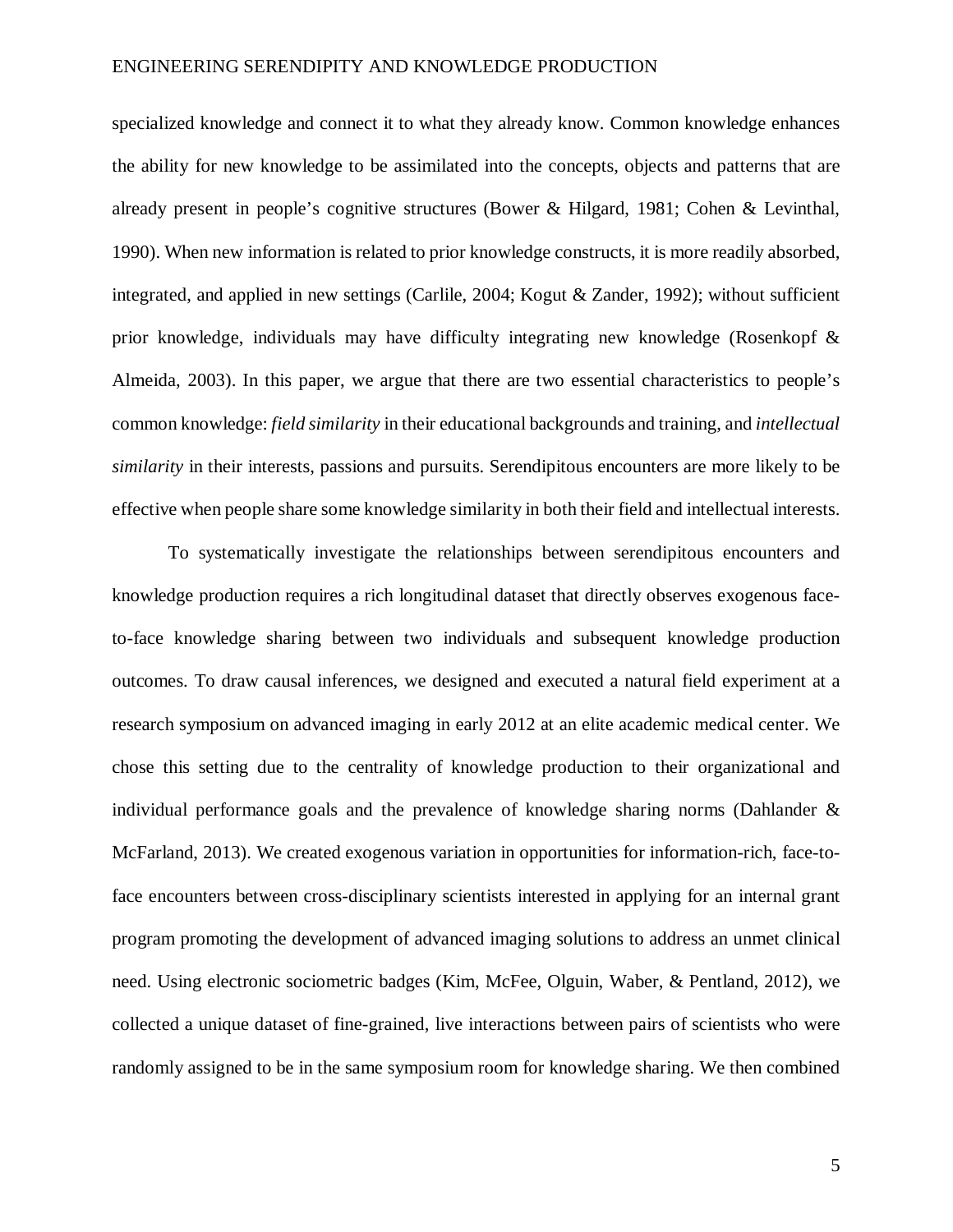this with a rich longitudinal dataset on long-run knowledge production outcomes from the scientists' written publications over a six-year period, where we linked scientists' pairwise keywords, collaborations and forward citations to examine the extent that the encounters led to knowledge transfer, creation and diffusion, respectively. This design enabled us to causally and systematically identify the relationships between knowledge sharing and knowledge production to explain why some serendipitous encounters resulted in knowledge production and others did not.

We find both cooperative and competitive effects of serendipitous knowledge sharing encounters on knowledge production. On one hand, knowledge sharing led to greater knowledge transfer and knowledge creation when people had some overlapping intellectual and field interests, respectively. Although knowledge sharing had limited impact on knowledge transfer among pairs with either few or many overlapping interests, we observe a two-fold increase in knowledge transfer (of Medical Subject Headings or MeSH keywords) for moderately similar pairs, suggesting an inverted U-shaped relationship between knowledge overlap and knowledge transfer. Similarly, we find that knowledge sharing between pairs with some common knowledge led to 1.2 more coauthored peer-reviewed publications, compared to a 0.98 decrease in copublications among high knowledge overlapping pairs, which suggests that the knowledge sharing intervention reduced the search costs associated with forming synergistic collaborations. By comparing the knowledge drivers of near-term collaborations and long-term collaborations, we find that common knowledge is more critical for the former. On the other hand, knowledge sharing reduces knowledge diffusion between people from the same field, with interacting pairs citing each other between 2.8 to 6.7 times less than non-interacting pairs from more distant fields.

We aim to make several contributions to the literature. First, we contribute to the literature on search costs and information frictions associated with the knowledge production process

6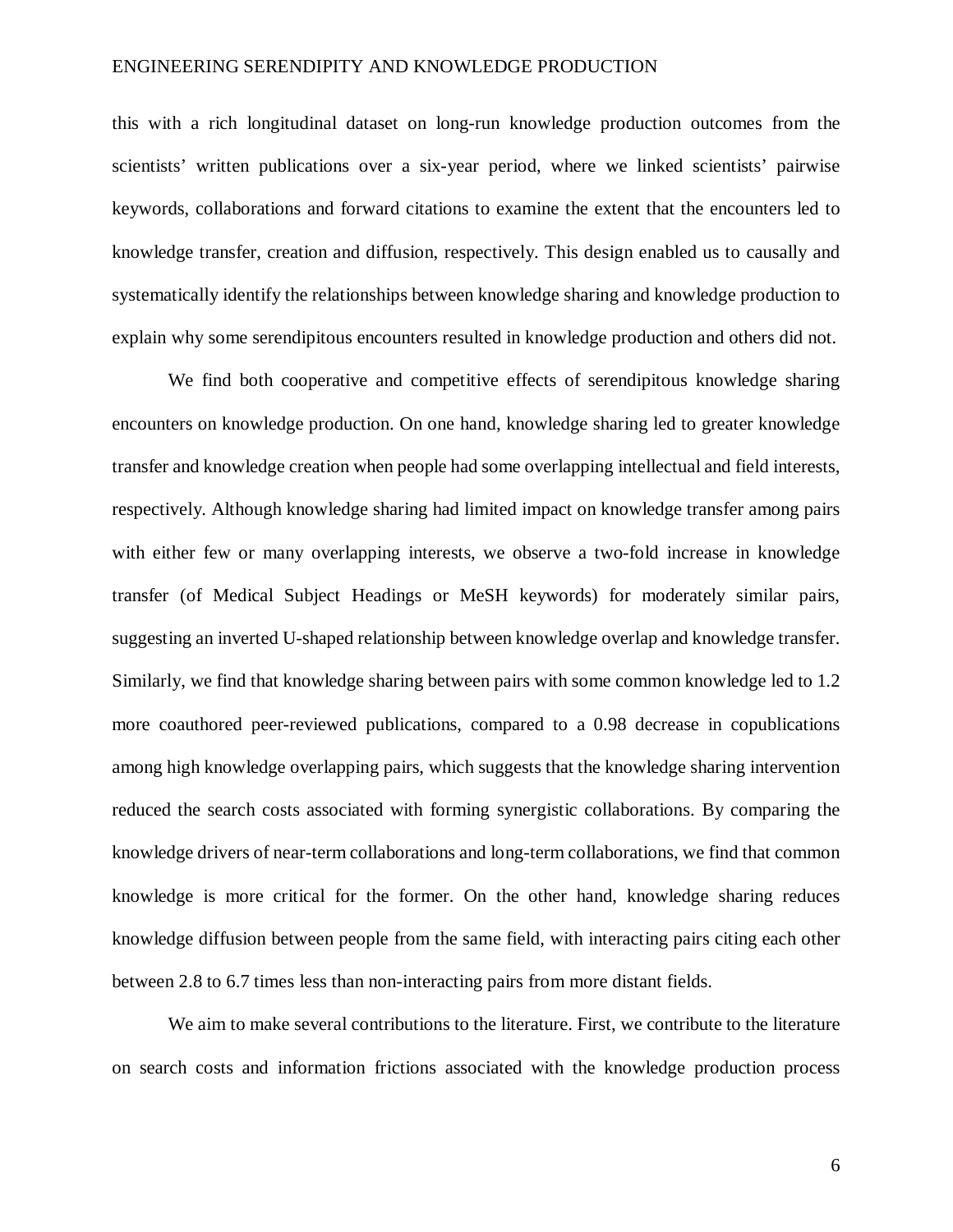(Agrawal & Goldfarb, 2008; Boudreau et al., 2017; Catalini, 2018; Haas & Hansen, 2007; Hansen, 1999), by focusing on the extent that "engineered serendipity" can mitigate some of these costs. we emphasize the role of knowledge similarity in shaping different components of knowledge production, and over different time horizons. Most prior research has predominantly focused on one component or a single time frame (e.g., Adams, Grant, Black, Clemmons, & Stephan, 2005; Dahlander & McFarland, 2013; Hansen, 1999; Szulanski, 1996). Our work suggests that knowledge dissimilarity remains a barrier to knowledge production over time, as pairs are more productive when they share sufficient common knowledge. However, the magnitude of these frictions are likely to be more difficult to overcome in the short-run compared to the long-run.

Second, we make contributions to the literature on temporary colocation, and the value of conferences, symposia and similar events on the direction of inventive activity on the knowledge frontier and the emergent patterns of collaborative activity (Biancani, Dahlander, & McFarland, 2014; Boudreau et al., 2017; Campos, Leon, McQuillin, 2018; Catalini, Fons-Rosen, & Gaule, 2020; Chai & Freeman, 2019). Prior research has been limited in its ability to observe actual acts of knowledge sharing between pairs, and its implications on knowledge production. Our study indicates that even brief, information-rich encounters at conferences can benefit knowledge production, with the potential to alter people's research directions and collaboration networks.

Third, we make methodological contributions by highlighting the benefits of long-term studies that amalgamate multiple forms and uses of data. Prospective experiments can support multiple lines of investigation involving both near-term and long-term outcomes that may not be possible in retrospective, archival studies and suggests the use of multiple sources of data for unpacking the dynamics of knowledge production.

#### **2. THEORY AND HYPOTHESES**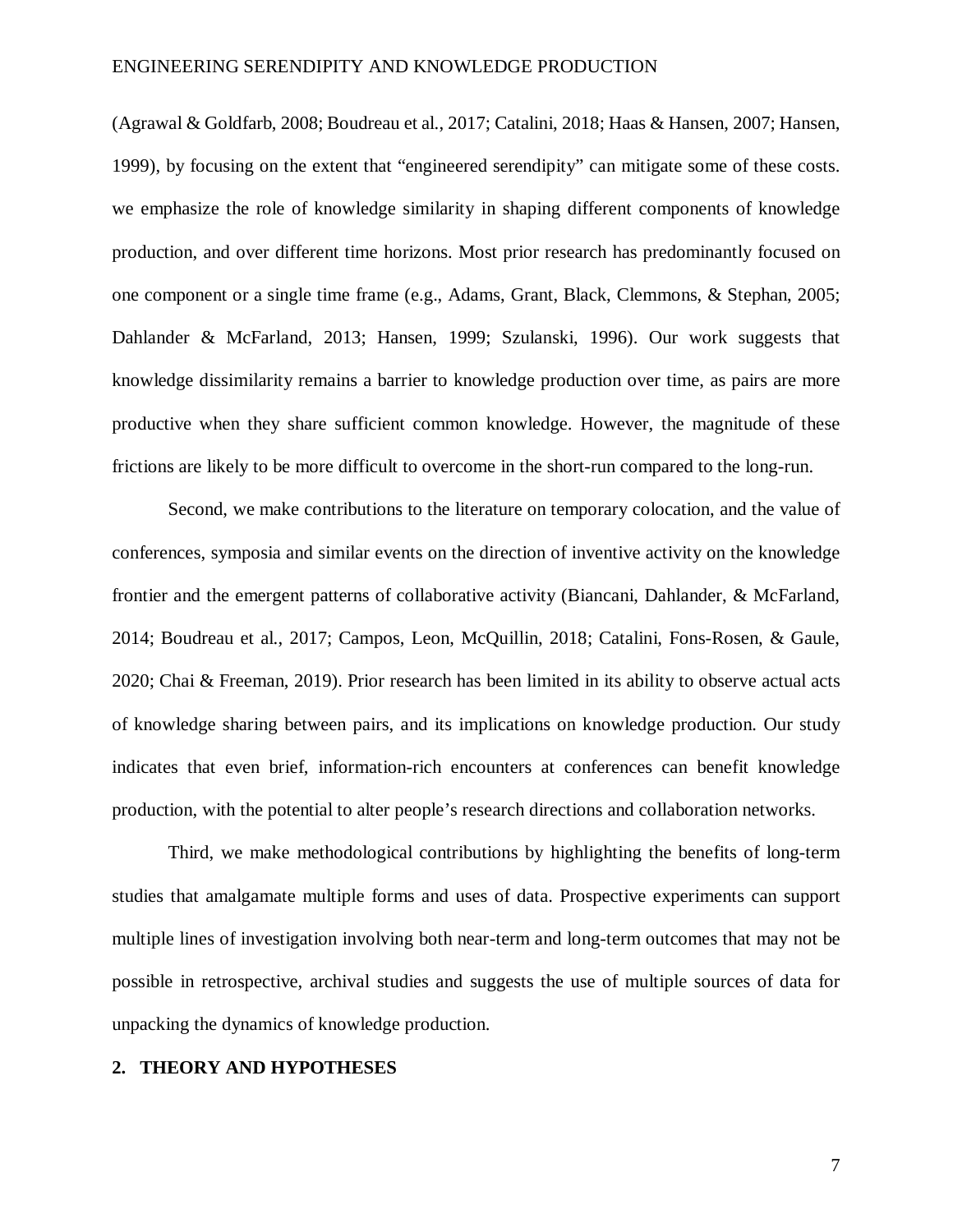#### **2.1. Knowledge Production and Knowledge Sharing**

According to the knowledge-based view of the firm, knowledge production is a multi-component process that involves the transfer, creation and diffusion of knowledge (Grant, 1996; Kogut & Zander, 1992; Nonaka, 1994; Spender, 1996). Knowledge transfer involves the movement of facts, relationships, and insights from one setting to another, and becomes evident when the experience acquired by an individual, group or organization in one setting is applied in another setting (Argote, 1999; Hansen, 1999; Szulanski, 1996). Knowledge creation refers to the generation of facts, relationships and insights to solve new problems (Arrow, 1962; Nonaka, 1994). The emphasis on *new* knowledge is what distinguishes the process of knowledge transfer from creation. Because new knowledge is not held by anyone prior to its creation, it cannot be transferred and applied directly (McFadyen & Canella 2004). Conversely, knowledge diffusion refers to the process through which transferred or newly created knowledge is disseminated and used by other individuals, groups and organizations (Fleming et al., 2007; Singh, 2005). Knowledge diffusion is a critical component of the knowledge production process because it reduces duplication of effort and promotes efficiency by demarcating what is known from what is yet to be explored on the knowledge frontier (Boudreau & Lakhani, 2015).

Critical to the efficiency of knowledge production is the process of knowledge sharing between individuals possessing different types of knowledge (Grant, 1996; Kogut & Zander, 1992; Nonaka, 1994), and their ability to learn from these interactions (Levinthal & March, 1993; Simon, 1991). Common knowledge between partners is important because it enables individuals to absorb the aspects of their knowledge sets that they do not hold in common, or that are unique to each individual (Carlile, 2004; Cohen & Levinthal, 1990; Maurer & Ebers, 2006). Building on prior work, we propose that there are at least two separate pathways through which people develop their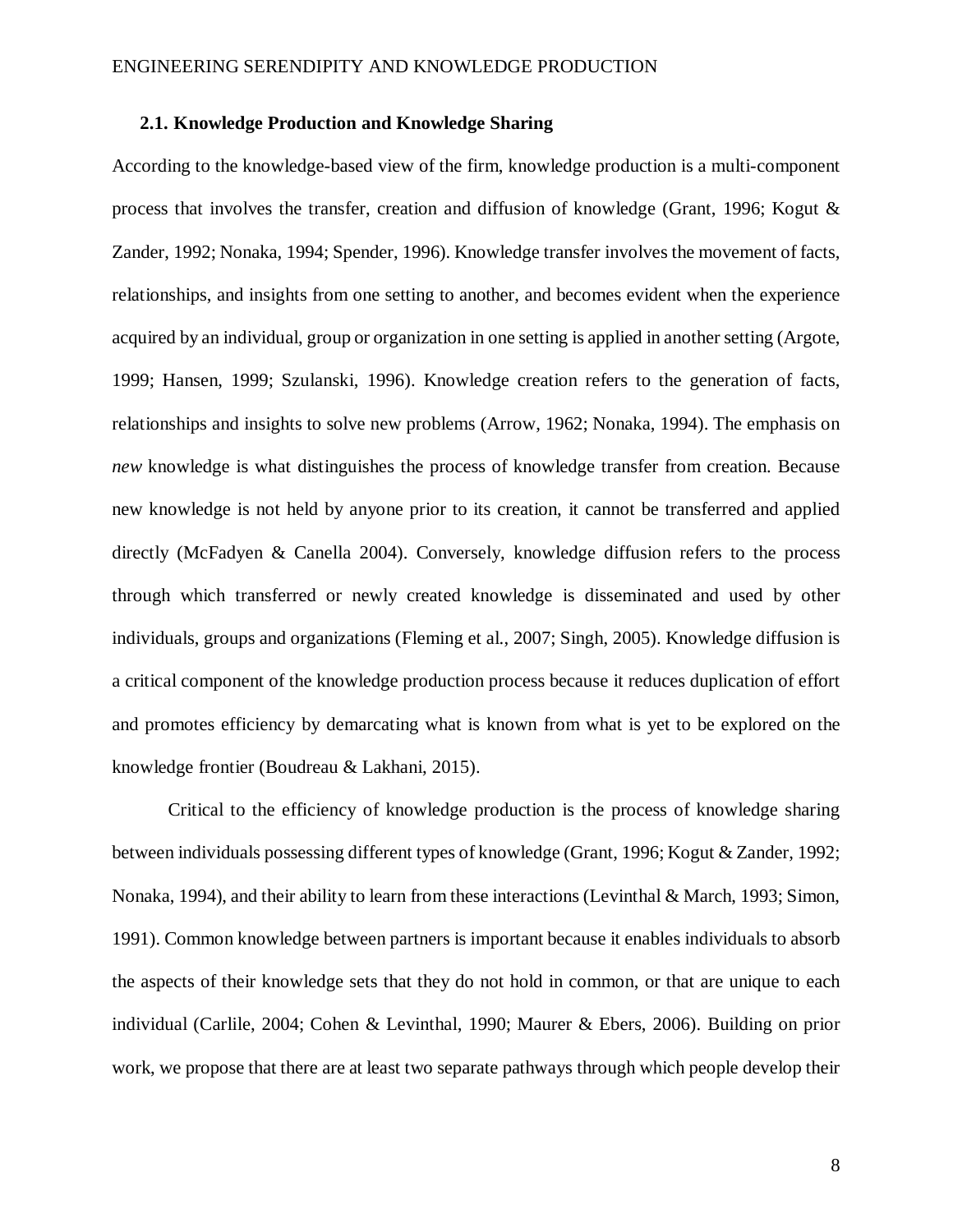knowledge bases: their field and intellectual specialties. Because of the path-dependent nature of knowledge (Hargadon & Sutton, 1997), the overlap in two individuals' field and intellectual specialties may have different implications on knowledge production. Table 1 provides a summary of our knowledge constructs.

#### **2.2. Two Knowledge Bases of Similarity: Field Specialty and Intellectual Specialty**

Field specialties are developed through an individual's educational background, skills and training (Bourdieu, 1984; Bechky, 2011; Haas & Park, 2010). In biomedical research, which is our focal context of study, there are multiple medical field specialties, such as neurology, radiology or oncology that focus on investigations of the biological process and the causes of specific diseases. Organizations often structure their departmental and divisional memberships around field specialties (Biancani et al., 2014). In universities and academia, this means that field specialties are often the primary channels through which resources, such as salaries, funding, tenure, offices and laboratory space, are apportioned to faculty (Biancani, Dahlander, McFarland, & Smith, 2018). For these reasons, field specialties provide professional reference groups (Haas & Park, 2010) for members to identify appropriate behavior, rigor of scholarship, career goals and aspirations (Abbott, 2001). In contrast, intellectual specialties are closely aligned to personal interests and passions, that evolve over time. Individuals can have memberships in multiple intellectual specialties depending on their current pursuits and priorities (Caza, Moss, & Vough, 2018). For example, in biomedical research, intellectual specialties include research topics such as aging, addictions, Alzheimer's disease, brain injury, sleep, and stem cells; each of these intellectual specialties is associated with memberships in professional reference groups (Haas & Park, 2010) for people motivated by common problems, methods, trends, and processes. These intellectual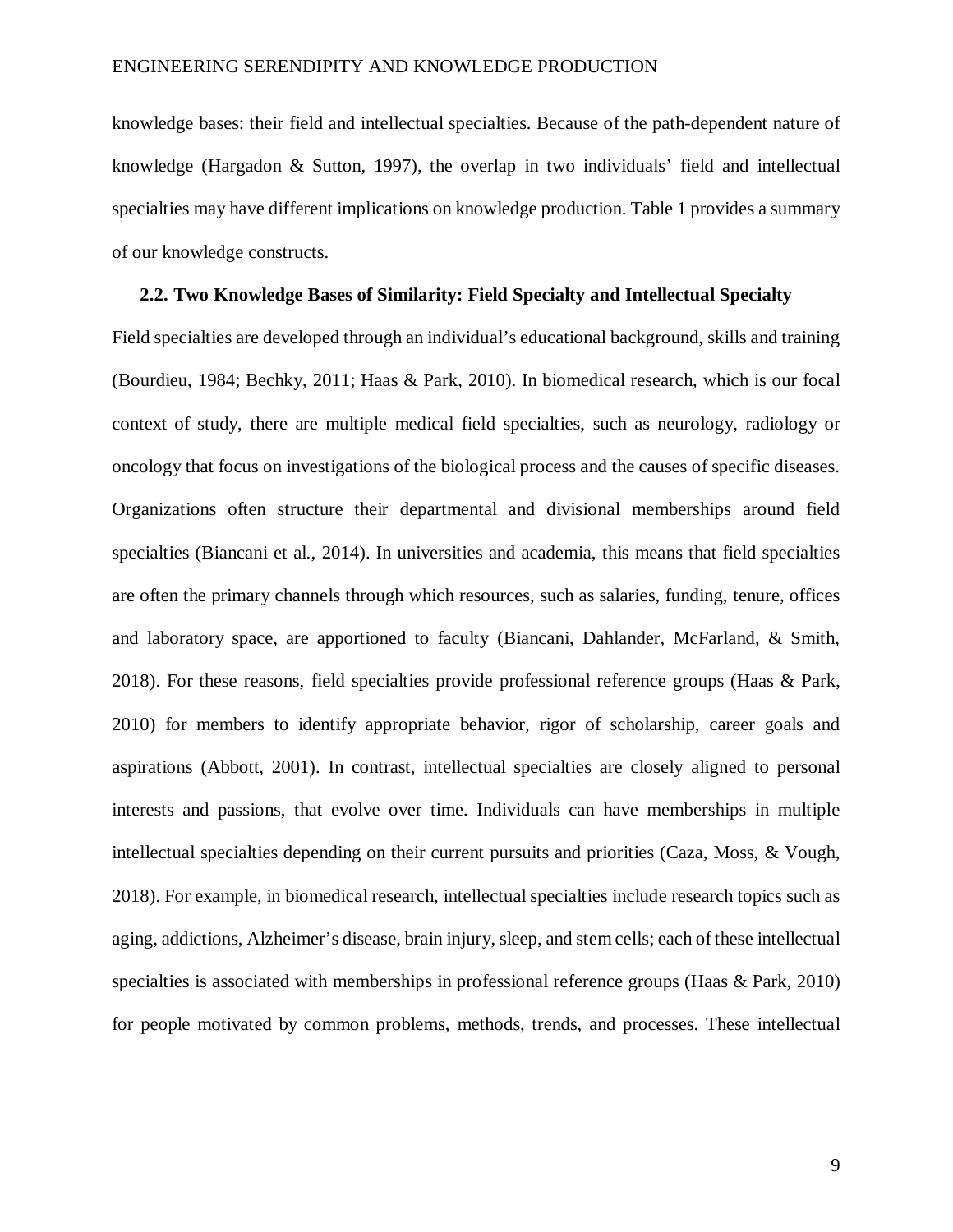interests can be specific to a field's research topics, such as Alzheimer's disease, which is typically studied by neurologists, or span different fields, such as stem cell research.

In short, field and intellectual specialties shape people's identities, language, tastes and affiliations through professional memberships (Haas & Park, 2010). Individuals will likely adopt multiple professional identities depending on their field and intellectual memberships: this means that people from different field specialties can share overlapping intellectual interests, while individuals from the same field specialty can have divergent intellectual interests, because field and intellectual interests are two distinct dimensions of individuals' knowledge constructs.

In distinguishing how field and intellectual overlap shape knowledge production, knowledge similarity describes the distance between the field specialties and intellectual specialties of two knowledge sharing partners. Individuals are more likely to recognize and absorb new ideas when they already have some existing expertise and find it more difficult when the ideas are outside their realm of expertise (Carlile, 2004; Cohen & Levinthal 1990). Put differently, even though distant knowledge tends to be novel and valuable (Jeppesen & Lakhani, 2010, Leahey, Beckman, & Stanko, 2017), people are more likely to experience challenges communicating with one another, and may not recognize the value of external information (Cohen & Levinthal, 1990; Grant, 1996). For example, two neurologists are less likely to experience challenges communicating with each other than a neurologist and oncologist pair because they share more similar educational backgrounds, training and clinical expertise. However, there may be greater opportunities for knowledge production between the neurologist and oncologist pair because their field specialties are more distant. Similarly, although two sleep researchers may communicate and comprehend each other with relative ease because they read and conduct similar research (Dahlander & McFarland, 2013), there is greater potential for knowledge production between an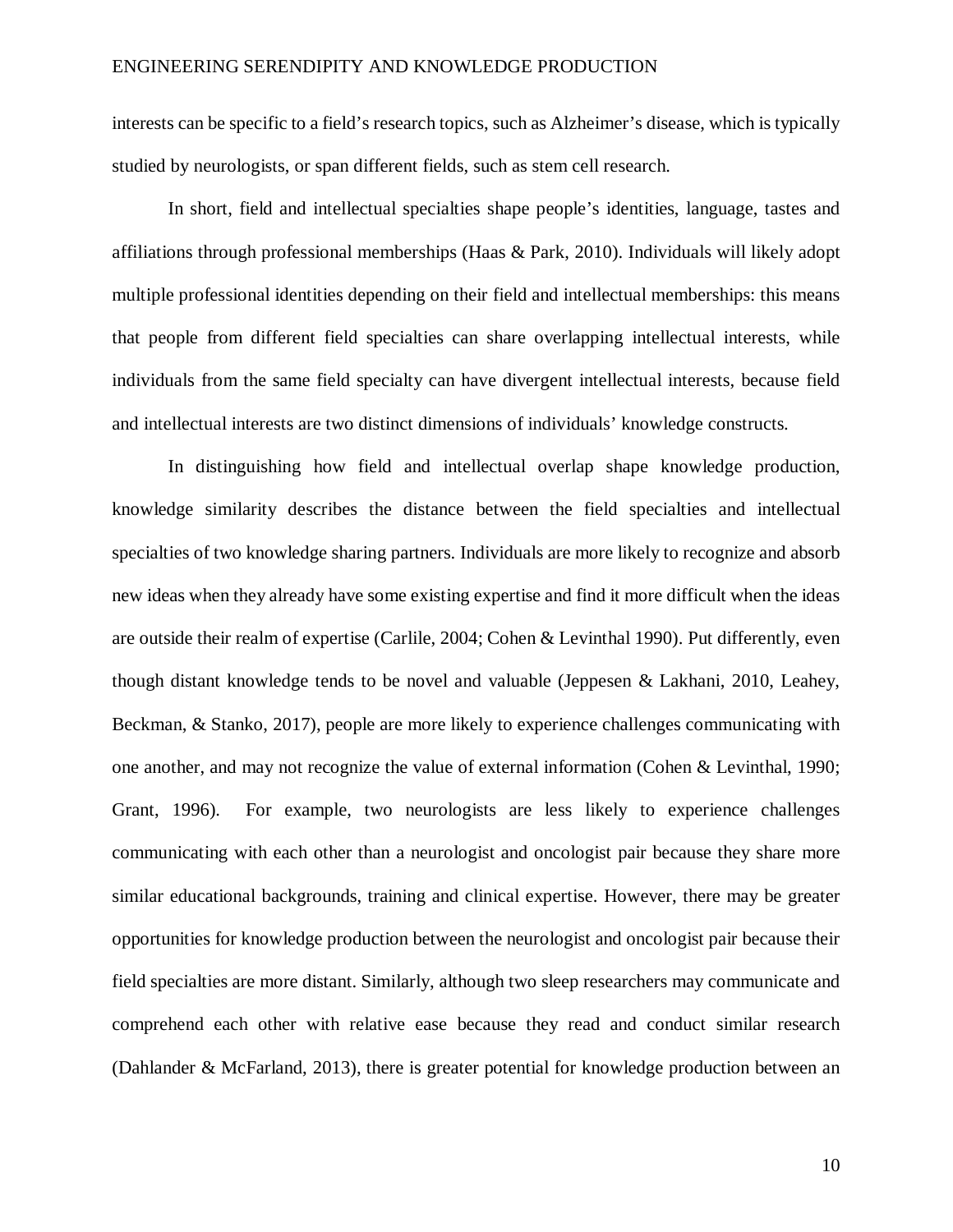aging and a sleep researcher, who may offer greater utility and value to one another to solve problems related to both sleep and aging processes—provided that they have sufficient common knowledge (Bechky, 2011; Grant, 1996). This suggests that there is an inherent trade-off between the greater ease of conversing and absorbing ideas locally from individuals with many overlapping interests and the greater potential opportunities for novel ideas and knowledge transfer, creation, and diffusion from sharing and assessing the knowledge of those with more distant interests.

#### **2.3. Knowledge Transfer and Knowledge Similarity**

Knowledge transfer is a two-sided process because it depends on the efforts of a source to share knowledge with a recipient and the recipient's efforts and capacity to acquire, absorb, and learn it (Argote, 1999). Because of greater common knowledge, local knowledge found within groups of similar individuals tends to be more easily transferred than distant knowledge spanning group boundaries (Carlile, 2004; Kogut & Zander 1992; Rosenkopf & Almeida, 2003). That said, more distant knowledge may present non-redundant ideas that benefit learning and acquiring new concepts. Knowledge sharing partners from the same field specialty have similar education and training, meaning that they are more capable of absorbing each other's knowledge. However, these ideas are also more likely to be redundant. Likewise, knowledge sharing partners are more likely to have greater potential for knowledge transfer when they are less intellectually similar (Leahey et al. 2017; Uzzi et al., 2013). Divergent interests create a wider pool of knowledge to draw upon, which allows for multiple perspectives and problem-solving approaches that increase the likelihood of novel solutions and discoveries (Boudreau, Guinan, Lakhani, & Riedl, 2016). Based on these reasons, we expect that individuals with less field or intellectual overlap have a greater potential pool of ideas for knowledge transfer, up until a certain threshold of dissimilarity, after which they will lack sufficient common interests to benefit from knowledge transfer.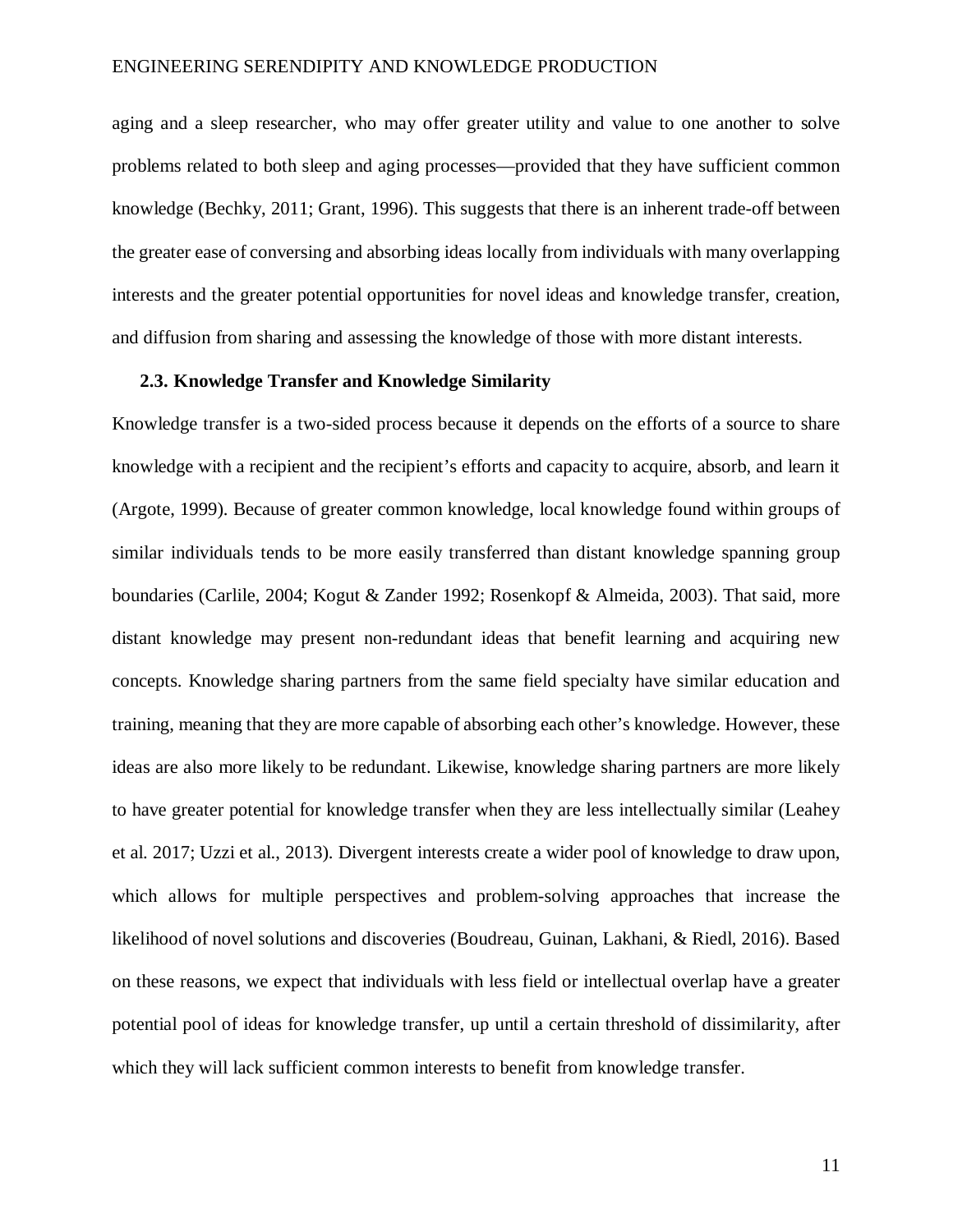*Hypothesis 1a (H1a). Field similarity has an inverted U-shaped effect on the relationship between knowledge sharing and knowledge transfer.*

*Hypothesis 1b (H1b). Intellectual similarity has an inverted U-shaped effect on the relationship between knowledge sharing and knowledge transfer.*

#### **2.4. Knowledge Creation and Knowledge Similarity**

There is a growing view among innovation scholars that specialization has created a "knowledge burden" hypothesis that has made collaborative work combining the increasingly narrow niches of specialization imperative to moving the knowledge frontier forward (Jones, 2009; Uzzi et al., 2013). Scientific discovery is a process that combines individually focused tasks—such as reading, experimentation, and writing—with social interactions through joint sense-making with others that can spark new discoveries (Boudreau & Lakhani, 2015; Latour & Woolgar, 1979).

That said, there are limits in the types of collaborations that can actually form and these are likely to be constrained by social processes, such as preferences for others with shared attributes. Principles of homophily suggest that people are attracted to others who hold similar values because their interactions are more rewarding and less uncertain (McPherson, Smith-Lovin, & Cook, 2001). When individuals share overlapping interests, conversations tend to be more rewarding due to the benefits of security and mutual attraction (Dahlander & McFarland, 2013). Moreover, joint knowledge creation is a long-term investment in a multiplex relationship (Uzzi, 1997), where partners engage in joint problem-solving and spend time together discussing, reflecting and interacting to achieve mutual benefit (McFadyen & Cannella, 2004).

Based on these arguments, new collaborations will require potential partners to share overlapping field interests, such as similarities in their education, training, clinical and/or laboratory experience, which establish common knowledge, and create similar incentives and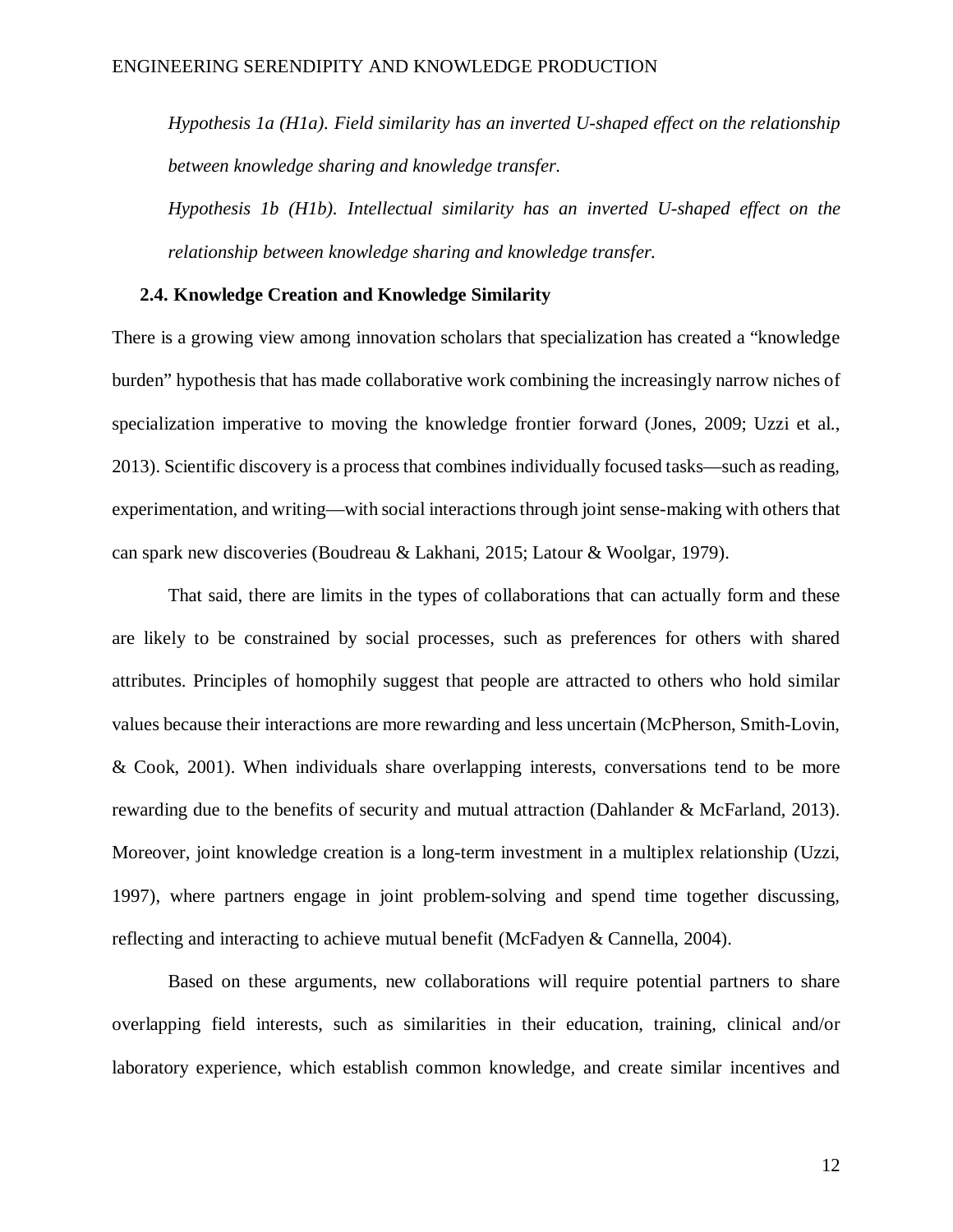publication requirements for promotion and tenure (Stephan, 1996). Similarly, potential collaborators are likely to benefit from some intellectual overlap because commonalities in research interests and passions aid with communication and mutual understanding. When individuals share no intellectual overlap, their interests may be too disparate to establish common research interests but when they share a high degree of intellectual similarity, they may be substitutes for each other and offer few complementarities (Dahlander & McFarland, 2013). Knowledge sharing would enable partners with some field or intellectual overlap to identify potential complementarities beyond those available to individuals with complete knowledge overlap. Accordingly, we expect that increasing field and intellectual similarity should benefit knowledge creation up to a threshold, over which there are decreasing marginal returns on greater levels of knowledge similarity.

*Hypothesis 2a (H2a). Field similarity has an inverted U-shaped effect on the relationship between knowledge sharing and knowledge creation.*

*Hypothesis 2b (H2b). Intellectual similarity has an inverted U-shaped effect on the relationship between knowledge sharing and knowledge creation.*

Another pathway that may lead to joint knowledge creation relies on prior collaborations and tie persistence (Hasan & Koning, 2019; Ingram & Morris, 2007; Zhang & Guler, 2019). We examine a specific type of tie persistence, namely the likelihood that an elemental collaboration persists to create a complete knowledge product. In science, grant coapplications and copublications represent to two essential but opposing ends of knowledge creation, from ideageneration to final output (McFadyen & Cannella, 2004). Similar to publications, grants are essential to scientists' research productivity and often used as evaluative criteria for important decisions, such as promotion, tenure, awards and recognition (Dahlander & McFarland, 2013;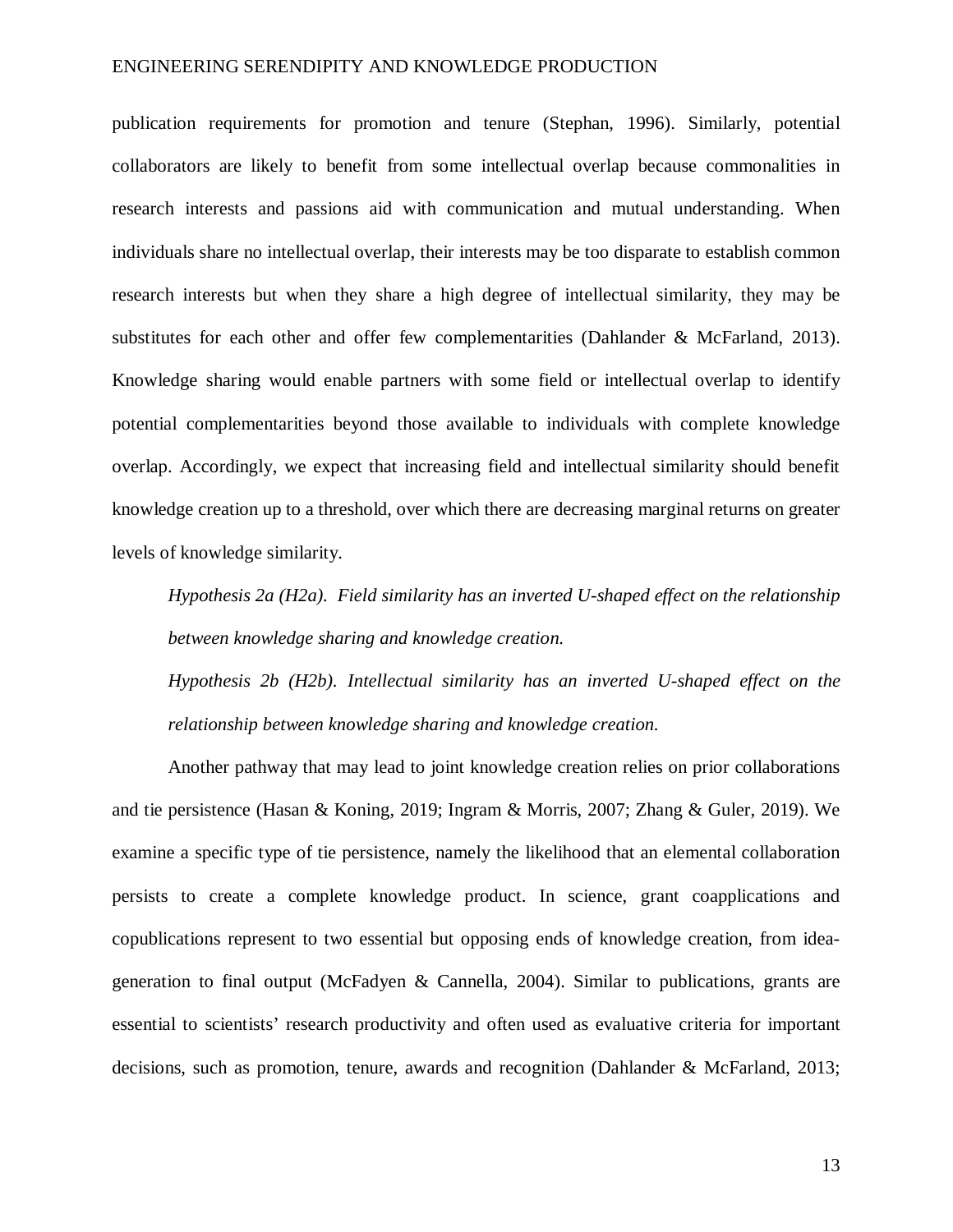Stephan, 1996). The knowledge similarity requirements that improve the likelihood that elemental collaborations persist into copublications may differ from the processes that shape long-term collaborations on peer-reviewed research publications. In addition to being at the open end of research inquiry, grant applications tend to have finite submission deadlines and these can impose resource, attention, coordination and other constraints on potential partners (Dahlander, O'Mahony & Mann, 2016). Hence, potential partners may turn to other individuals with whom they share significant knowledge overlap, due to fewer costs and frictions associated with idea generation and developing a viable core concept. Therefore, the effects of common knowledge may be even more critical to shaping elemental collaborations. Due to these reasons, we expect that elemental collaborations are more likely to persist into a final product of knowledge creation when knowledge sharing partners have significant knowledge overlap in terms of their field and intellectual interests.

*Hypothesis 2c (H2c). An elemental collaboration is more likely to result in knowledge creation as the field similarity between two individuals increases.* 

*Hypothesis 2d (H2d). An elemental collaboration is more likely to result in knowledge creation as the intellectual similarity between two individuals increases.* 

#### **2.5. Knowledge Diffusion and Knowledge Similarity**

Among research scientists, forward citations to others' publications are a primary means for diffusing knowledge. Beyond knowledge diffusion, forward citations constitute a critical means of social recognition for acknowledging the contributions of predecessors (Merton [1942], 1973) and tracing the path of scientific discovery and diffusion (Stephan, 1996). Some scholars have argued that the number of citations an article or body of work has received is perhaps the most common way to measure the importance of an individual's contribution to science (Stephan,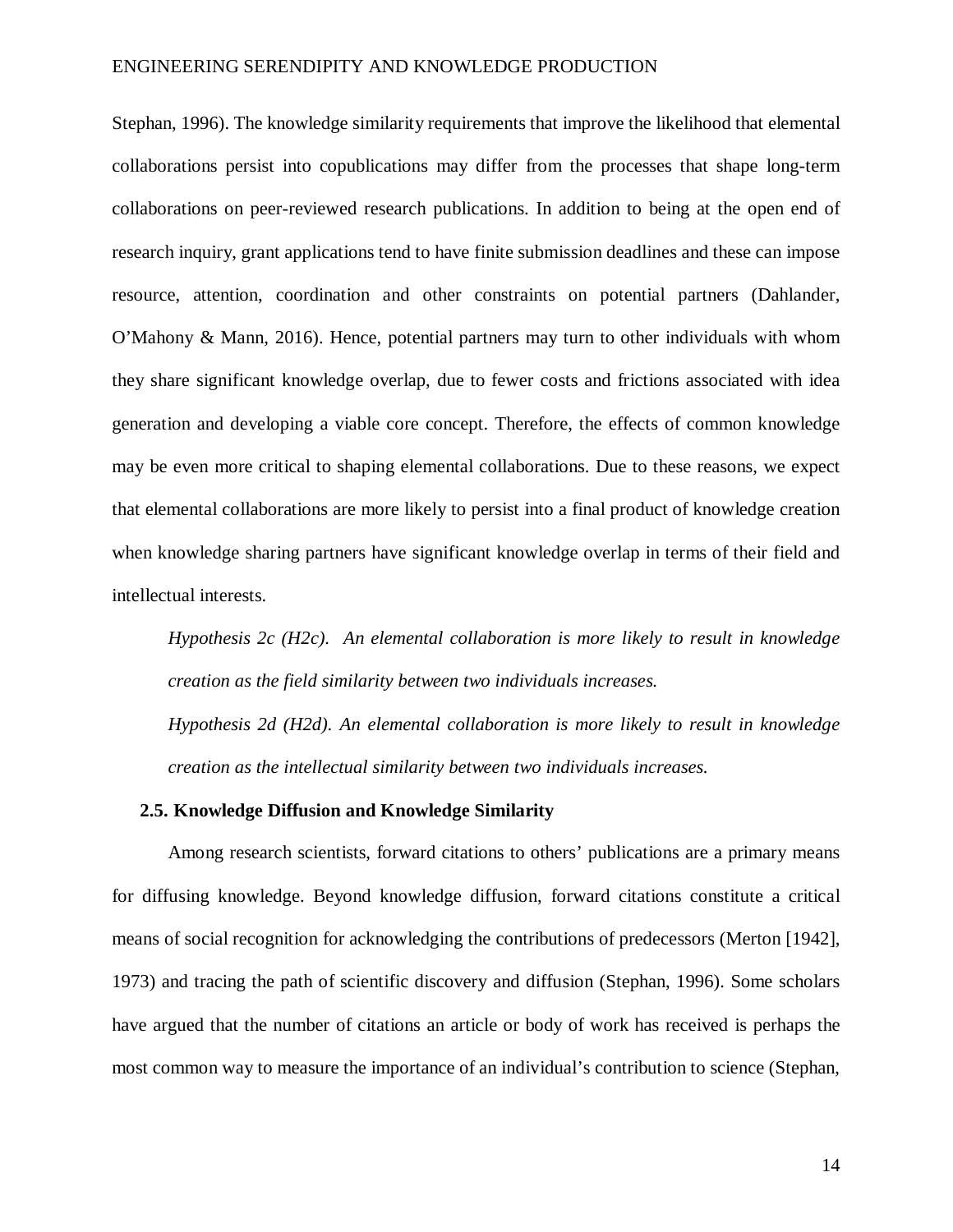1996). According to this view, citations have been deemed a critical currency in the cycles of scientific credit (Latour & Woolgar, 1979), both driving research impact (e.g., H-index, i-10 index, impact factor) and constituting the basis of reward systems in science, including promotion, status, funding, peer esteem, honors and awards (Boudreau & Lakhani, 2015).

There are generally two views of how knowledge is diffused in science: openness and secrecy. According to the Mertonian norms of communalism or "openness," publication enables scientists to establish priority of discovery and allows them to be the first to communicate an advance in knowledge (Merton [1942], 1973). However, publication also marks an important transition point in the diffusion process, because it means that a scientist has agreed to relinquish his or her property rights over a discovery and allow others to freely use this knowledge (Merton [1942], 1973). Thus, publication promotes the open diffusion of scientific knowledge, as long as scientists' own internal agents (i.e., other scientists) appropriately recognize and diffuse their work (Boudreau & Lakhani, 2015; Stephan, 1996). We would therefore expect partners with greater knowledge similarity to be more likely to absorb and diffuse each other's knowledge.

On the other hand, social recognition is a discretionary act among scientists, and strong evidence points to the existence of counter-norms promoting secrecy, competition, and information withholding (Haas & Park 2010; Haeussler, Jiang, Thursby, & Thursby, 2014). Scientists often compete for similar resources, funding, and recognition. Given limited resources, scientists need assurance that they will be remunerated for openly diffusing others' knowledge (Hagstrom, 1974; Murray & O'Mahony, 2007; Reschke, Azoulay, & Stuart, 2018).

On balance, the evidence suggests that scientists do not unequivocally diffuse each other's publications. Among scientists with greater knowledge overlap, knowledge sharing may heighten the competition effect, particularly as interaction may emphasize the commonalities between them.

15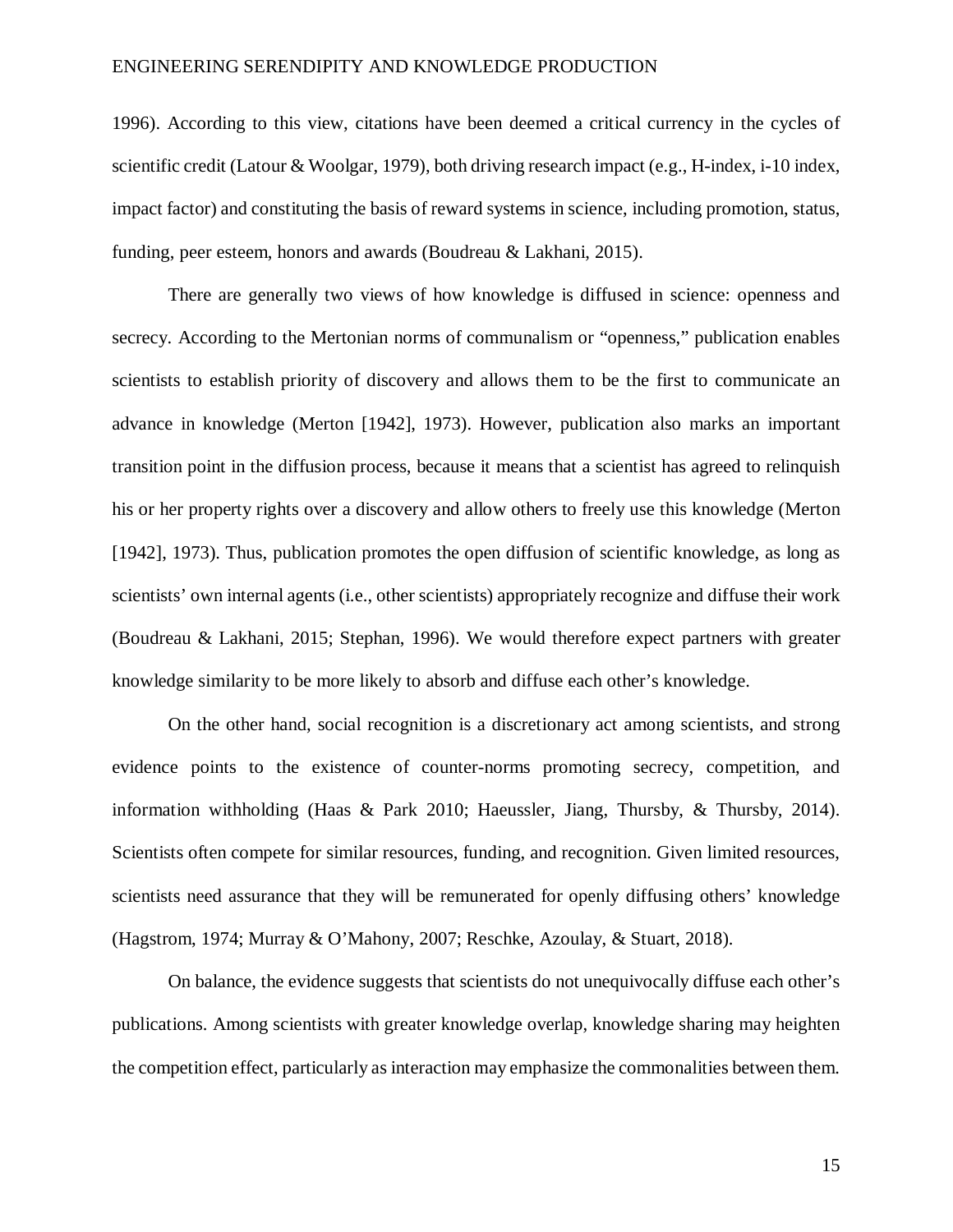Because scientists compete for priority (Merton [1942], 1973), recognition (Campbell et al., 2002), funding and resources (Stephan, 1996), and promotion criteria (Blumenthal et al., 1997), social recognition of peers would not only highlight similarities but may also detract attention and resources away from the focal scientist's own work (Campanario & Acedo, 2007). We expect that partners sharing high field or intellectual similarity may refrain from citing each other's research to outperform their peers.

*Hypothesis 3a (H3a). Knowledge sharing is less likely to lead to knowledge diffusion as the field similarity between individuals increases.*

*Hypothesis 3b (H3b). Knowledge sharing is less likely to lead to knowledge diffusion as the intellectual similarity between individuals increases.*

## **3. EXPERIMENTAL METHODS**

In an ideal setting, all of the prior interactions and efforts that go into knowledge production would be fully observable to scholars to theorize and validate through empirical observations. The reality, however, is that the vast majority of prior scholarly work concerned with how knowledge is produced has primarily focused on *observed* outcomes—e.g., papers, funding, patents, citations, team structure, etc.—to draw inferences about the mechanisms underlying the knowledge production process (Dahlander & McFarland, 2013; Fleming et al., 2007; Staw & Epstein, 2000). For example, research on scientists will include the papers they publish, the collaborators they have worked with, and the knowledge that they have developed and have diffused through citations. However, a concern with relying on published trace data is that it masks all of the work and activities that occurred prior to knowledge production, such as the entire risk set of alters an individual may have interacted with prior to settling on a particular team. The empirical shortcomings of not being able to directly observe knowledge sharing and the drivers of knowledge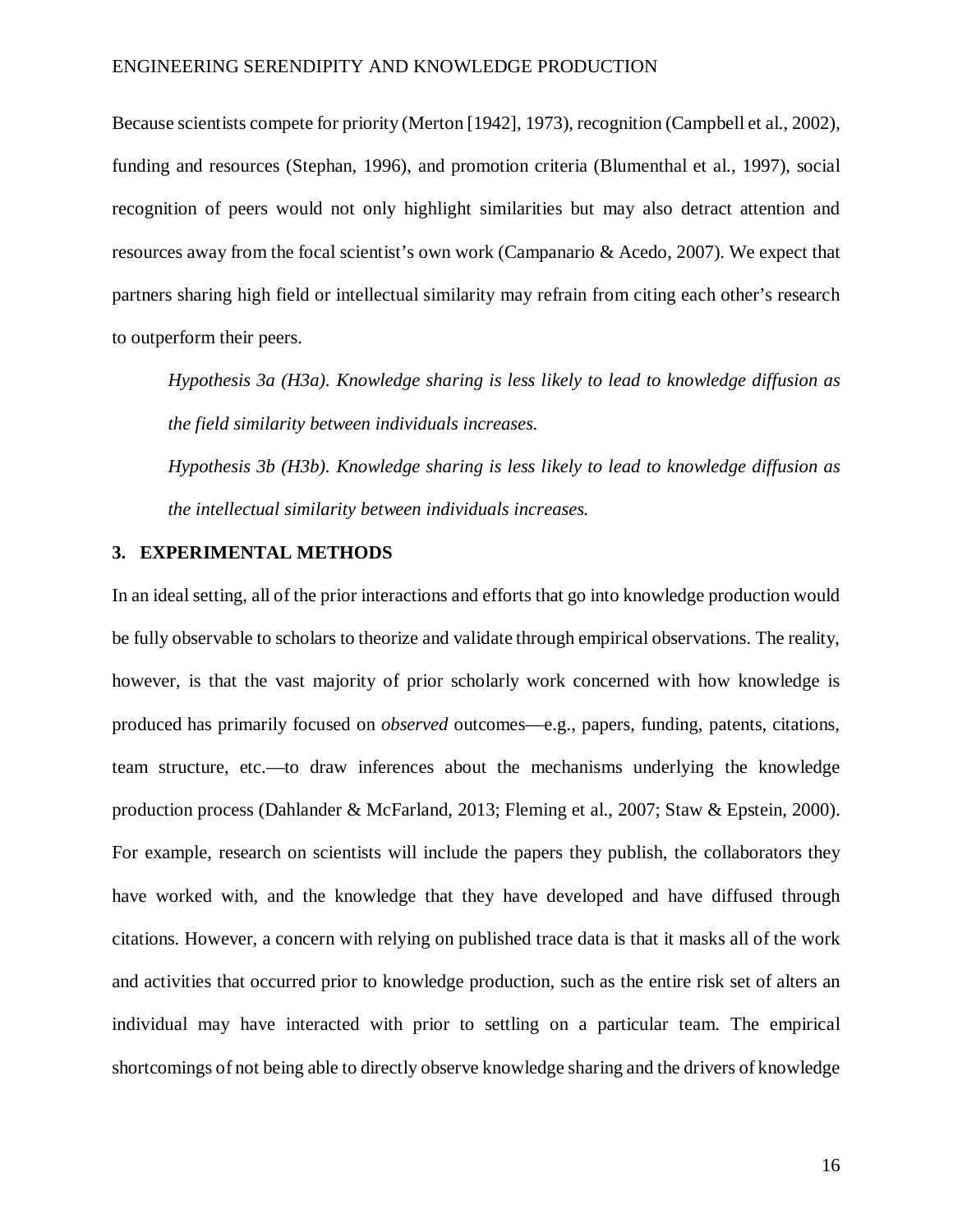production may insert biases in our inferences, such as self-selection and survivor bias. Some work aims to address these concerns by extending the risk set to unsuccessful collaborations (e.g., nonawarded grant applications) to examine quality-adjusted research output of published (i.e., visible) trace data (Arora & Gambardella, 2005; Ayoubi, Pezzoni, & Visentin, 2019; Ganguli, 2017). That said, unobserved heterogeneity between the two groups remains a persistent challenge.

A feasible alternative is to design a field experiment that enables the capture of data around interactions between scientists and overcomes concerns around endogeneity of affiliation, team formation, and knowledge exposure by randomizing the encounters that the scientists have with each other. The benefit of this approach can provide causal explanations about the factors that impact knowledge production, weighed against the challenges of drawing inferences with smaller sample sizes in an experiment as opposed to relying on all observed data of many more scientists.

#### **3.1. Setting and Research Design**

We carried out our study in the context of a medical symposium for research on advanced imaging, which is used to detect diseases and other health conditions early, to allow health care practitioners to direct patients to the health care services that they need. We collaborated with the administrators of a large U.S. medical school to layer the medical symposium onto the University's Clinical and Translational Science Center pilot grant program, which provides seed funding in the form of pilot grants to support nascent research efforts that are awarded competitively to faculty within the University.<sup>[1](#page-18-0)</sup> The purpose of the grant opportunity was to solicit proposals to improve methods for using advanced imaging technologies to address unmet clinical needs, and offered \$50,000 per award for up to 15 pilot grants. A major challenge in the field of advanced imaging is that

<span id="page-18-0"></span> $\frac{1}{1}$ The same field experiment was used in an earlier paper to investigate the effect of search costs on collaborations in the immediate aftermath of the experiment. It did not include long-run knowledge production outcomes or leverage the sociometric badge data, described in Section 3.3.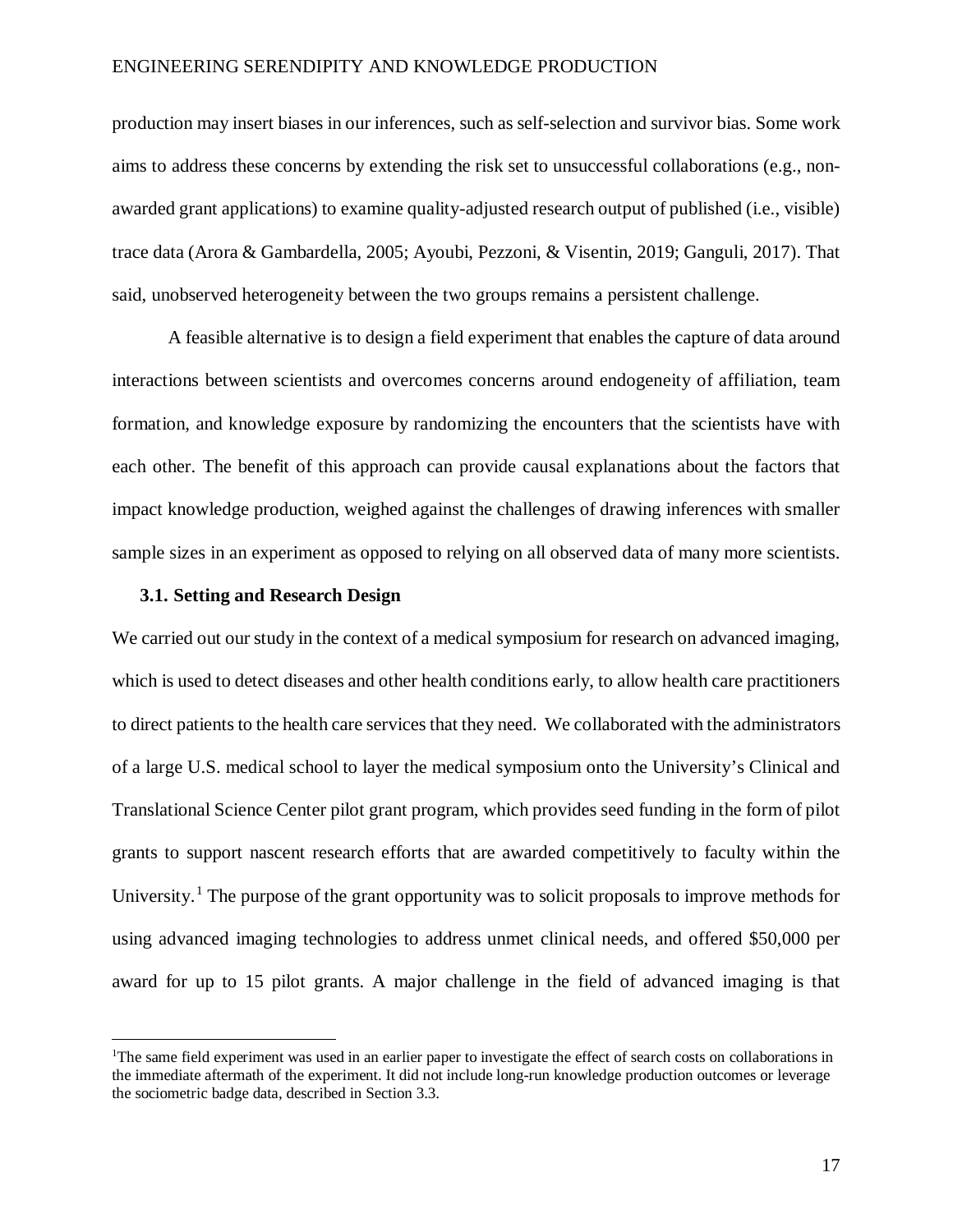furthering the knowledge frontier requires expertise in the latest imaging tools and technologies and a deep understanding of the health problems to which they could be applied. These different types of knowledge are typically held by people from distinct disciplinary backgrounds, which makes advanced imaging an ideal setting for our research.

In November 2011, we invited all life sciences faculty and researchers at the university to a medical research symposium for the unique grant funding opportunity. Our field experiment involved faculty and researchers at the University and its affiliated hospitals and institutions, which are independently owned and managed, with each appearing as a separate entity in hospital rankings and lists of National Institutes of Health (NIH) grant recipients. We communicated to applicants that eligibility to submit a grant application was conditional on attending the symposium. In the first stage, investigators interested in applying for the grants submitted a statement of interest in which they briefly described a specific medical problem that advanced imaging techniques could potentially address. We collected basic biographical information (e.g., degree, institution, department appointment) at this stage.

#### **3.2. Participants and Randomization of Knowledge-Sharing Partners**

The symposia were held on January 31, February 1, and February 2, 2012, at one of the university's innovation labs. Figure 1 summarizes the key details of the randomization: 402 unique participants were randomly assigned to one of three nights of the symposium, one of four breakout rooms, one of two groups, as well as a poster location to stand next to around the perimeter of the room.[2](#page-19-0) Participants were provided an electronic device, called a "sociometric badge" to automatically

<span id="page-19-0"></span> $\frac{1}{2}$ <sup>2</sup>Compared to the entire Harvard Medical School (HMS) population ( $N = 22,625$ ), participants were more likely to be PhDs, had more prior publications on average and were more likely to be instructors, assistant or associate professors relative to the overall distribution at HMS. These differences are consistent with the academic research setting of the symposium and the pilot grant funding opportunity. See Table A1 for summary statistics between participants and the HMS population.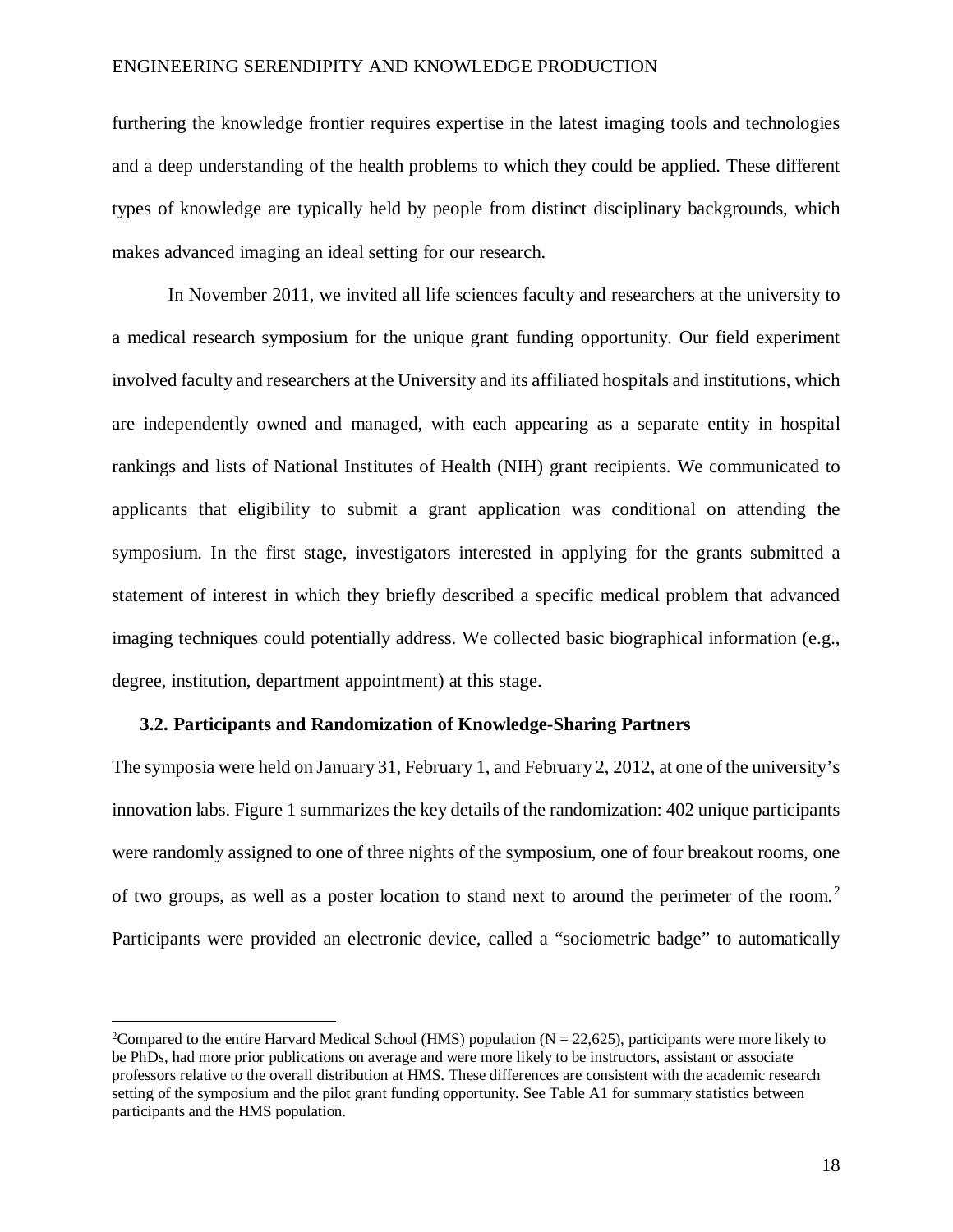record their face-to-face interactions during the symposium (Kim et al. 2012). Each of the three nights featured a 30-minute welcome address, followed by two 45-minute poster sessions in breakout rooms, with a 15-minute social break in between the poster sessions. Within each breakout room, scientists were randomly assigned to a poster location and either the first or second poster group. The scientists presented and exchanged ideas with one another during the poster sessions. The grant administrators prepared the posters to be a standard size and in a standard format, based on each participant's statements of interest. Thus, treatment pairs assigned to the same breakout rooms had more opportunities for knowledge sharing than control pairs.

Shortly after the symposia, all participants received an e-mail invitation to submit applications for the pilot grants or concept awards by the deadline of March 8, 2012. At this time, they also received PDF booklets with the contact information and posters of all participants so that all researchers had identical information apart from the knowledge acquired in the breakout rooms.

#### ----INSERT FIGURE 1 HERE----

#### **3.3. Data Collection and Variables**

We tested our hypotheses using data from a variety of resources from the advanced imaging symposium and the six years of publication records from 2013 to 2018 on the attendees. In the analyses, we did not include the year 2012 to remove potential research topics or ideas that were in progress prior to the symposium. We used data from the scientists' registration form for the symposium, which contained information about their institution, department, academic position, self-identity as an imager or clinician, and statements of interest. The sociometric badges automatically recorded their face-to-face encounters when two badges were facing each other with a direct line of sight within a 30-degree cone of 1m. We verified that all recorded interactions were within 10m using Bluetooth proximity data (Kim et al., 2012) and required that two badges be in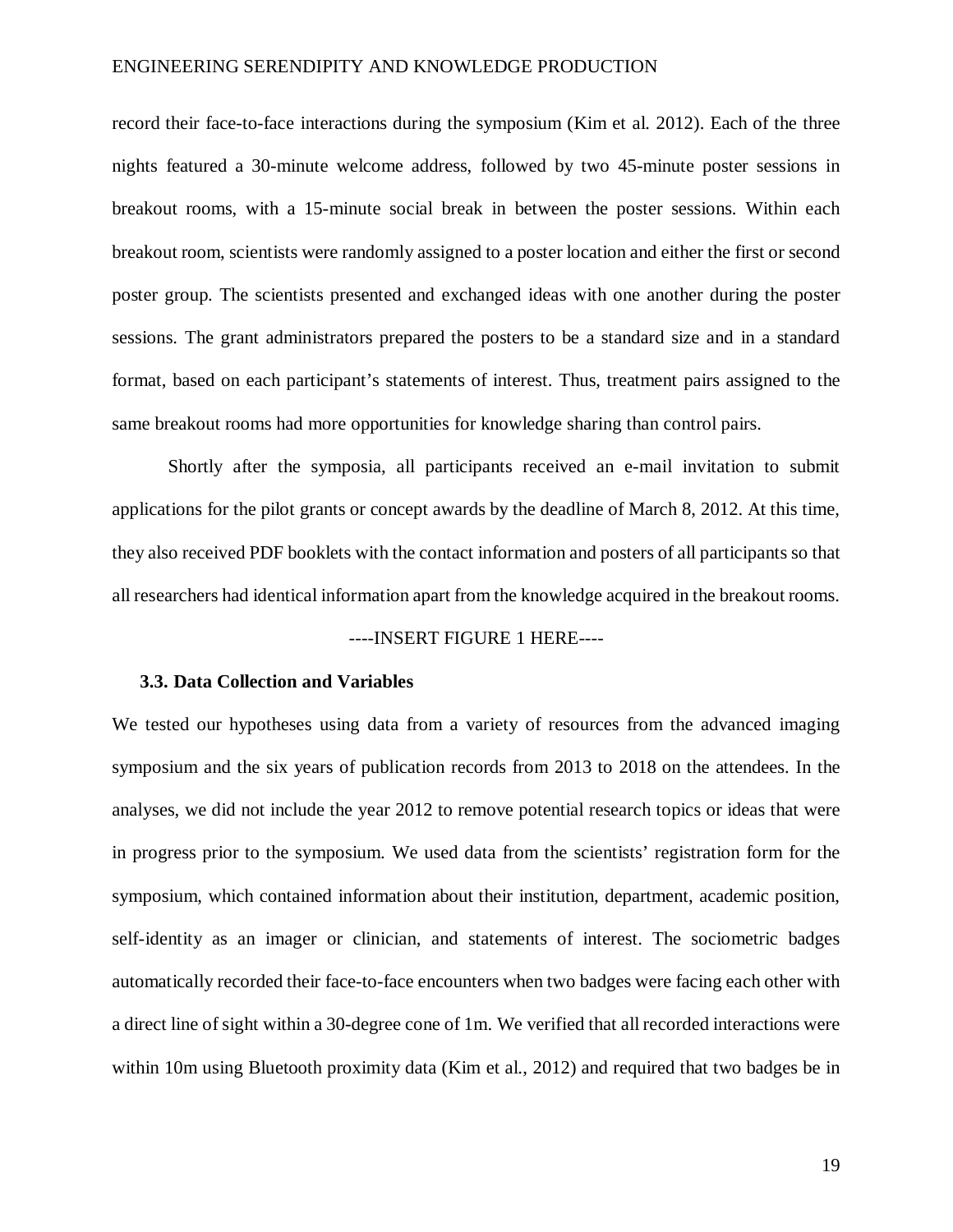contact with each other over a span of at least one minute (Ingram & Morris, 2007). We collected face-to-face interaction data for 306 (74%) scientists who attended the symposium, and the subsequent analyses are based on these scientists.<sup>[3](#page-21-0)</sup> After the symposium, we collected information on the coapplicants and the awardees of the advanced imaging grants and used the Scopus database to collect scientists' publication records.

## **3.3.1. Dependent Variables**

*Knowledge transfer.* We base our knowledge transfer measure on the MeSH lexicon. In the life sciences, the U.S. National Library of Medicine (NLM) uses a controlled MeSH taxonomy of keywords to index biomedical and health-related information for articles appearing in MEDLINE/PubMed, the NLM Catalog, and other NLM databases. Each article is associated with a set of MeSH keywords that describe the content of the citation. MeSH keywords are assigned by professional science librarians and computer algorithmsto ensure global and consistent assignment of keywords across the life sciences (Coletti & Bleich, 2001). We extracted the unique MeSH keywords associated with each scientist's publications to create two vectors of MeSH keywords: the first with all MeSH keywords prior to the advanced imaging symposium (i.e., pre-2012), and the second with all MeSH keywords after the symposium (i.e., 2013–2018). For each scientist-pair {*i*,*j*}, we then counted the number of MeSH terms that *j* transferred to *i* and the number of MeSH terms that *i* transferred to *j* by taking the intersection of MeSH keywords between *i*'s pre-2012 vector and *j*'s post-2012 vector and between *j*'s pre-2012 vector and *i*'s post-2012 vector,

<span id="page-21-0"></span> <sup>3</sup> Badges were randomly assigned to all symposium attendees. 26% of badges malfunctioned and did not record faceto-face interaction data; participants were not aware of whether they were assigned a working or faulty badge. For each symposium night, the sociometric badges recorded interactions for 64.4%, 68.2%, and 90.4% of the participants (Table A2). We conducted balance checks on all available scientist covariates between the complete and observed sample and found no differences between the samples (Table A3). As robustness, we also perform our main OLS regression analyses for each knowledge production outcome on the full sample of participants to verify that the results are directionally consistent across the full sample and the observed badge sample.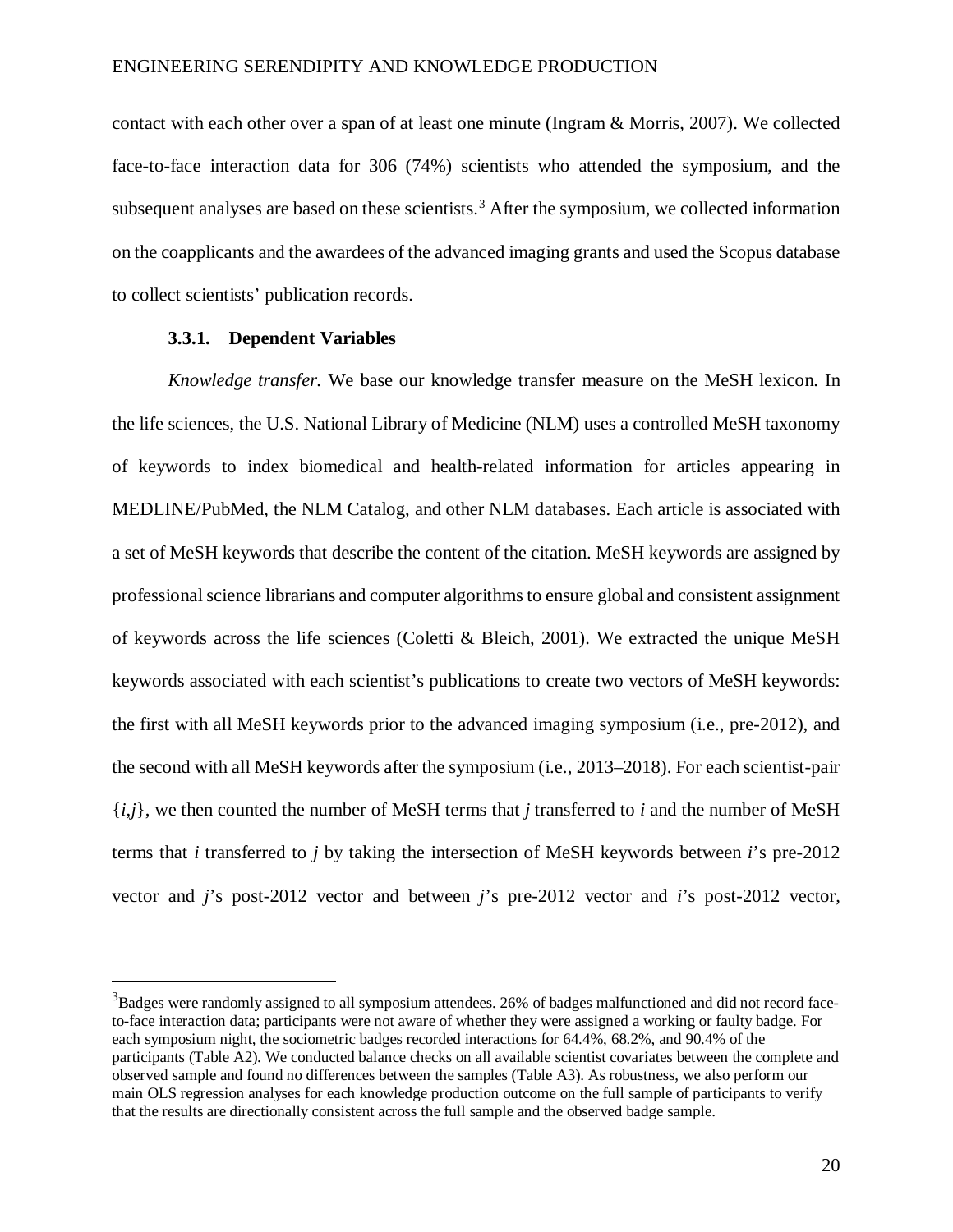excluding any MeSH terms that were common to both *i* and *j* in their pre-2012 MeSH vectors. Our resulting knowledge transfer measure, *MeSH keyword transfer* is the count of "transferred" MeSH keywords between pair {*i*,*j*}, normalized by the total number of MeSH keywords in scientists *i* and *j*'s post-2012 MeSH vectors, expressed as a percentage. The resulting measure ranges from 0% to 100% to and is interpreted as the percentage of post-symposium MeSH keywords that were transferred between scientist-pair {*i*,*j*}, with 0% representing no transferred MeSH keywords and 100% representing complete transfer.

*Knowledge creation.* We measure knowledge creation as the post-symposium (2013-2018) count of *Copublications* between scientist-pair {*i*,*j*} in peer-reviewed journals, conference proceedings, and book chapters.

*Knowledge diffusion.* We measure knowledge diffusion as the post-symposium (2013- 2018) count of non-coauthored *Forward citations* between scientist-pair {*i*,*j*} in peer-reviewed journals, conference proceedings, and book chapters.

#### **3.3.2. Independent Variables**

*Knowledge sharing.* We use two alternative variables to capture knowledge sharing. First, we use the dummy variable, *Same room*, to measure whether scientist-pair  $\{i, j\}$  was randomly assigned to the same room (treatment pairs) or different breakout rooms (control pairs). Second, we use the dummy variable, *F2F (face-to-face) communication* to measure whether scientist-pair  ${i, j}$  engaged in least one minute of interaction, recorded using sociometric badges.

*Knowledge similarity.* Knowledge similarity is comprised of field and intellectual similarity. We measure *Field similarity* using clinical areas (third-party coded from the scientists' statements of interest), which pertain to the primary area of responsibility for "bedside" patient care. There were a total of 24 unique clinical areas (e.g., oncology, neurology, immunology), and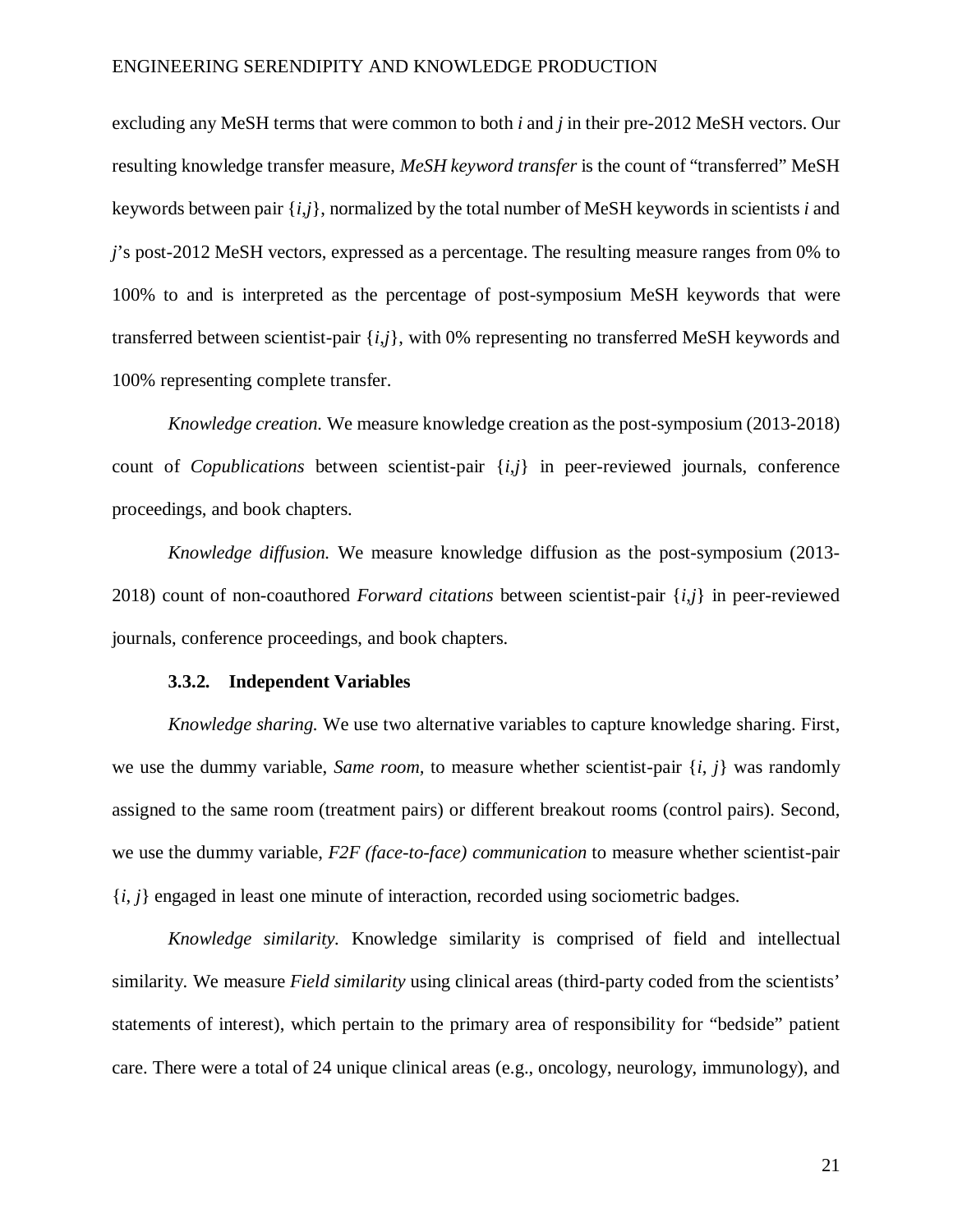some statements of interests (4.24%) spanned two clinical areas, such as neurology/endocrinology. We then use a categorical variable to indicate whether scientist-pair {*i*, *j*} shared *Low*, *Moderate*  or *High field similarity* depending on whether their clinical areas shared no (85.5%), partial (1.9%) or complete (12.6%) overlap, respectively.

We measure *Intellectual similarity* using the count of common MeSH keywords shared by scientist-pair {*i*, *j*} prior to 2012 and dichotomize the distribution into three equal-sized groups, to indicate whether scientist-pair  $\{i, j\}$  had low, moderate, or a high number of common MeSH keywords prior to the 2012 symposium. *Low intellectual similarity* corresponds to 0–2 common keywords, *Moderate intellectual similarity* corresponds to 3–11 common keywords, and *High intellectual similarity* corresponds to more than 11 common keywords.

*Elemental collaboration.* We use *Grant coapplicant* to measure an elemental collaboration, which captured whether scientist-pair  $\{i, j\}$  coapplied on the grant following the symposium.

#### **3.3.3. Other Variables**

The analysis strategy relies most critically on the research design's randomization. We use dummy variables for each symposium night and room (i.e., fixed effects) to control for unobserved night and room characteristics. To test H2c and H2d, we use the dummy variable, *Grant awardee* to capture whether scientist-pair  $\{i,j\}$  included a grant recipient. Among the 306 scientists, 13 pilot grant proposals were awarded funding, comprising 6.54 percent of pairs with grant awardees.

#### **3.4. Estimation Approach**

We wish to estimate the effects of field and intellectual similarity between knowledge sharing partners on knowledge production outcomes. The unit of analysis is the scientist-pair $\{i,j\}$ , and pairs are considered to be "at risk" if they attended the same night of the symposium—a total of 15,817 pairs. First, we analyze the effect of being in the same (treatment) versus different (control)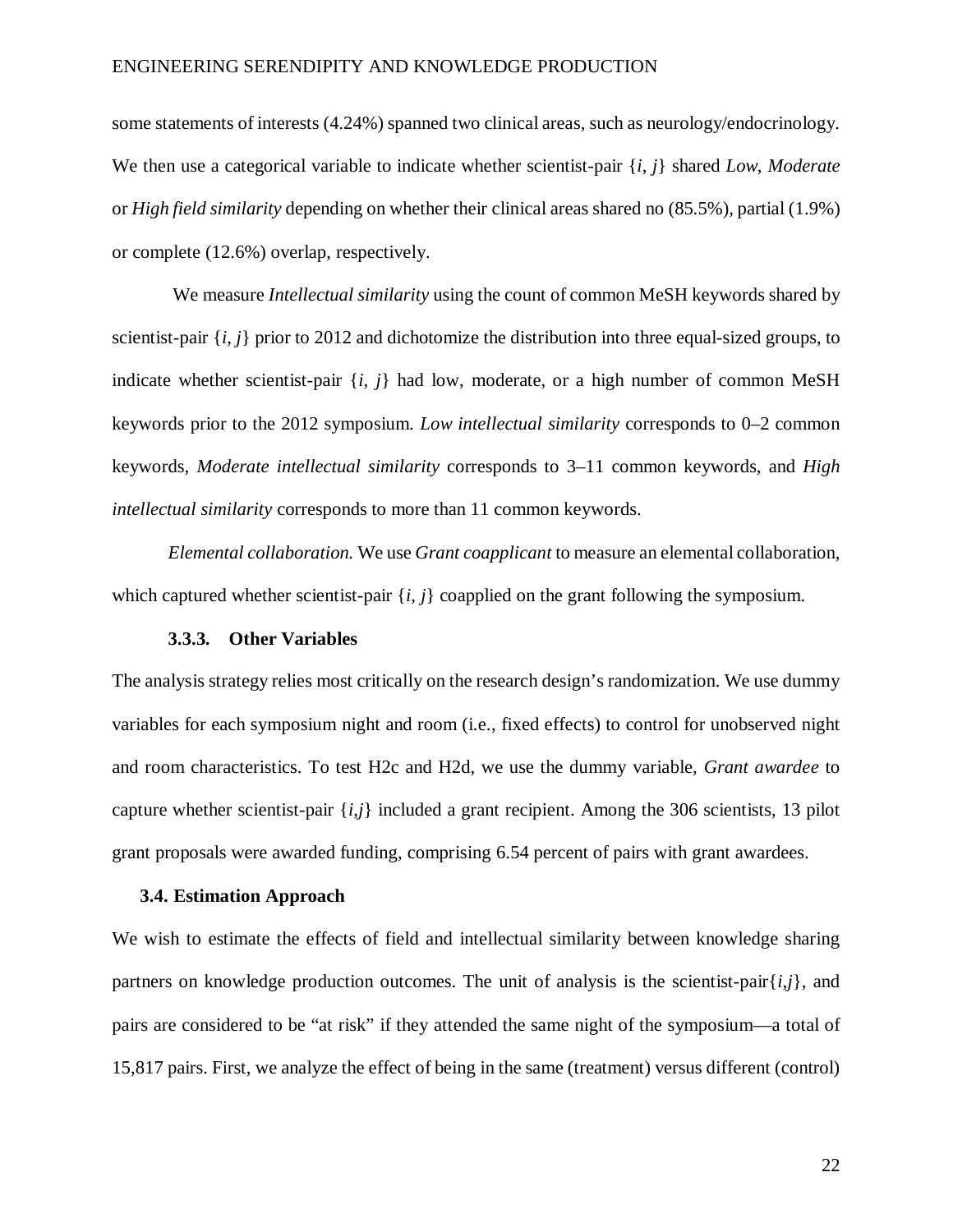breakout rooms on knowledge production outcomes using ordinary least squares (OLS) regression. We then interact *Same room* with *Field similarity*, and *Same room* with *Intellectual similarity* to examine knowledge similarity effects. Second, we analyze the effect of face-to-face communication on knowledge production outcomes using instrumental variable (IV) regression. We use an IV approach to account for the common endogeneity issue in pairwise interaction data. We exploit exogenous variation in the likelihood of interaction between scientists who are assigned to the same versus different breakout rooms by using *Same room* as an instrument for *F2F communication* in the first stage, and the estimates for *F2F communication* in the second stage. We then interact *F2F communication* with *Field similarity*, and *F2F communication* with *Intellectual similarity* to examine knowledge similarity effects.

We address the non-independence, common-person problem of dyadic regressions by estimating robust standard errors that are simultaneously clustered on both members of the dyad, using multi-way clustering, developed theoretically by Cameron, Gelbach and Miller (2011) and implemented for Stata in clus\_nway.ado (Kleinbaum et al., 2013).

## **4. RESULTS**

In this section, we begin by presenting descriptives of the main variables. Table 2 presents the means, standard deviations, and correlations of the main variables. We also note that the summary statistics of the covariates for same room vs. different room pairs indicate that the randomization achieved balance across covariates (see Table A4).

#### ----INSERT TABLE 2 HERE----

Figure 2 shows the yearly trend in copublication (left) and forward citation (right) rates between different room ( $N = 11,611$ ) and same room ( $N = 4,206$ ) pairs by year, in the six years to and since the symposium, with 95% CIs. The plots show that there were no differences between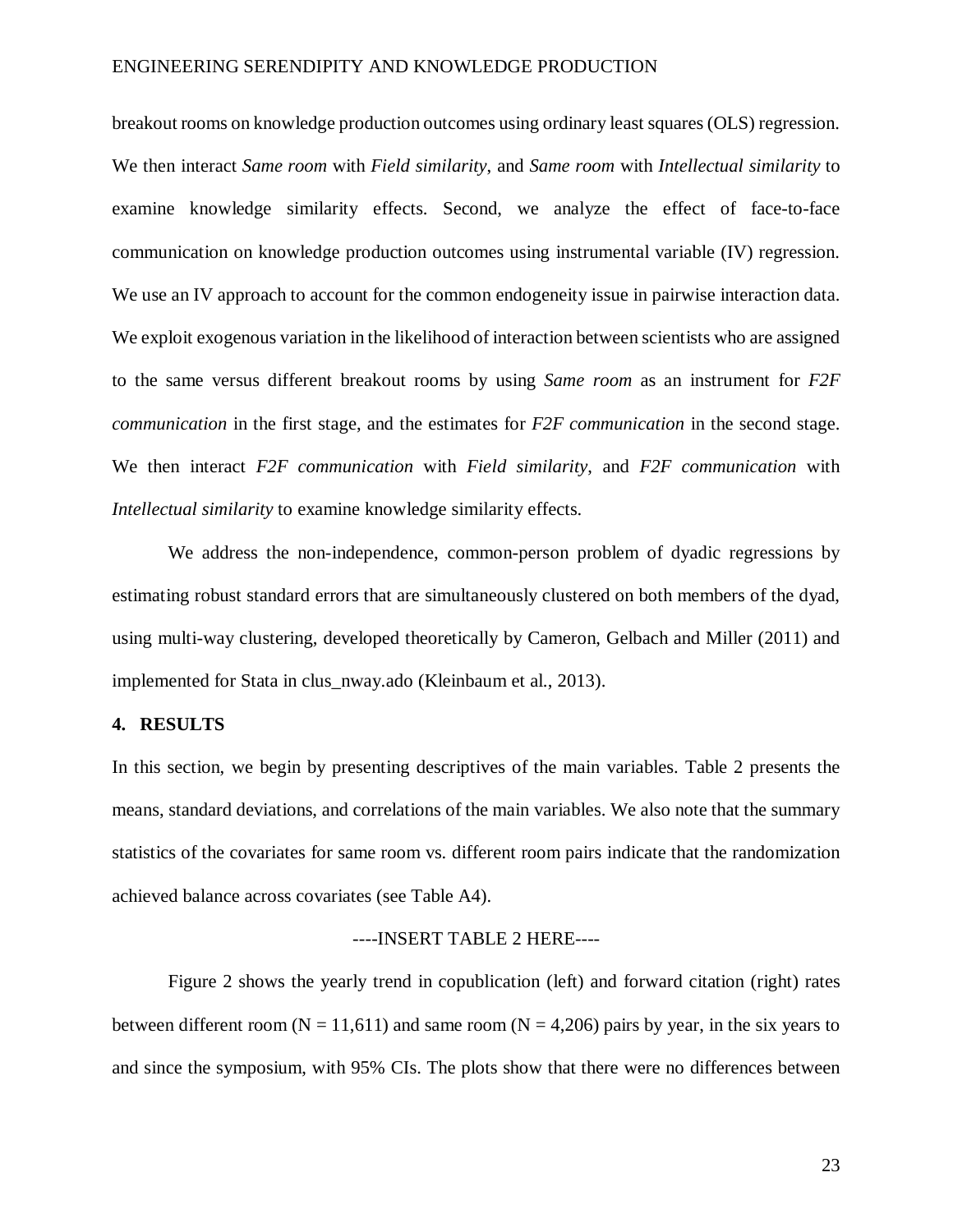the same room and different room pairs before the knowledge sharing intervention. After the intervention, we observe an increase in copublication and citation rates for the same room pairs.

## ----INSERT FIGURE 2 HERE----

Next, we present our main regression results in subsections, beginning with knowledge transfer, then creation, and lastly, diffusion. We note that the F-statistics for the IV regressions are all above the threshold of 10 for strong instruments (Table A5), and that our results are robust to the inclusion of all scientist-pair covariates (Table A6) and the reduced form (OLS) models for the full sample of participants (Tables A7-A9).

#### **4.1. Knowledge Transfer Results**

We present the OLS and IV regression knowledge transfer results in Table 3. The dependent variable is the percentage of scientist-pair {*i*,*j*}'s MeSH post-symposium keywords that were transferred between *i* and *j*, with 0% being no transfer, and 100% being complete transfer. Models 1–2 present the baseline models with main effects only; Models 3–4 add the field similarity interaction terms; Models 5–6 add the intellectual similarity interaction terms; and Models 7–8 show the full results with both interaction terms.

#### ----INSERT TABLE 3 HERE----

H1a and H1b suggest that field and intellectual similarity have an inverted U-shape effect on the relationship between knowledge sharing and knowledge transfer, respectively. Models 3 and 4 indicate that there is a positive but not statistically significant effect of moderate field similarity on knowledge transfer among same room pairs  $(0.712, p = 0.132)$  and communicating pairs (4.088,  $p = 0.197$ ). Models 5 and 6 show that compared to pairs with high intellectual overlap, scientists with moderate intellectual similarity transferred a higher percentage of MeSH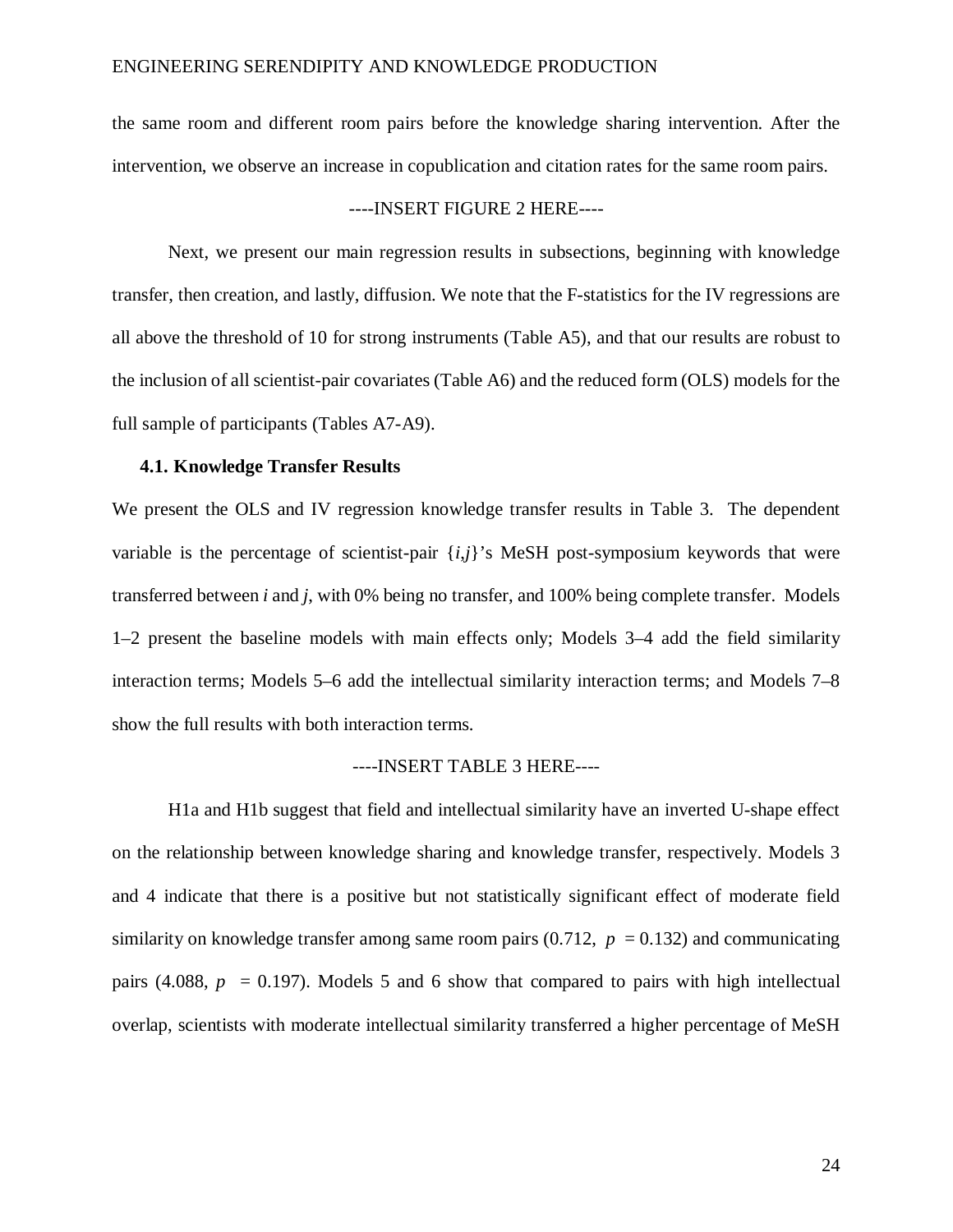keywords for both same room pairs (0.362,  $p = 0.042$ ) and communicating pairs (3.348,  $p = 0.032$ ), respectively. These results are consistent in Models 7 and 8, which include both interaction terms.

Figure 3(a) shows the change in knowledge transfer among communicating vs. noncommunicating pairs and intellectual similarity from Model 4, with 95% CIs, and illustrates the inverted U-shaped relationship. While communication did not meaningfully impact knowledge transfer among pairs with low field overlap, it led to an increase of 3.581% among pairs with moderate intellectual overlap from 4.085% [3.795%, 4.376%] to 7.666% [4.995%, 10.338%] percent, a nearly two-fold increase, compared to a 0.233% [-1.239%, 1.705%] increase for high intellectual overlap pairs. The percentage increase among moderately overlapping pairs corresponds to about 6 new MeSH keywords per scientist, roughly equivalent to the average number of MeSH keywords in one publication. [4](#page-26-0)

## ----INSERT FIGURE 3 HERE----

Across the models, we find significant cooperative effects of knowledge transfer for pairs with moderate intellectual similarity. Thus, we confirm H1b but not H1a.

#### **4.2. Knowledge Creation**

We present the OLS and IV knowledge creation regression results in Table 4. The dependent variable is the number of copublications between scientist-pair  $\{i,j\}$ . Models 1–2 present the baseline models with main effects only; Models 3–4 add the field similarity interaction terms; Models 5–6 add the intellectual similarity interaction terms; Models 7–8 show the full results with both interaction terms; Model 9–11 adds *Grant coapplicant*, followed by the field and intellectual similarity interaction terms, as well as both interaction terms, and controls for *Grant awardee*.

#### ----INSERT TABLE 4 HERE----

<span id="page-26-0"></span> $\frac{1}{4}$ <sup>4</sup>In the post-symposium period, each scientist has  $M = 172.57$  (S.D. = 142.61) MeSH keywords and  $M = 6.85$  (S.D.  $= 4.28$ ) MeSH keywords per publication.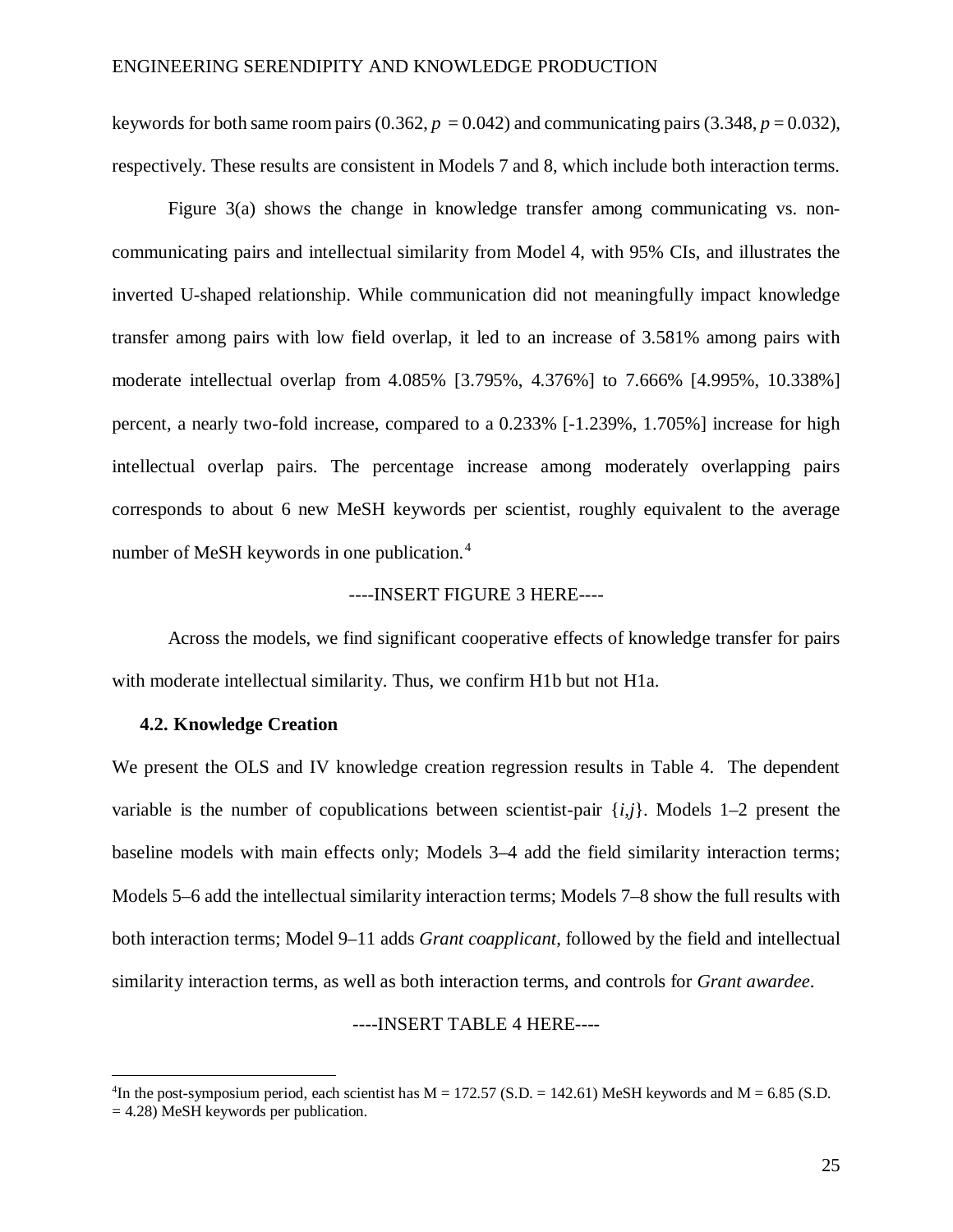H2a and H2b predict that field and intellectual similarity have an inverted U-shape effect on the relationship between knowledge sharing and knowledge creation, respectively, while H2c and H2d predict that knowledge sharing partners who start an elemental collaboration are more likely to copublish when they share greater field and intellectual overlap, respectively. Models 3 and 4 show that compared to same field pairs, there is a positive and statistically significant effect of moderate field similarity on knowledge creation among same room pairs  $(0.329, p = 0.047)$  and communicating pairs (2.159,  $p = 0.036$ ). There is also a positive effect of low field similarity on knowledge creation among same room pairs  $(0.133, p = 0.092)$  and communicating pairs  $(1.040, p = 0.092)$  $p = 0.101$ ) but the relationship is weak and not significant. Models 5 and 6 show there is a positive but not statistically significant effect of moderate intellectual similarity on knowledge creation among same room pairs (0.0409,  $p = 0.257$ ) and communicating pairs (0.333,  $p = 0.234$ ). The results are consistent in Models 7 and 8, which includes both interaction terms.

Figure 3(b) plots the change in copublications between communicating and noncommunicating pairs and field similarity, with 95% CIs from Model 3, and illustrates the estimated inverted U-shape relationship. We observe that while communication did not meaningfully benefit pairs with low field overlap, communication led to an increase of 1.174 [-0.207, 2.556] copublications among pairs with moderate field overlap, and -0.984 [-1.731, -0.237] fewer copublications among pairs with high field overlap. The patterns suggest that communication reduced the search costs of identifying synergistic collaborations with scientists sharing some field interests, resulting in a reallocation of resources away from pairs with high field overlap.

We also examined the extent that the knowledge sharing intervention impacted the scientists' overall research portfolios. Turning to the scientists' post-symposium publications, each scientist had an average of  $M = 32.394$  (S.D. = 35.412) peer-reviewed research articles; the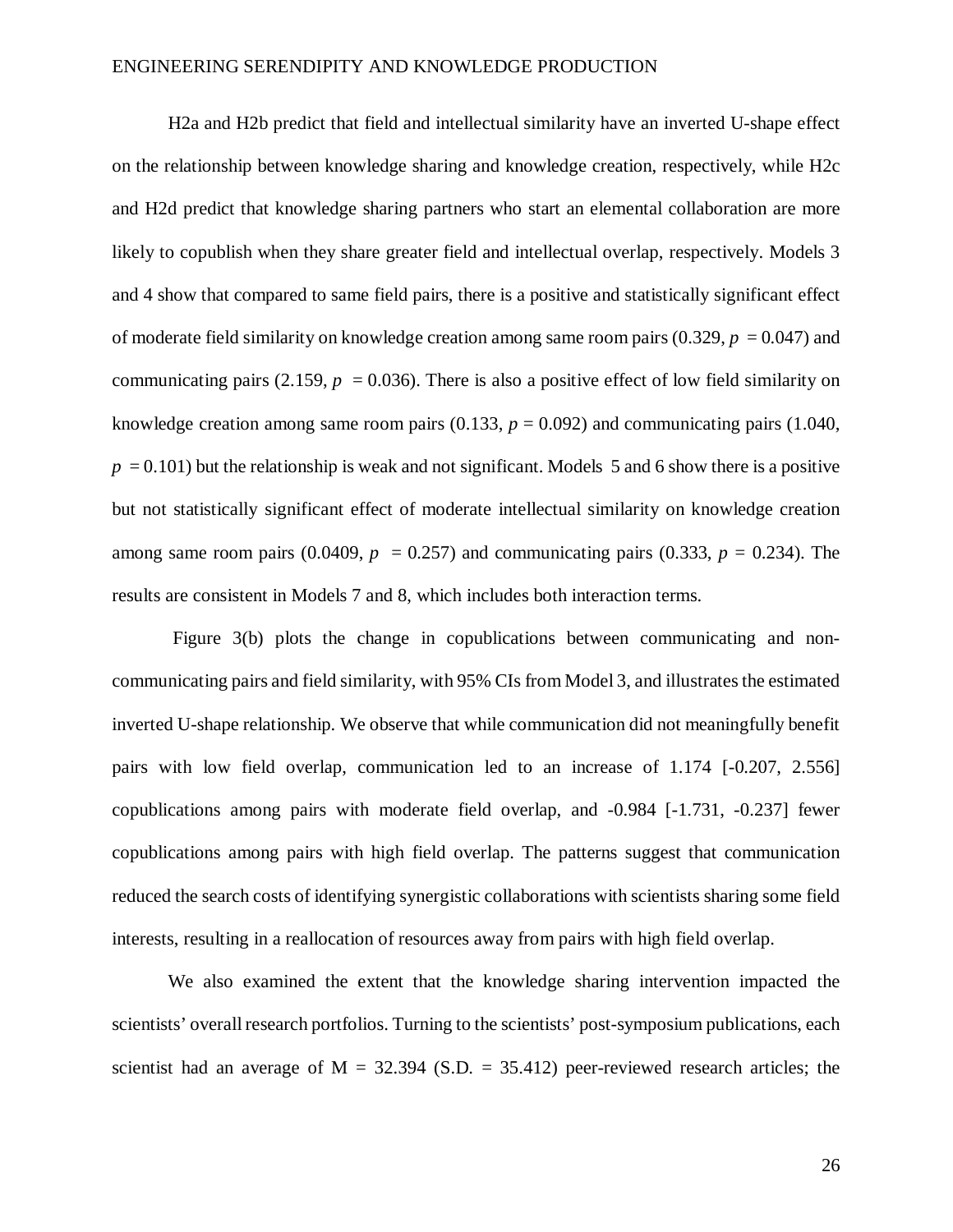increase of 1.174 publications among pairs with moderate field overlap corresponds to about 7% of a scientist's publications, which is of considerable magnitude from a 90 minute intervention. Turning to changes in research direction, we also note that same room pairs were more likely to publish in advanced imaging journals (e.g., *Magnetic Resonance in Medicine*, *NMR in Biomedicine*): 21% for same room vs. 6% for different room pairs ( $t = 2.302$ ,  $p = 0.0249$ ).<sup>[5](#page-28-0)</sup> This suggests that the knowledge sharing treatment not only reduced search costs of finding collaborators but also potentially reshaped the pairs' research trajectories.

Turning to H2c, Model 9 shows that controlling for *Grant awardee*, grant coapplicants are more likely to copublish when they are from the same field (low:  $-2.427$ ,  $p = 0.189$ ; moderate:  $-$ 3.303, *p* = 0.042). Lastly, turning to H2d, Model 10 indicates a negative but not significant effect of decreasing intellectual similarity on the tendency for grant coapplications to persist into copublications (low: -0.639,  $p = 0.759$ ; moderate: -1.083,  $p = 0.465$ ). The results remain consistent in Model 11, which includes both field and intellectual similarity interaction terms. This suggests that the catalyzing force that initiates joint work to create a grant application may differ from the more distal factors that result in copublications. In the near-term, the structural organization of universities into fields and disciplines may incentivize elemental collaborations prioritizing field similarity, but over the long run, synergistic collaborations can emerge among pairs with less overlapping knowledge. Thus, our results show support for H2a and H2c, but not H2b or H2d.

#### **4.3. Knowledge Diffusion**

We present the OLS and IV knowledge diffusion regression results in Table 5. The dependent variable is the number of forward citations between scientist-pair {*i*,*j*}. Models 1–2 present the

<span id="page-28-0"></span> $\frac{1}{5}$  ${}^{5}$ A journal was coded as an advanced imaging if the journal title included any of the three technologies featured at the symposium (physiological magnetic resonance, positron emission tomography, and optical imaging). There were 48 unique journals for same room vs. 169 unique journals for the different room pairs.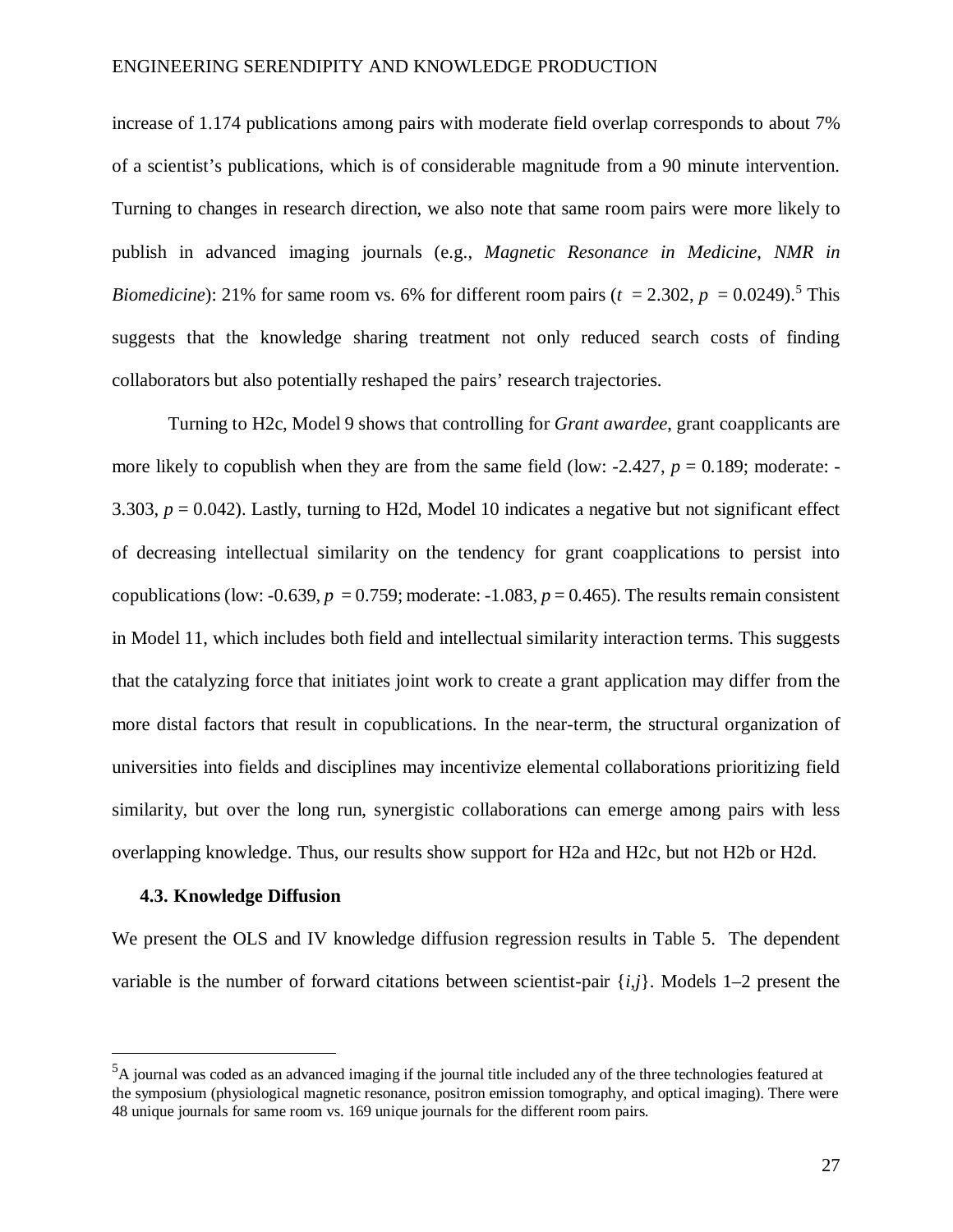baseline models with main effects only; Models 3–4 add the field similarity interaction terms; Models 5–6 add the intellectual similarity interaction terms; Models 7–8 show the full results with both interaction terms.

## ----INSERT TABLE 5 HERE----

H3a and H3b predict that knowledge sharing partners are less likely to diffuse knowledge as their field and intellectual similarity increase, respectively. Models 3 and 4 show that increasing field similarity significantly reduced knowledge diffusion among same room pairs (low: 0.366, *p*   $= 0.024$ ; moderate: 1.003,  $p = 0.098$ ) and communicating pairs (low: 2.823,  $p = 0.033$ ; moderate: 6.603,  $p = 0.050$ ). Models 5 and 6 show that there is no evidence that high intellectual similarity reduced knowledge diffusion among same room (low:  $-0.0487$ ,  $p = 0.739$ ; moderate:  $-0.003$ ,  $p =$ 0.986) or communicating pairs (low: -0.426,  $p = 0.712$ ; moderate: -0.091,  $p = 0.936$ ). The results are consistent in Models 7 and 8, which include both knowledge similarity interaction terms.

Figure 3(c) plots the change in knowledge diffusion (forward citations) between communicating and non-communicating pairs from Model 4, with 95% CIs. We observe that while communication did not lead to a significant change in forward citations for pairs with low field overlap, and led to a marginal increase of 3.521 [-1.465,8.508] citations for pairs with moderate field overlap, we observe a significant decrease from 0.874 [0.347, 1.402] to -2.207 [- 4.326, -0.088] for same field pairs, corresponding to a reduction of about 3.082 citations per pair.

To generate greater insight into the types of publications being cited among the low and moderate field overlap pairs, we compared the publication titles of cited papers for pairs assigned to the same vs. different rooms. We observe that the same room pairs were more likely to cite papers using advanced imaging technologies (e.g., sample paper titles included: "Massively parallel MRI detector arrays"; "An fMRI study of facial emotion processing patients with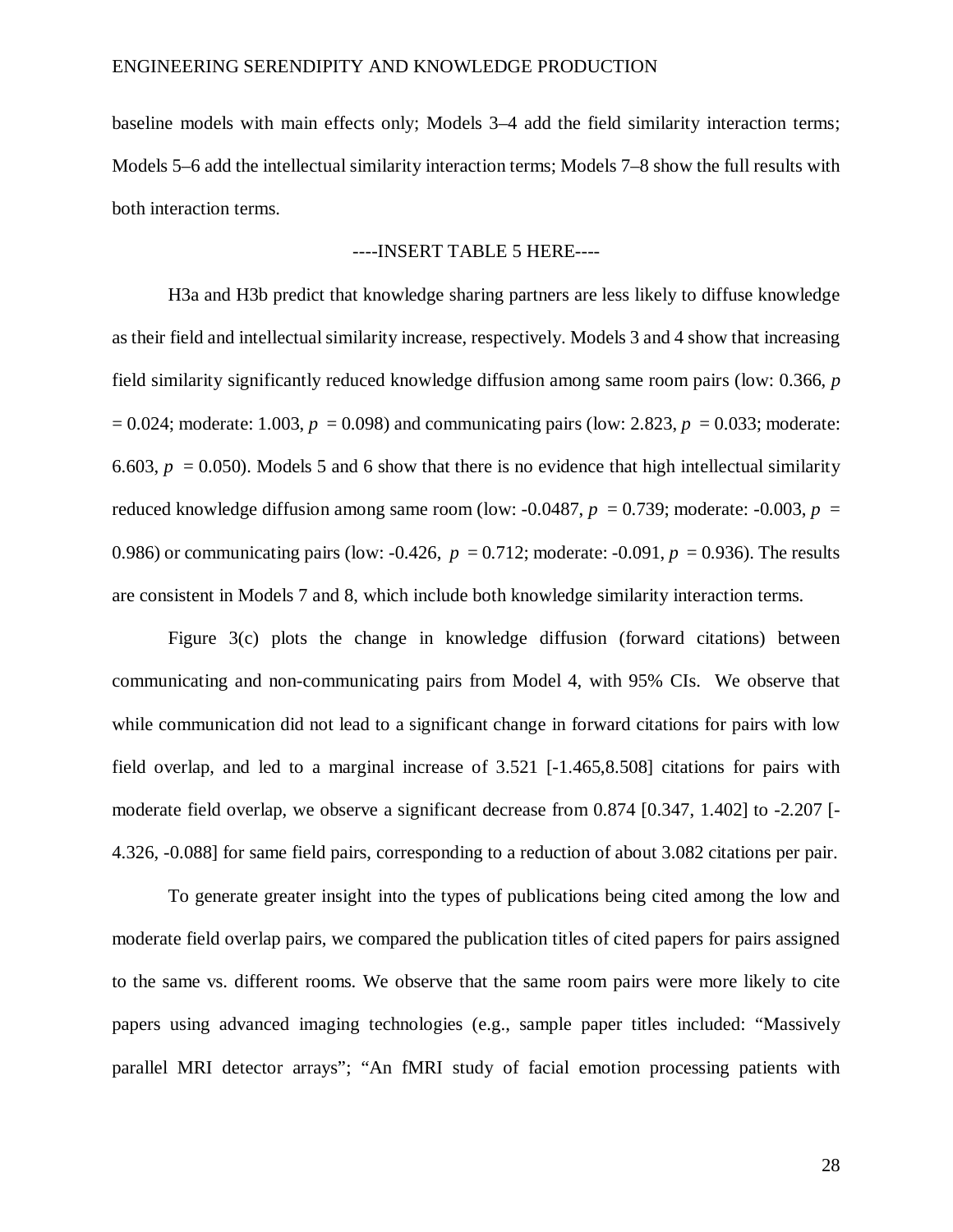schizophrenia"). Overall, there was a greater use of advanced imaging technologies in the publication titles of same room pairs: 42.6% for same room pairs vs. 31.3% for different room pairs ( $t = 2.406$  $t = 2.406$ ,  $p = 0.017$ ).<sup>6</sup> This suggests that the knowledge sharing intervention enabled pairs from different fields to learn about "outside" work, which they subsequently integrated into their own future research. In contrast, the knowledge sharing intervention may have led to a crowding out effect among more similar pairs. In summary, we find significant competitve effects of knowledge diffusion on field similarity, confirming H3a but not H3b.

#### **5. DISCUSSION**

The ability to produce and manage knowledge is a critical source of competitive advantage for organizations of all types(Argote, 1999, Hargadon & Sutton, 1997). Yet the knowledge production process is both time-intensive and uncertain (Maggitti, Smith, & Katila, 2013). To address this issue, the premise of this paper is based on the notion that "engineering serendipity" can promote greater knowledge sharing and more efficient knowledge production. We systematically examine how the degree of field and intellectual similarity between knowledge sharing partners affects the likelihood that knowledge sharing affects three knowledge production outcomes: knowledge transfer, creation, and diffusion.

We find both cooperative and competitive effects of serendipitous knowledge sharing on knowledge production. On one hand, knowledge sharing leads to greater knowledge transfer and creation when people share some overlapping research interests: knowledge sharing partners are more likely to transfer and acquire MeSH keywords from one another when they already have some intellectual overlap and more likely to copublish when they share field overlap, with field

<span id="page-30-0"></span> <sup>6</sup> There were a total of 149 (same room) and 415 (diff. room) forward citations for pairs with low/moderate field overlap, respectively. A publication title was coded as advanced imaging if it included any of the three technologies featured at the symposium (physiological magnetic resonance, positron emission tomography, and optical imaging).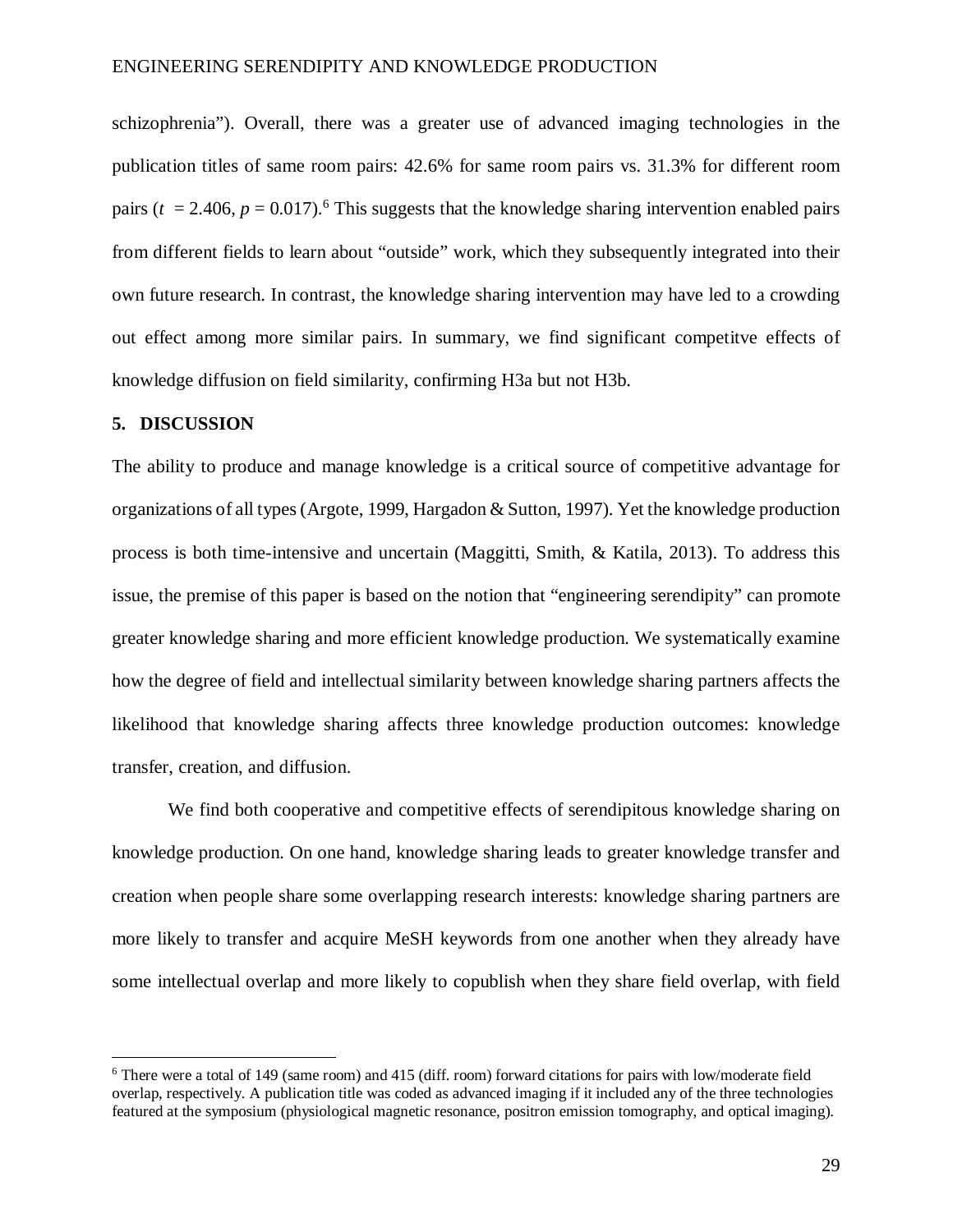similarity being more critical to collaborations in the near-term than over longer horizons. On the other hand, knowledge sharing appears to have little benefit for pairs with low knowledge similarity and reduces knowledge diffusion between people from the same field: we observe that pairs from the same field are less likely to cite each other after interacting.

These findings make a number of contributions to the literature. First, we contribute to the literature on search costs and information frictions associated with knowledge production (Agrawal & Goldfarb, 2008; Boudreau et al., 2017; Catalini, 2018; Hansen, 1999; Szulanski, 1996), by focusing on the extent that "engineered serendipity" can mitigate these some of these barriers. Our work suggests that knowledge dissimilarity remains a barrier to knowledge production even in the long-run, as pairs are more likely to be productive when they share sufficient common knowledge. Consistent with this observation, knowledge overlap is a greater constraint on near-term than long-term knowledge creation. Knowledge similarity can be a catalyzing force for near-term research activities because there are fewer start-up costs and uncertainties associated with initiating collaborations with similar others, such as people working in the same field. In [blinded earlier paper], we found that the knowledge sharing intervention's effect on grant coapplications was most beneficial for pairs from the same field. We expand on these findings to show that while field overlap remains a difficult hurdle to overcome in the nearterm, over time, scientists place smaller premiums on knowledge similarity, instead emphasizing synergistic collaborations where partners have both common knowledge and divergent expertise. This shift may be due to the time and repeated interactions needed to develop an initial encounter into a multiplex relationship (Ingram and Morris, 2007; Uzzi, 1997), or the evolving expectations from collaborators as projects move from exploratory research to joint execution of research ideas. They also suggest that homophilous collaborations (Dahlander & McFarland, 2013) can be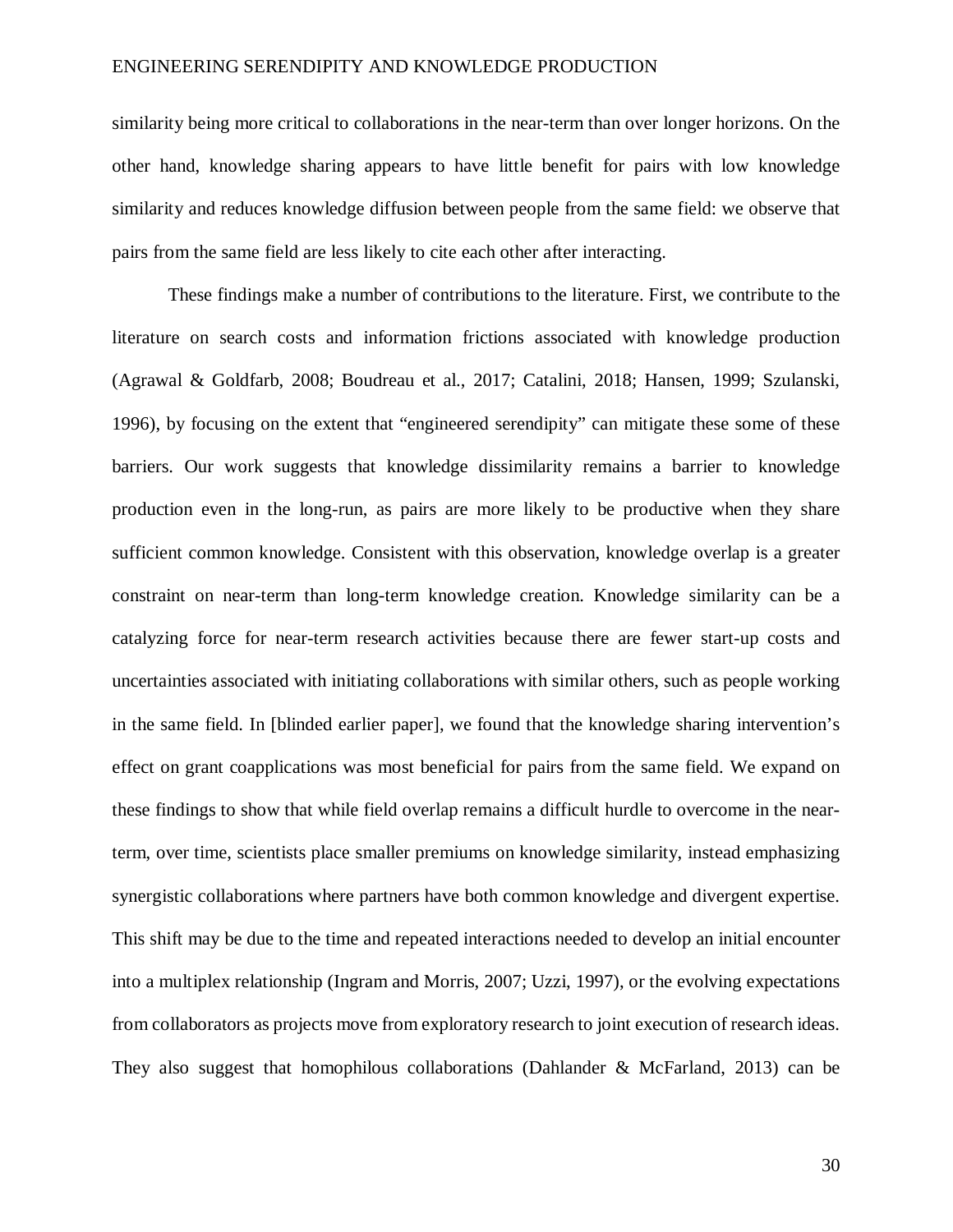attributed in part to search costs and information costs. By differentiating between field and intellectual similarity, we show that the formal organizational structure associated with field specialties—due to forces of departmental or disciplinary attraction (Blau, 1973; Rawlings et al., 2015) tend to exert a stronger influence on shaping *visible* collaborative behaviors than those of intellectual specialties, which are less likely to benefit from formal organizational incentives.

Second, this study advances understanding of how opportunities for temporary colocation, offered by conferences, symposia and similar events potentially impact the direction and quality of scientific knowledge production. Although prior research suggests that temporary colocation is critical to knowledge production (Catalini, 2018; Catalini et al., 2020; Campos et al., 2018; Chai & Freeman, 2019), it has typically inferred face-to-face interaction from observational data, rather than actual acts of knowledge sharing. We suggest that one attractive aspect of conferences over informal serendipitous encounters (e.g., in hallways, watercoolers) is that they have a focusing effect on the topic of knowledge sharing and idea exchange. This may be why even brief, highly structured, information-rich interventions can have long-term consequences on knowledge production, most notably by promoting research activities on the conference's topics of inquiry. It is important to note that the effects of these events go beyond monetary incentives, which may be an early catalyst to attract participants but the effects are more widespread and longer lasting.

Third, we make empirical and methodological contributions by designing a prospective study that amalgamates multiple sources and uses of data, namely a natural field experiment, direct observations of face-to-face communications and archival publication data to study long-run knowledge production outcomes. This careful combination of data sources enables us to investigate the causal relationships between knowledge sharing and knowledge production over different time horizons, which are not possible with archival data (Fleming et al., 2007). Given the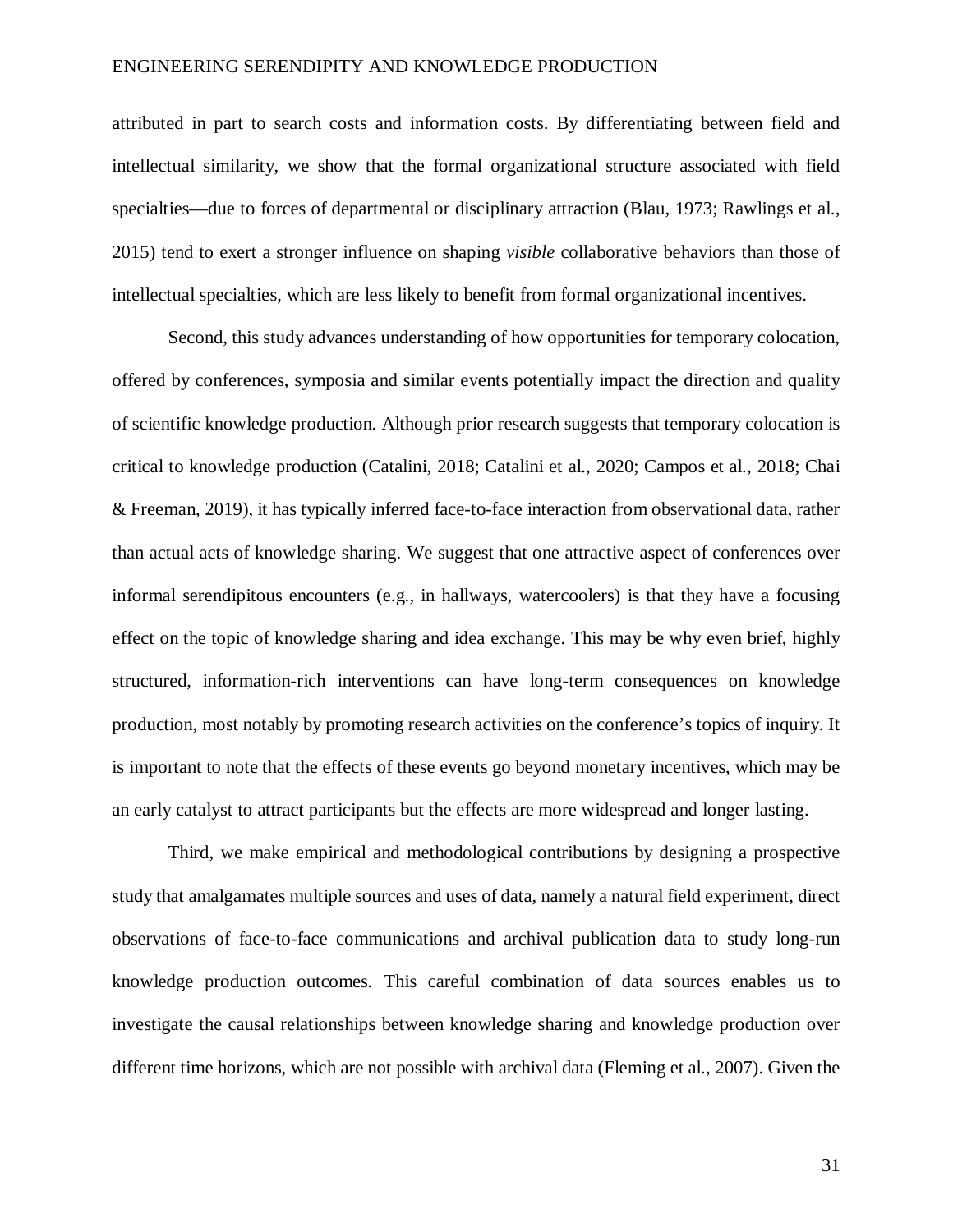rise in field experiments in innovation research (Chatterji, Delecourt, Hasan & Koning; Hasan & Koning, 2019), research designs that at the outset plan for short- and long-term time horizons may yield deeper insights that can help to offset the costs associated with multiple forms of data collection. In addition, our research design can be used as a template for future experiments with multi-term horizons, in terms of learning from its features and its potential shortcomings.

In this research, we have made a thorough effort to analyze how knowledge sharing leads to knowledge production in science. However, our study has some empirical limitations. First, our study focused on an interdisciplinary setting in a large, highly selective university. Therefore, it may be interpreted as a best-case scenario in fostering knowledge production, as we must draw a boundary around the network and incentives under consideration. The symposium was highly structured to facilitate knowledge sharing, while knowledge production is a core activity for academics. Second, the geographic proximity of scientists may have facilitated scheduled or serendipitous encounters with greater ease (Catalini, 2018). Third, our focus on the life sciences also draws upon a specific population, where intragroup competition is normative (Haas & Park, 2010), in part due to the "winner-takes-all" model of rewards and recognition (Stephan, 1996). We recognize that other settings may feature greater geographic dispersion or promote more openness and cooperation; a promising future direction would be to extend this research to different settings.

We also focused most heavily on archival data (e.g., public trace data from publications) to examine long-term knowledge production outcomes, which provided greater insights into the scientists' behaviors rather than the reasons behind the observed patterns. Although we made efforts to qualify these findings by examining the content of the knowledge transfer, publications, and citations, future research can seek to supplement archival data with alternative methods (e.g., surveys, interviews) that continue to track the scientists' interaction patterns, as well as the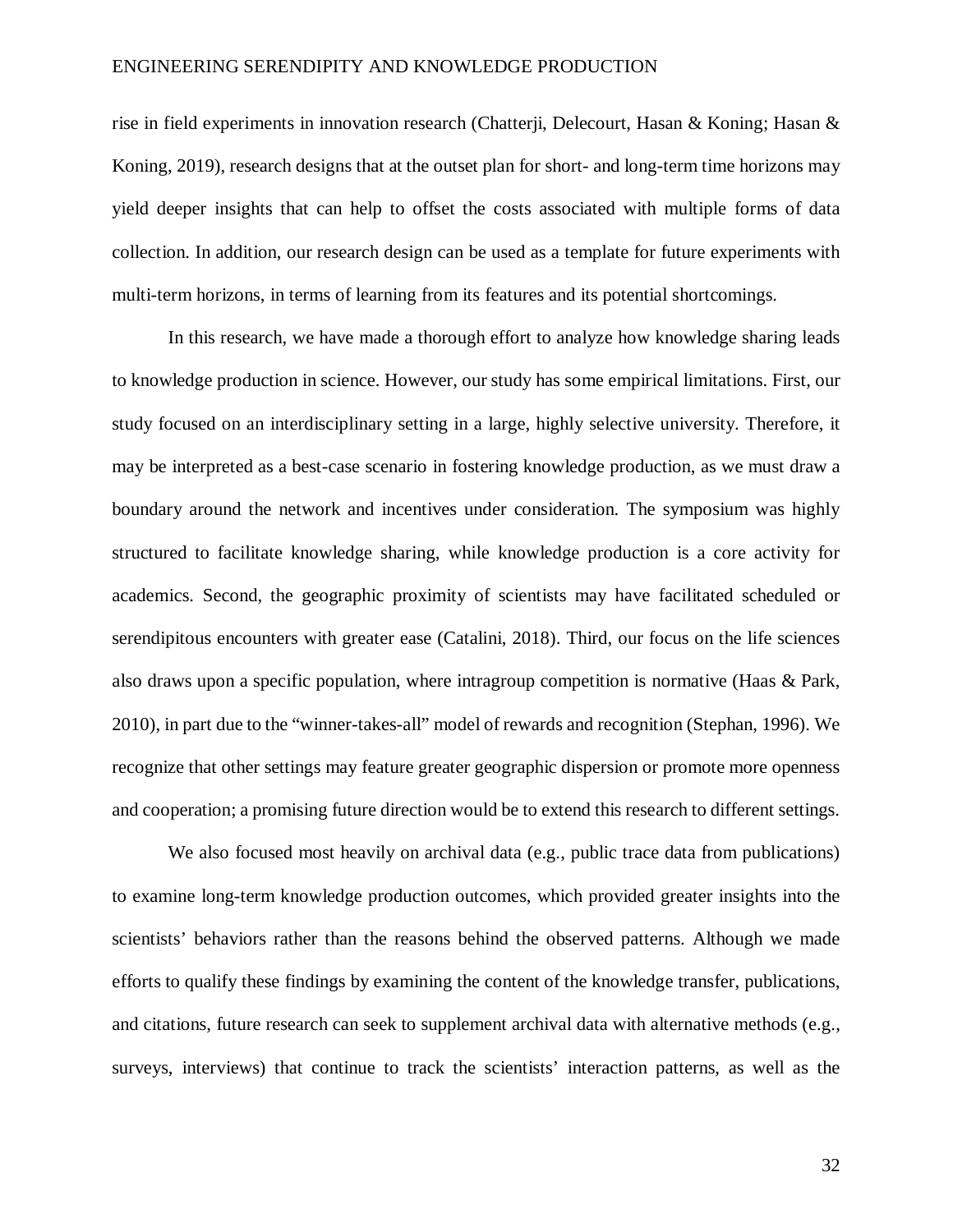invisible track of "failed" knowledge production. Such complementary data sources will ultimately provide deeper insights on how engineered serendipitous encounters between people can be cultivated into productive relationships over time. This future work would facilitate a deeper performative assessment of how knowledge sharing can be "serendipitously engineered" to shape the quality of knowledge outcomes.

Overall, this study takes a critical step towards identifying the processes that explain when

serendipitous encounters shape knowledge production outcomes among innovating individuals.

We show that brief, information-rich interactions between people with some overlapping

knowledge interests can have a productive effect on knowledge transfer, creation and diffusion.

## **6. REFERENCES**

- Abbott, A. (2001). *Time matters: On theory and method.* Chicago, IL: University of Chicago Press.
- Adams, J. D., Black, G. C., Clemmons, J. R., & Stephan, P. E. (2005). Scientific teams and institutional collaborations: Evidence from US universities, 1981–1999. *Research Policy*, *34*(3), 259-285.
- Agrawal, A., & Goldfarb, A. (2008). Restructuring research: Communication costs and the democratization of university innovation. *American Economic Review*, *98*(4), 1578-90.
- Allen, T. J. (1977). *Managing the flow of technology: Technology transfer and the dissemination of technological information within the R&D organization.* Cambridge, MA: MIT Press.
- Argote, L. (1999). *Organizational learning: Creating, retaining and transferring.* Boston, MA: Kluwer.
- Arora, A., & Gambardella, A. (2005). The globalization of the software industry: perspectives and opportunities for developed and developing countries. *Innovation Policy and the Economy*, *5*, 1-32.
- Arrow, K. (1962). *Economic welfare and the location of resources for invention*. *The rate and direction of inventive activity.* Princeton, NJ: Princeton University Press.
- Ayoubi, C., Pezzoni, M. and Visentin, F., 2019. The important thing is not to win, it is to take part: What if scientists benefit from participating in research grant competitions?. *Research Policy*, 48(1), pp.84-97.
- Azoulay, P., Ding, W., & Stuart, T. (2009). The impact of academic patenting on the rate, quality and direction of (public) research output. *The Journal of Industrial Economics*, *57*(4), 637-676.
- Bechky, B. (2011). Making Organizational Theory Work: Institutions, Occupations, and Negotiated Orders. *Organization Science 22*(5), 1157–1167.
- Biancani, S., Dahlander, L., McFarland, D. A., & Smith, S. (2018). Superstars in the making? The broad effects of interdisciplinary centers. *Research Policy*, *47*(3), 543-557.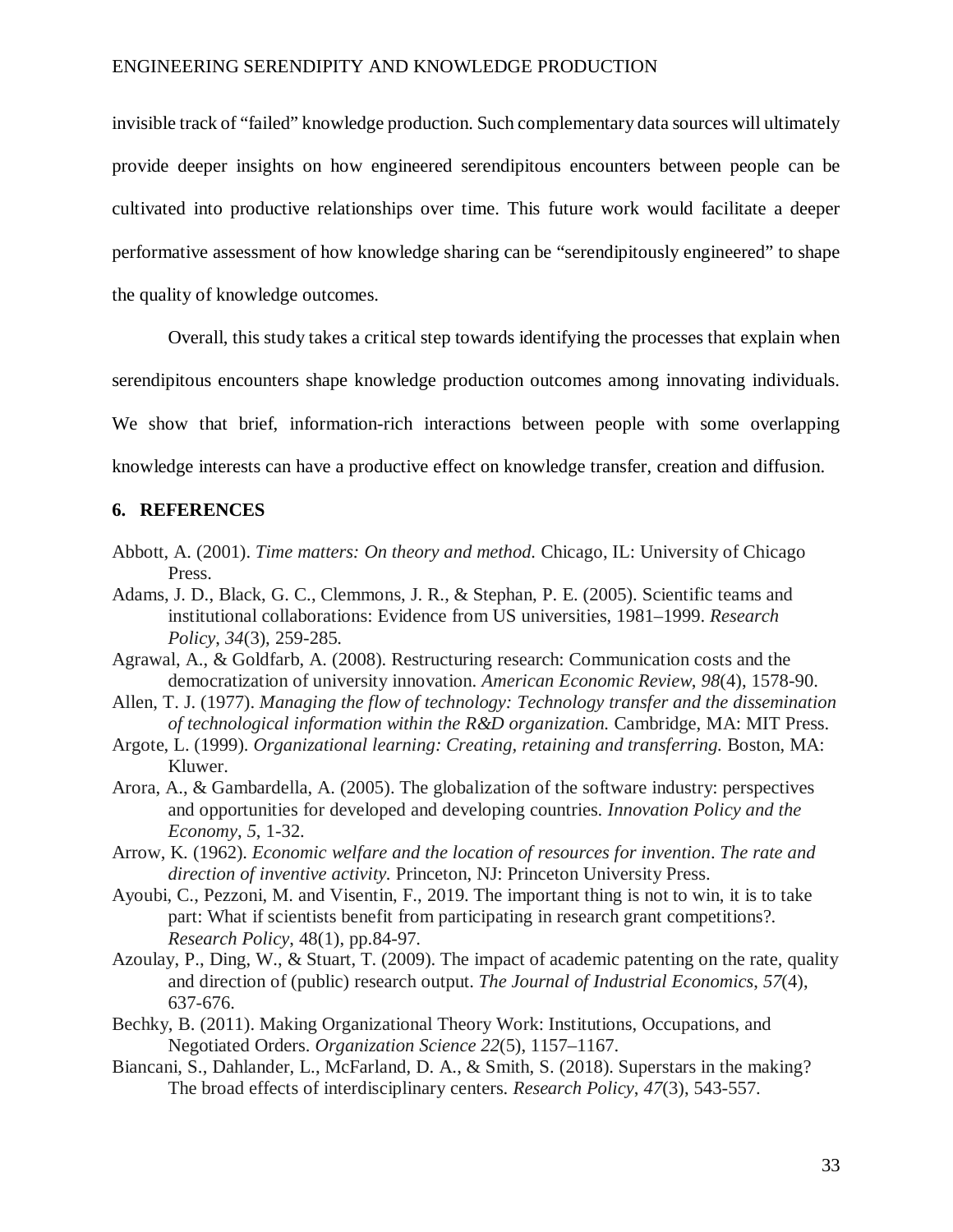- Biancani, S., McFarland, D. A., & Dahlander, L. (2014). The semiformal organization. *Organization Science*, *25*(5), 1306-1324.
- Blau, P. M. (1973)). *The organization of academic work*. New York: Wiley.
- Blumenthal, D., Campbell, E. G., Anderson, M. S., Causino, N., & Louis, K. S. (1997). Withholding research results in academic life science: evidence from a national survey of faculty. *Jama*, *277*(15), 1224-1228.
- Bourdieu, P. (1984). *Distinction: A social critique of the judgment of taste.* Cambridge, MA: Harvard University Press.
- Boudreau, K. J., Brady, T., Ganguli, I., Gaule, P., Guinan, E., Hollenberg, A., & Lakhani, K. R. (2017). A field experiment on search costs and the formation of scientific collaborations. *Review of Economics and Statistics*, *99*(4), 565-576.
- Boudreau, K. J., Guinan, E. C., Lakhani, K. R., & Riedl, C. (2016). Looking across and looking beyond the knowledge frontier: Intellectual distance, novelty, and resource allocation in science. *Management Science*, *62*(10), 2765-2783.
- Boudreau, K. J., & Lakhani, K. R. (2015). "Open" disclosure of innovations, incentives and follow-on reuse: Theory on processes of cumulative innovation and a field experiment in computational biology. *Research Policy*, *44*(1), 4-19.
- Bower, G. H., Hilgard, E. R. (1981). *Theories of learning.* Englewood Cliffs, NJ: Prentice-Hall.
- Campanario, J. M., & Acedo, E. (2007). Rejecting highly cited papers: The views of scientists who encounter resistance to their discoveries from other scientists. *Journal of the American Society for Information Science and Technology*, *58*(5), 734-743.
- Campbell, E. G., Clarridge, B. R., Gokhale, M., Birenbaum, L., Hilgartner, S., Holtzman, N. A., & Blumenthal, D. (2002). Data withholding in academic genetics: Evidence from a national survey. *Jama*, *287*(4), 473-480.
- Cameron, A. C., Gelbach, J. B., & Miller, D. L. (2011). Robust inference with multiway clustering. *Journal of Business & Economic Statistics*, *29*(2), 238-249.
- Campos, R., Leon, F., & McQuillin, B. (2018). Lost in the storm: the academic collaborations that went missing in Hurricane ISSAC. *The Economic Journal*, *128*(610), 995-1018.
- Carlile, P. R. (2004). Transferring, translating, and transforming: An integrative framework for managing knowledge across boundaries. *Organization Science*, *15*(5), 555-568.
- Catalini, C. (2018). Microgeography and the direction of inventive activity. *Management Science*, *64*(9), 4348-4364.
- Catalini, C., Fons-Rosen, C., & Gaulé, P. (2020). How Do Travel Costs Shape Collaboration?. *Management Science*.
- Caza, B. B., Moss, S., & Vough, H. (2018). From synchronizing to harmonizing: The process of authenticating multiple work identities. *Administrative Science Quarterly*, *63*(4), 703- 745.
- Chai, S., & Freeman, R. B. (2019). Temporary colocation and collaborative discovery: Who confers at conferences. *Strategic Management Journal*, *40*(13), 2138-2164.
- Chatterji, A., Delecourt, S., Hasan, S., & Koning, R. (2019). When does advice impact startup performance?. *Strategic Management Journal*, *40*(3), 331-356.
- Cohen, W. M., & Levinthal, D. A. (1990). Absorptive capacity: A new perspective on learning and innovation. *Administrative Science Quarterly*, 128-152.
- Coletti, M. H., & Bleich, H. L. (2001). Medical subject headings used to search the biomedical literature. *Journal of the American Medical Informatics Association*, *8*(4), 317-323.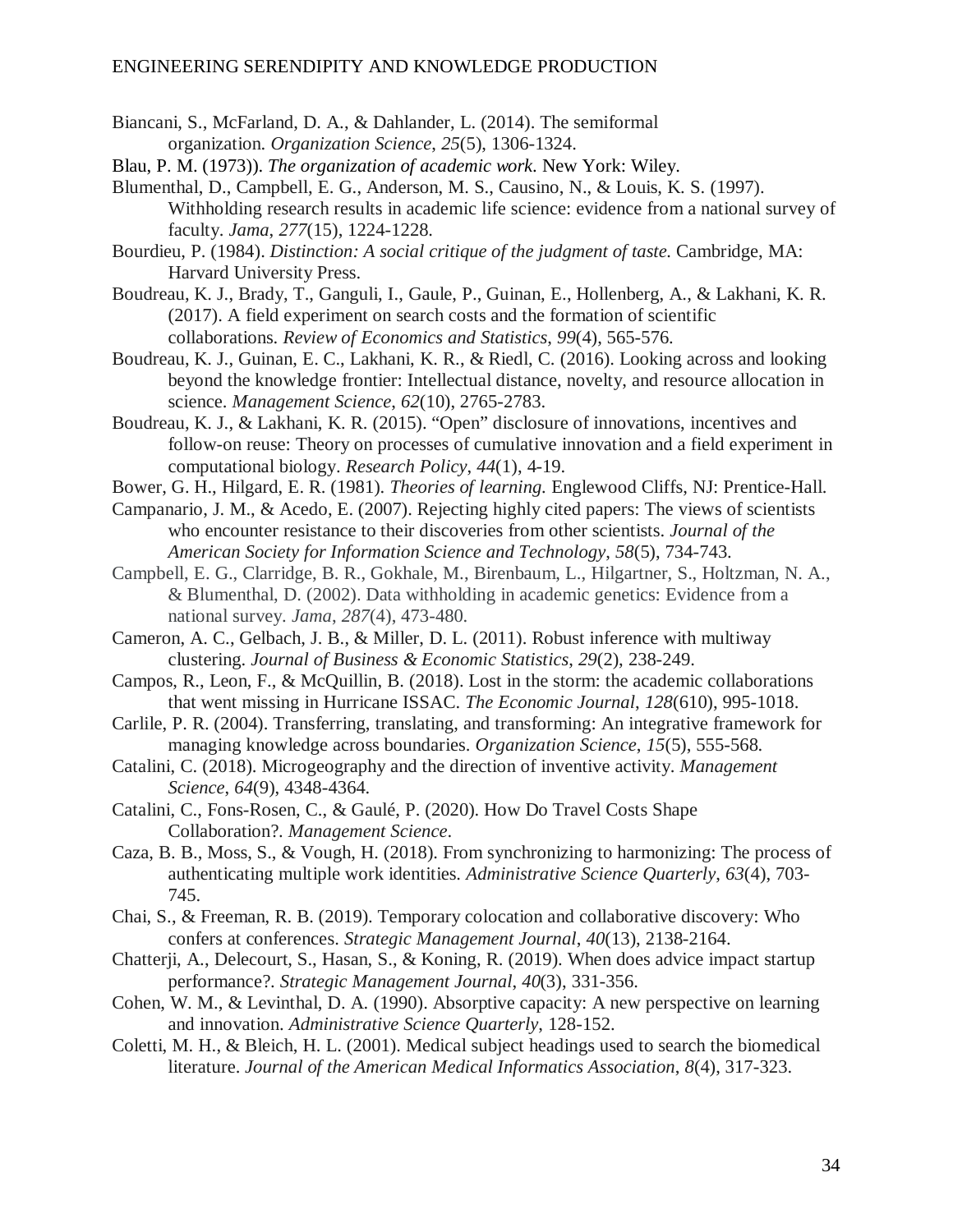- Dahlander, L., & McFarland, D. A. (2013). Ties that last: Tie formation and persistence in research collaborations over time. *Administrative Science Quarterly*, *58*(1), 69-110.
- Dahlander, L., O'Mahony, S., & Gann, D. M. (2016). One foot in, one foot out: how does individuals' external search breadth affect innovation outcomes?. *Strategic Management Journal*, *37*(2), 280-302.
- Fang, C., Lee, J., & Schilling, M. A. (2010). Balancing exploration and exploitation through structural design: The isolation of subgroups and organizational learning. *Organization Science*, *21*(3), 625-642.
- Fleming, L. (2001). Recombinant uncertainty in technological search. *Management science*, *47*(1), 117-132.
- Fleming, L., Mingo, S., & Chen, D. (2007). Collaborative brokerage, generative creativity, and creative success. *Administrative Science Quarterly*, *52*(3), 443-475.
- Ganguli, I., 2017. Saving Soviet science: The impact of grants when government R&D funding disappears. *American Economic Journal: Applied Economics*, 9(2), pp.165-201.
- Haas, M. R., & Park, S. (2010). To share or not to share? Professional norms, reference groups, and information withholding among life scientists. *Organization Science*, *21*(4), 873-891.
- Haeussler, C., Jiang, L., Thursby, J., & Thursby, M. (2014). Specific and general knowledge sharing among competing academic researchers. *Research Policy*, *43*(3), 465-475.
- Hansen, M. T. (1999). The search-transfer problem: The role of weak ties in sharing knowledge across organization subunits. *Administrative Science Quarterly*, *44*(1), 82-111.
- Hagstrom, W. O. (1974). Competition in science. *American Sociological Review*, *39*(1), 1-18.
- Hargadon, A., & Sutton, R. I. (1997). Technology brokering and innovation in a product development firm. *Administrative Science Quarterly*, 716-749.
- Hasan, S., & Koning, R. (2019). Prior ties and the limits of peer effects on startup team performance. *Strategic Management Journal*, *40*(9), 1394-1416.
- Ingram, P., & Morris, M. W. (2007). Do people mix at mixers? Structure, homophily, and the "life of the party". *Administrative Science Quarterly*, *52*(4), 558-585.
- Jeppesen, L. B., & Lakhani, K. R. (2010). Marginality and problem-solving effectiveness in broadcast search. *Organization Science*, *21*(5), 1016-1033.
- Jones, B. F. (2009). The burden of knowledge and the "death of the renaissance man": Is innovation getting harder?. *The Review of Economic Studies*, *76*(1), 283-317.
- Kim, T., McFee, E., Olguin, D. O., Waber, B., & Pentland, A. S. (2012). Sociometric badges: Using sensor technology to capture new forms of collaboration. *Journal of Organizational Behavior*, *33*(3), 412-427.
- Kleinbaum, A. M., Stuart, T. E., & Tushman, M. L. (2013). Discretion within constraint: Homophily and structure in a formal organization. *Organization Science*, *24*(5), 1316- 1336.
- Kogut, B., & Zander, U. (1992). Knowledge of the firm, combinative capabilities, and the replication of technology. *Organization Science*, *3*(3), 383-397.
- Lakhani, K., von Hippel, E. (2003). How open source software works: "free" user-to-user assistance. *Research Policy 32*(6), 925–943.
- Latour B, Woolgar S (1979) *Laboratory life.* Beverly Hills, CA: Sage.
- Laursen, K., Masciarelli, F., & Prencipe, A. (2012). Regions matter: How localized social capital affects innovation and external knowledge acquisition. *Organization Science*, *23*(1), 177- 193.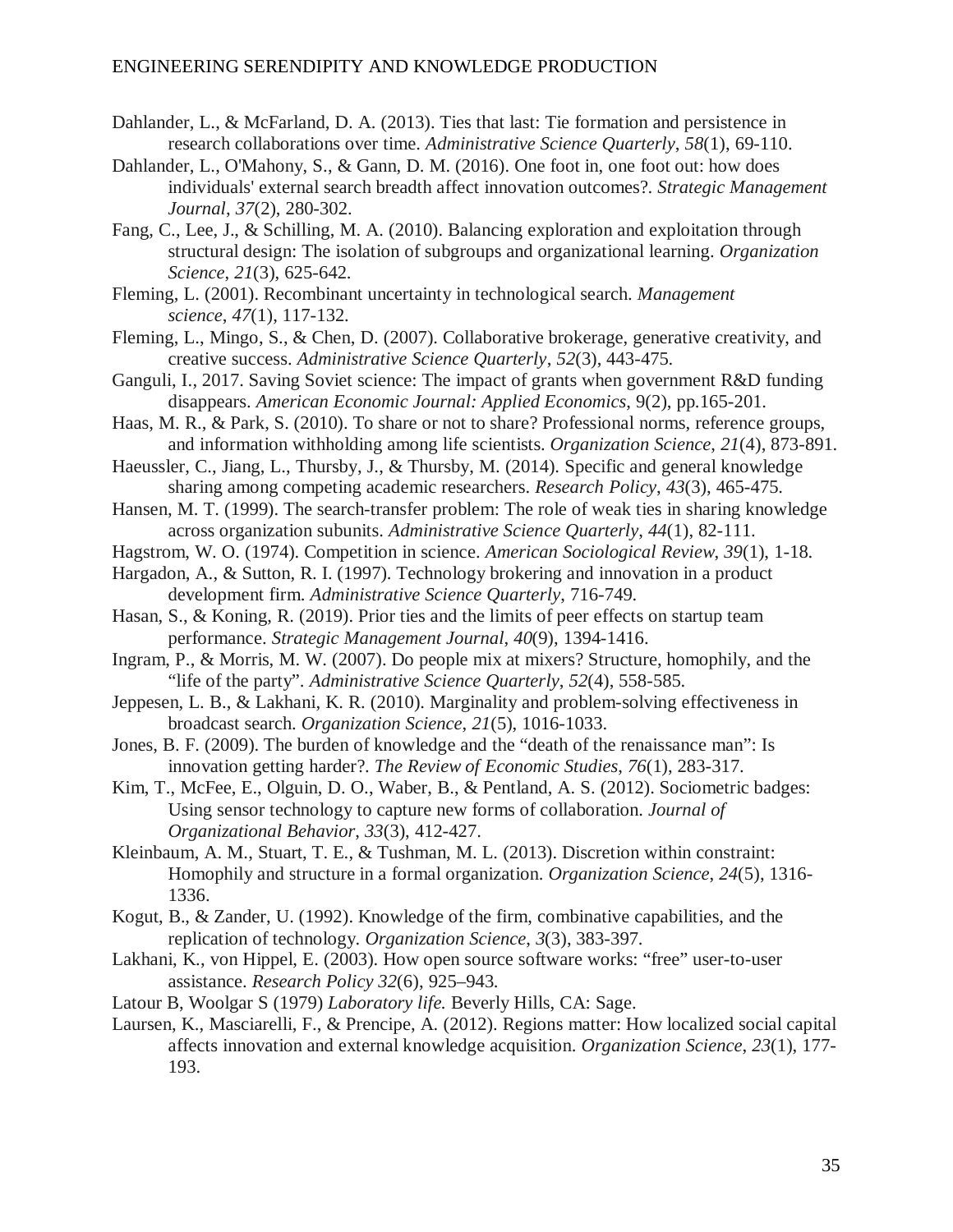- Leahey E, Beckman CM, Stanko TL (2017) Prominent but less productive: The impact of interdisciplinarity on scientists' research. *Administrative Science Quarterly* 62(1):105– 139.
- Lee, S. (2019). Learning-by-moving: can reconfiguring spatial proximity between organizational members promote individual-level exploration?. *Organization Science*, *30*(3), 467-488.
- Levinthal, D. A., & March, J. G. (1993). The myopia of learning. *Strategic Management Journal*, *14*(S2), 95-112.
- Maggitti PG, Smith KG, Katila R. (2013) The complex search process of invention. *Research Policy* 42(1):90–100.
- Maurer, I., & Ebers, M. (2006). Dynamics of social capital and their performance implications: Lessons from biotechnology start-ups. *Administrative Science Quarterly*, *51*(2), 262-292.
- McFadyen MA, Cannella Jr, A. A. (2004). Social capital and knowledge creation: Diminishing returns of the number and strength of exchange relationships. *Academy of Management Journal 47*(5), 735–746.
- McPherson, M., Smith-Lovin, L., & Cook, J. M. (2001). Birds of a feather: Homophily in social networks. *Annual Review of Sociology*, *27*(1), 415-444.
- Merton, R. K. (1973). *The sociology of science: Theoretical and empirical investigations* Chicago, IL: University of Chicago Press.
- Murray, F., & O'Mahony, S. (2007). Exploring the foundations of cumulative innovation: Implications for organization science. *Organization Science*, *18*(6), 1006-1021.
- Nonaka, I. (1994). A dynamic theory of organizational knowledge creation. *Organization Science*, *5*(1), 14-37.
- Pain, E. (2018, February 28). Collaborating for the win. *Science.* Retrieved from <https://www.sciencemag.org/careers/2018/02/collaborating-win>
- Phelps, C., Heidl, R., & Wadhwa, A. (2012). Knowledge, networks, and knowledge networks: A review and research agenda. *Journal of Management*, *38*(4), 1115-1166.
- Rawlings, C. M., McFarland, D. A., Dahlander, L., & Wang, D. (2015). Streams of thought: Knowledge flows and intellectual cohesion in a multidisciplinary era. *Social Forces*, *93*(4), 1687-1722.
- Reschke, B. P., Azoulay, P., & Stuart, T. E. (2018). Status spillovers: The effect of statusconferring prizes on the allocation of attention. *Administrative Science Quarterly*, *63*(4), 819-847.
- Rosenkopf, L., & Almeida, P. (2003). Overcoming local search through alliances and mobility. *Management Science*, *49*(6), 751-766.
- Simon, H. A. (1991). Bounded rationality and organizational learning. *Organization Science*, *2*(1), 125-134.
- Singh, J. (2005). Collaborative networks as determinants of knowledge diffusion patterns. *Management science*, *51*(5), 756-770.
- Singh, J., & Fleming, L. (2010). Lone inventors as sources of breakthroughs: Myth or reality?. *Management Science*, *56*(1), 41-56.
- Song, J., Almeida, P., & Wu, G. (2003). Learning–by–hiring: When is mobility more likely to facilitate interfirm knowledge transfer?. *Management Science*, *49*(4), 351-365.
- Spender, J. C. (1996). Making knowledge the basis of a dynamic theory of the firm. *Strategic Management Journal*, *17*(S2), 45-62.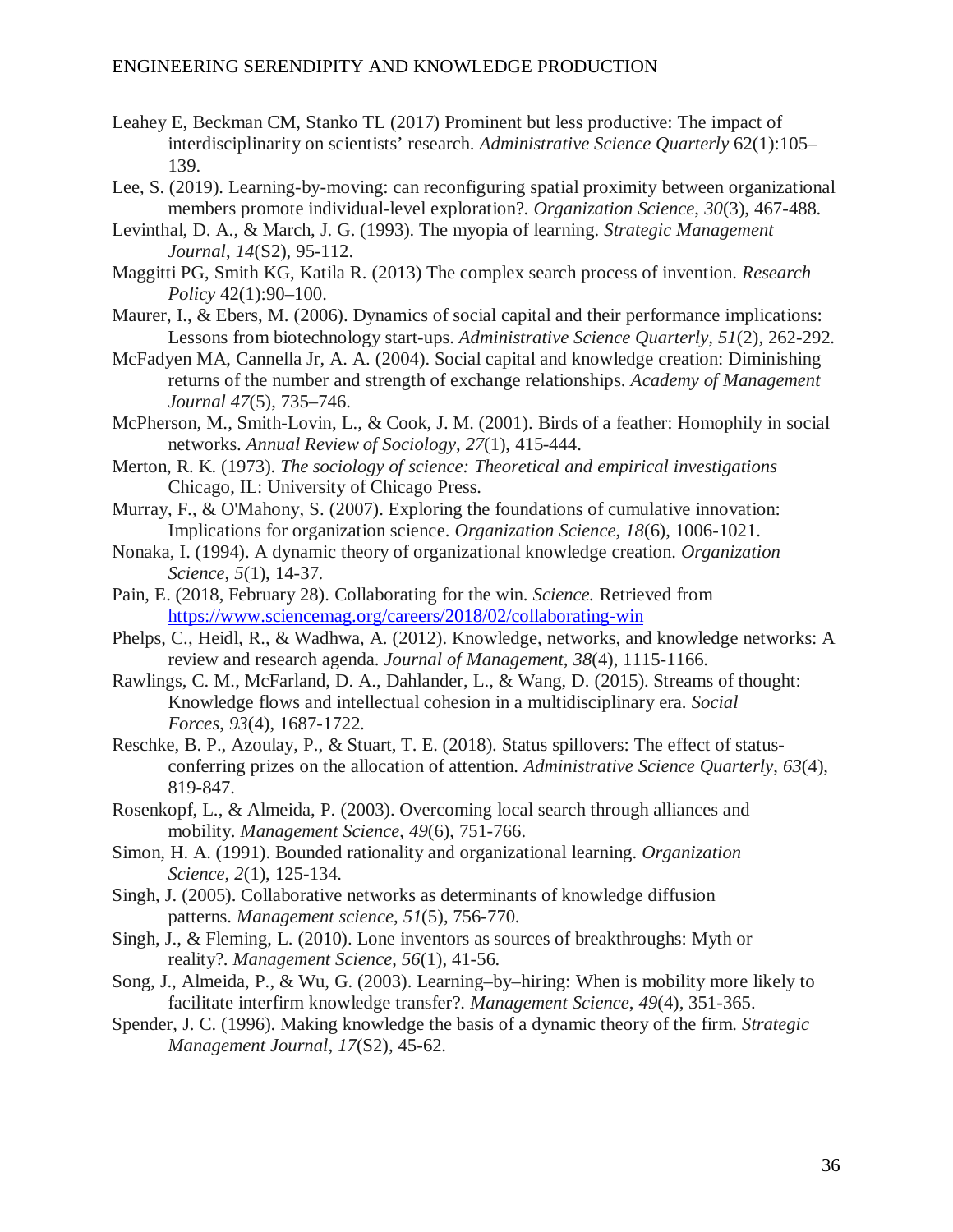- Staw, B. M., & Epstein, L. D. (2000). What bandwagons bring: Effects of popular management techniques on corporate performance, reputation, and CEO pay. *Administrative Science Quarterly*, *45*(3), 523-556.
- Stephan, P. E. (1996). The economics of science. *Journal of Economic literature*, *34*(3), 1199- 1235.
- Szulanski, G. (1996). Exploring internal stickiness: Impediments to the transfer of best practice within the firm. *Strategic Management Journal*, *17*(S2), 27-43.
- Uzzi, B. (1997). Social structure and competition in interfirm networks: The paradox of embeddedness. *Administrative Science Quarterly*, 42(1), 35-67.
- Uzzi, B., Mukherjee, S., Stringer, M., & Jones, B. (2013). Atypical combinations and scientific impact. *Science*, *342*(6157), 468-472.
- Zhang, L., Guler, I. (2019). How to Join the Club: Patterns of Embeddedness and the Addition of New Members to Interorganizational Collaborations, *Administrative Science Quarterly*.

| Knowledge Construct         | Definition                                     | Citations                         |
|-----------------------------|------------------------------------------------|-----------------------------------|
| <b>Knowledge Production</b> | A multi-component process that involves        | Grant, 1996; Kogut & Zander,      |
|                             | knowledge transfer, creation and diffusion.    | 1992; Nonaka, 1994; Spender, 1996 |
| Knowledge Transfer          | The movement of facts, relationships, and      | Argote, 1999; Hansen, 1999;       |
|                             | insights from one setting to another           | Szulanski, 1996                   |
| <b>Knowledge Creation</b>   | The generation of facts, relationships, and    | Arrow 1962; Boudreau & Lakhani,   |
|                             | insights to solve problems that are new to the | 2015; Nonaka 1994                 |
|                             | knowledge frontier                             |                                   |
| Knowledge Diffusion         | The dissemination of facts, relationships, and | Fleming & Singh, 2010; Rogers,    |
|                             | insights that are subsequently used by others  | 1983; Singh, 2005                 |
| <b>Knowledge Similarity</b> | The degree of common knowledge between         | Cohen & Levinthal, 1990; Carlile, |
|                             | two individuals' field of study and            | 2004; Dahlander & McFarland,      |
|                             | intellectual interests                         | 2013; Leahey et al., 2017         |
| Field similarity            | The dimension of knowledge similarity that     | Bechky, 2011; Carlile, 2004;      |
|                             | emerges from the overlap between two           | Bourdieu, 1984; Haas & Park, 2010 |
|                             | individual's educational background, skills    |                                   |
|                             | and training                                   |                                   |
| Intellectual similarity     | The dimension of knowledge similarity that     | Caza et al., 2018; Dahlander &    |
|                             | emerges from the overlap between two           | McFarland, 2013                   |
|                             | individual's personal interests and passions   |                                   |

**TABLE 1** Summary of Knowledge Constructs

## **TABLE 2** Correlation Between Main Variables  $(N = 15,817)$

|   | Variable                      | Mean  | Std. dev. | 1        | 2        | 3        | 4     | 5        | 6     |       |
|---|-------------------------------|-------|-----------|----------|----------|----------|-------|----------|-------|-------|
|   | MeSH keyword transfer         | 3.693 | 3.709     |          |          |          |       |          |       |       |
|   | Copublications                | 0.031 | 1.004     | 0.010    |          |          |       |          |       |       |
|   | Forward citations             | 0.265 | 2.497     | 0.019    | 0.479    |          |       |          |       |       |
| 4 | Grant coapplicant             | 0.002 | 0.044     | 0.004    | 0.097    | 0.027    |       |          |       |       |
|   | Same room                     | 0.266 | 0.442     | 0.024    | $-0.004$ | $-0.001$ | 0.006 |          |       |       |
| 6 | F <sub>2F</sub> communication | 0.078 | 0.268     | 0.003    | 0.047    | 0.039    | 0.067 | 0.198    |       |       |
|   | Intellectual similarity       | 1.076 | 0.810     | $-0.005$ | 0.037    | 0.043    | 0.037 | $-0.002$ | 0.047 |       |
| 8 | Field similarity              | 0.272 | 0.673     | 0.437    | 0.029    | 0.074    | 0.017 | $-0.008$ | 0.021 | 0.026 |

Note: Intellectual and field similarity are categorical variables with the following distributions: intellectual (low: 32.4%, moderate: 32.7%, high: 35.0%) and field (low: 85.5%, 1.9%,12.6%)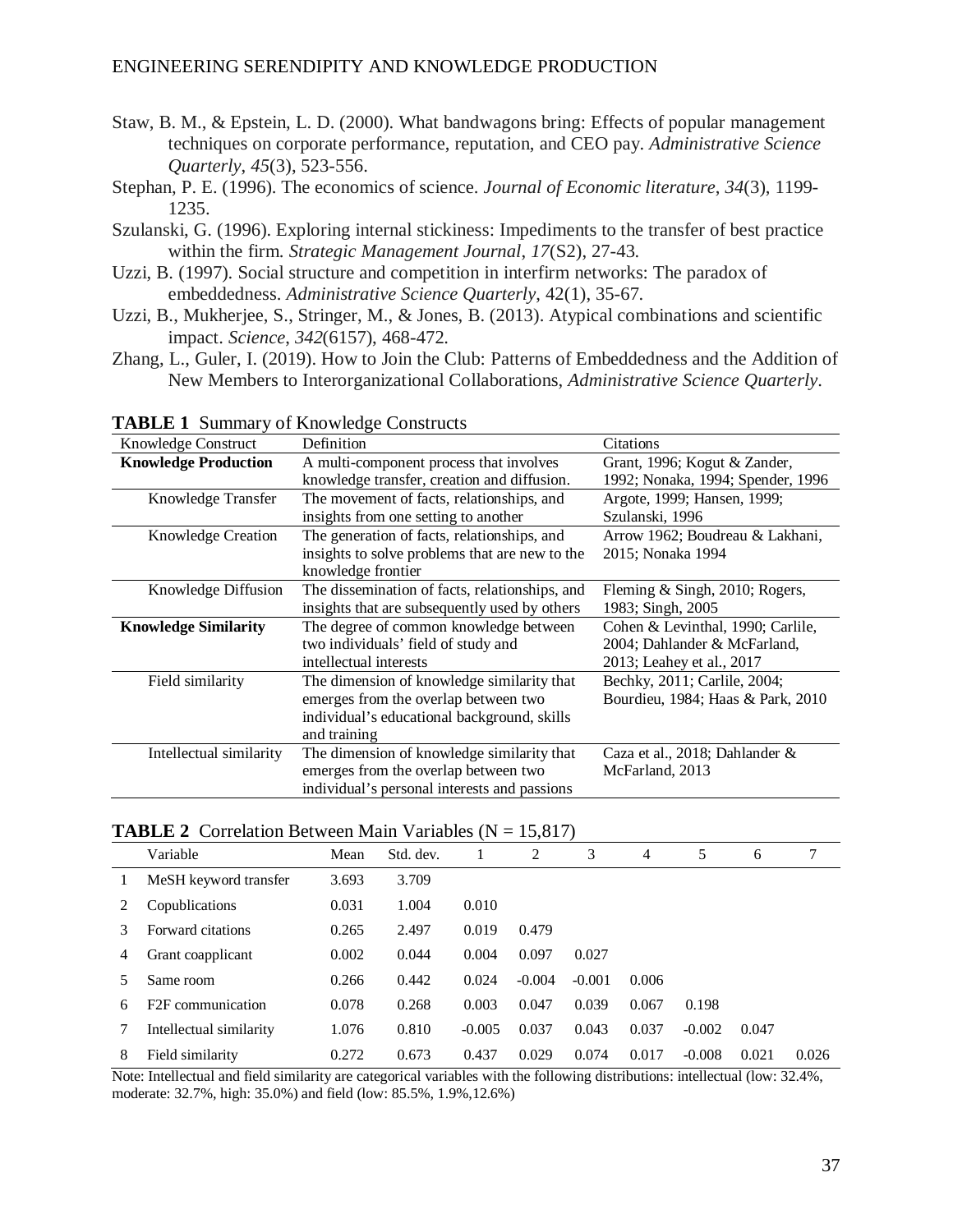| <b>VARIABLES</b>                             | Model 1    | Model 2  | Model 3    | Model 4  | Model 5    | Model 6  | Model 7    | Model 8  |
|----------------------------------------------|------------|----------|------------|----------|------------|----------|------------|----------|
|                                              | <b>OLS</b> | IV       | <b>OLS</b> | IV       | <b>OLS</b> | IV       | <b>OLS</b> | IV       |
| Same room                                    | 0.107      |          | 0.0344     |          | 0.0336     |          | $-0.0379$  |          |
|                                              | (0.0979)   |          | (0.144)    |          | (0.138)    |          | (0.172)    |          |
| F <sub>2F</sub> communication                |            | 0.838    |            | 0.214    |            | 0.233    |            | $-0.512$ |
|                                              |            | (0.763)  |            | (1.108)  |            | (1.025)  |            | (1.352)  |
| Same room x Low field similarity             |            |          | 0.0707     |          |            |          | 0.0686     |          |
|                                              |            |          | (0.150)    |          |            |          | (0.150)    |          |
| Same room x Moderate field similarity        |            |          | 0.712      |          |            |          | 0.681      |          |
|                                              |            |          | (0.471)    |          |            |          | (0.468)    |          |
| Same room x Low intellectual similarity      |            |          |            |          | $-0.175$   |          | $-0.171$   |          |
|                                              |            |          |            |          | (0.218)    |          | (0.218)    |          |
| Same room x Moderate intellectual similarity |            |          |            |          | 0.362      |          | 0.361      |          |
|                                              |            |          |            |          | (0.177)    |          | (0.177)    |          |
| F2F x Low field similarity                   |            |          |            | 0.621    |            |          |            | 0.804    |
|                                              |            |          |            | (1.204)  |            |          |            | (1.239)  |
| F2F x Moderate field similarity              |            |          |            | 4.088    |            |          |            | 4.059    |
|                                              |            |          |            | (3.169)  |            |          |            | (3.379)  |
| F2F x Low intellectual similarity            |            |          |            |          |            | $-1.459$ |            | $-1.531$ |
|                                              |            |          |            |          |            | (1.753)  |            | (1.869)  |
| F2F x Moderate intellectual similarity       |            |          |            |          |            | 3.348    |            | 3.305    |
|                                              |            |          |            |          |            | (1.564)  |            | (1.644)  |
| Low field similarity                         | 0.140      | 0.171    | 0.121      | 0.104    | 0.141      | 0.176    | 0.123      | 0.0900   |
|                                              | (0.135)    | (0.135)  | (0.143)    | (0.183)  | (0.135)    | (0.137)  | (0.143)    | (0.189)  |
| Moderate field similarity                    | $-0.130$   | $-0.136$ | $-0.316$   | $-0.606$ | $-0.136$   | $-0.174$ | $-0.315$   | $-0.638$ |
|                                              | (0.274)    | (0.264)  | (0.269)    | (0.381)  | (0.272)    | (0.274)  | (0.268)    | (0.398)  |
| Low intellectual similarity                  | $-4.130$   | $-4.120$ | $-4.130$   | $-4.123$ | $-4.081$   | $-4.015$ | $-4.082$   | $-4.013$ |
|                                              | (0.238)    | (0.237)  | (0.238)    | (0.238)  | (0.246)    | (0.282)  | (0.246)    | (0.289)  |
| Moderate intellectual similarity             | $-0.880$   | $-0.862$ | $-0.880$   | $-0.866$ | $-0.974$   | $-1.095$ | $-0.974$   | $-1.096$ |
|                                              | (0.153)    | (0.152)  | (0.153)    | (0.152)  | (0.163)    | (0.196)  | (0.163)    | (0.204)  |
| Night FE                                     | Y          | Y        | Y          | Y        | Y          | Y        | Y          | Y        |
| Room FE                                      | Y          | Y        | Y          | Y        | Y          | Y        | Y          | Y        |
| R-squared                                    | 0.224      | 0.219    | 0.224      | 0.218    | 0.224      | 0.201    | 0.224      | 0.216    |

**TABLE 3** Regression Models of Knowledge Transfer – % of MeSH Keywords Transferred between scientist-pair  $\{i, j\}$ ; N = 15,817

Multiway, robust standard errors in parentheses. Significance stars (\*) are omitted.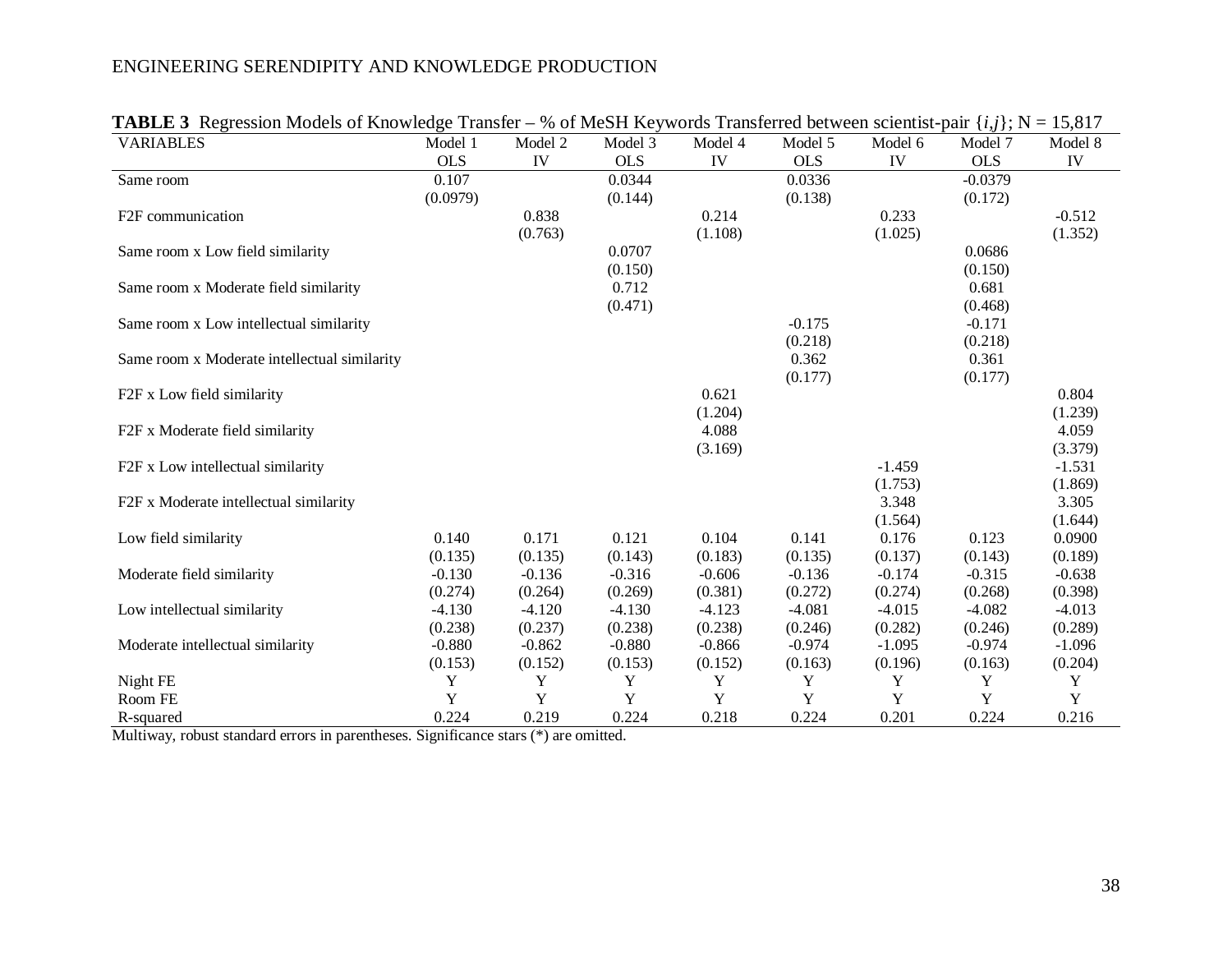| VARIABLES                            | ັ້ນ<br>Model 1 | Model 2    | --------<br>Model 3 | .<br>Model 4 | .<br>Model 5 | Model 6                   | .<br>Model 7      | .<br>Model 8 | . .<br>10,011<br>Model 9 | Model 10               | Model 11                |
|--------------------------------------|----------------|------------|---------------------|--------------|--------------|---------------------------|-------------------|--------------|--------------------------|------------------------|-------------------------|
|                                      | $_{\rm OLS}$   | ${\rm IV}$ | <b>OLS</b>          | ${\rm IV}$   | $_{\rm OLS}$ | IV                        | $_{\rm OLS}$      | IV           | $_{\rm OLS}$             | $_{\rm OLS}$           | <b>OLS</b>              |
| Same room                            | $-0.00683$     |            | $-0.127$            |              | $-0.0294$    |                           | $-0.148$          |              | $-0.00784$               | $-0.00822$             | $-0.00799$              |
|                                      | (0.0144)       |            | (0.0769)            |              | (0.0360)     |                           | (0.0931)          |              | (0.0148)                 | (0.0148)               | (0.0147)                |
| F2F communication                    |                | $-0.0535$  |                     | $-0.984$     |              | $-0.221$                  |                   | $-1.147$     |                          |                        |                         |
|                                      |                | (0.111)    |                     | (0.616)      |              | (0.268)                   |                   | (0.746)      |                          |                        |                         |
| Same room x Low field sim.           |                |            | 0.133               |              |              |                           | 0.132             |              |                          |                        |                         |
|                                      |                |            | (0.0788)            |              |              |                           | (0.0783)          |              |                          |                        |                         |
| Same room x Mod. field sim.          |                |            | 0.329               |              |              |                           | 0.330             |              |                          |                        |                         |
| Same room x Low intellectual sim.    |                |            | (0.165)             |              | 0.0306       |                           | (0.164)<br>0.0307 |              |                          |                        |                         |
|                                      |                |            |                     |              | (0.0378)     |                           | (0.0372)          |              |                          |                        |                         |
| Same room x Mod. intellectual sim.   |                |            |                     |              | 0.0409       |                           | 0.0397            |              |                          |                        |                         |
|                                      |                |            |                     |              | (0.0361)     |                           | (0.0355)          |              |                          |                        |                         |
| F2F x Low field sim.                 |                |            |                     | 1.040        |              |                           |                   | 1.048        |                          |                        |                         |
|                                      |                |            |                     | (0.634)      |              |                           |                   | (0.637)      |                          |                        |                         |
| F2F x Mod. field sim.                |                |            |                     | 2.159        |              |                           |                   | 2.110        |                          |                        |                         |
|                                      |                |            |                     | (1.029)      |              |                           |                   | (1.022)      |                          |                        |                         |
| F2F x Low intellectual sim.          |                |            |                     |              |              | 0.240                     |                   | 0.205        |                          |                        |                         |
|                                      |                |            |                     |              |              | (0.297)                   |                   | (0.306)      |                          |                        |                         |
| F2F x Mod. intellectual sim.         |                |            |                     |              |              | 0.333                     |                   | 0.332        |                          |                        |                         |
| Grant coapplicant                    |                |            |                     |              |              | (0.280)                   |                   | (0.290)      | 3.708                    | 2.482                  | 3.810                   |
|                                      |                |            |                     |              |              |                           |                   |              | (1.583)                  | (1.211)                | (1.614)                 |
| Coapplicant x Low field sim.         |                |            |                     |              |              |                           |                   |              | $-2.427$                 |                        | $-2.299$                |
|                                      |                |            |                     |              |              |                           |                   |              | (1.845)                  |                        | (2.109)                 |
| Coapplicant x Mod. field sim.        |                |            |                     |              |              |                           |                   |              | $-3.303$                 |                        | $-3.405$                |
|                                      |                |            |                     |              |              |                           |                   |              | (1.621)                  |                        | (1.659)                 |
| Coapplicant x Low intellectual sim.  |                |            |                     |              |              |                           |                   |              |                          | $-0.639$               | $-0.324$                |
|                                      |                |            |                     |              |              |                           |                   |              |                          | (2.085)                | (2.236)                 |
| Coapplicant x Mod. intellectual sim. |                |            |                     |              |              |                           |                   |              |                          | $-1.083$               | $-0.571$                |
|                                      |                |            |                     |              |              |                           |                   |              |                          | (1.482)                | (1.632)                 |
| Awardee                              |                |            |                     |              |              |                           |                   |              | 0.000295<br>(0.0140)     | $-0.00167$<br>(0.0137) | $-2.47e-05$<br>(0.0140) |
| Low field sim.                       | $-0.109$       | $-0.111$   | $-0.14$             | $-0.220$     | $-0.109$     | $-0.112$                  | $-0.144$          | $-0.222$     | 0.0552                   | 0.0405                 | 0.0552                  |
|                                      | (0.0540)       | (0.0566)   | (0.0735)            | (0.120)      | (0.0539)     | (0.0579)                  | (0.0733)          | (0.121)      | (0.0422)                 | (0.0441)               | (0.0422)                |
| Moderate field sim.                  | $-0.0529$      | $-0.0525$  | $-0.139$            | $-0.297$     | $-0.0534$    | $-0.0567$                 | $-0.140$          | $-0.296$     | 0.0887                   | 0.0981                 | 0.0887                  |
|                                      | (0.0659)       | (0.0655)   | (0.0701)            | (0.132)      | (0.0660)     | (0.0675)                  | (0.0706)          | (0.130)      | (0.0536)                 | (0.0539)               | (0.0536)                |
| Low intellectual sim.                | $-0.0696$      | $-0.0702$  | $-0.0695$           | $-0.0738$    | $-0.0777$    | $-0.0908$                 | $-0.0777$         | $-0.0916$    | $-0.0651$                | $-0.0643$              | $-0.0645$               |
|                                      | (0.0222)       | (0.0226)   | (0.0221)            | (0.0240)     | (0.0297)     | (0.0437)                  | (0.0294)          | (0.0455)     | (0.0222)                 | (0.0224)               | (0.0224)                |
| Moderate intellectual sim.           | $-0.0657$      | $-0.0669$  | $-0.0656$           | $-0.0699$    | $-0.0765$    | $-0.0928$                 | $-0.0760$         | $-0.0954$    | $-0.0602$                | $-0.0591$              | $-0.0593$               |
|                                      | (0.0209)       | (0.0219)   | (0.0207)            | (0.0231)     | (0.0272)     | (0.0399)                  | (0.0268)          | (0.0418)     | (0.0209)                 | (0.0209)               | (0.0210)                |
| Night FE                             | Y              | Y          | Y                   | Y            | Y            | Y                         | Y                 | Y            | Y                        | Y                      | Y                       |
| Room FE                              | Y              | Y          | Y                   | Y            | Y            | Y                         | Y                 | Y            | Y                        | Y                      | Y                       |
| R-squared                            | 0.003          | 0.002      | 0.004               | Ξ.           | 0.003        | $\mathbb{H}^{\mathbb{H}}$ | 0.004             | 0.012        | 0.015                    | 0.012                  | 0.015                   |

|  |  | <b>TABLE 4</b> Regression Models of Knowledge Creation $-$ # of copublications between scientist-pair $\{i,j\}$ ; N = 15,817 |
|--|--|------------------------------------------------------------------------------------------------------------------------------|
|  |  |                                                                                                                              |

Multi-way robust standard errors in parentheses. Significance stars (\*) are omitted.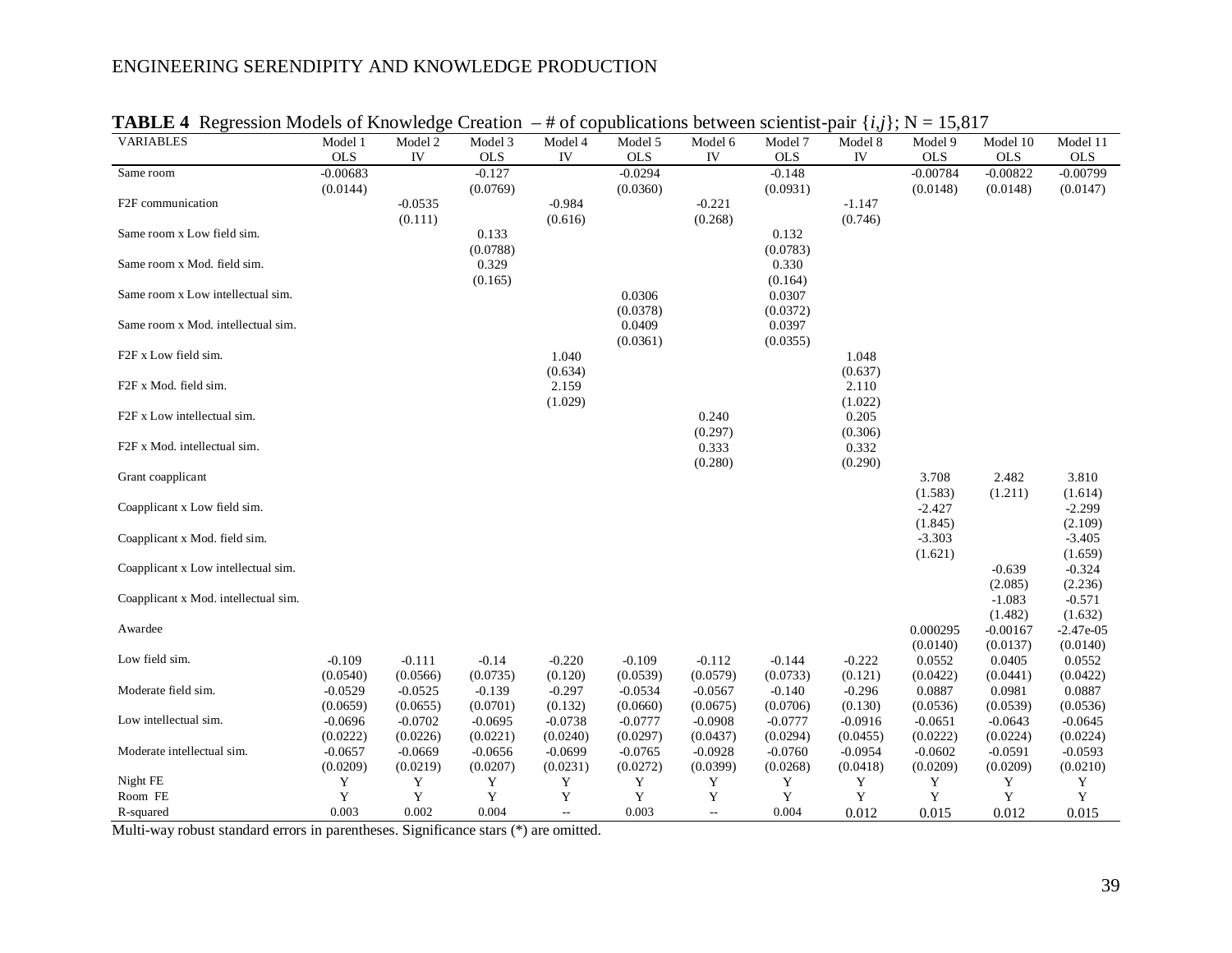| $\mathbf{R}$ and $\mathbf{C}$ and $\mathbf{C}$ are not to $\mathbf{C}$ and $\mathbf{C}$ and $\mathbf{C}$ and $\mathbf{C}$ are not to $\mathbf{C}$<br><b>VARIABLES</b> | Model 1    | Model 2  | Model 3    | <i>n</i> of forward chamons between scientist pair<br>Model 4 | Model 5    | Model 6   | $(v_2)$ $v_3$ $v_1$ $v_2$ $v_3$ $v_1$ $v_2$<br>Model 7 | Model 8  |
|-----------------------------------------------------------------------------------------------------------------------------------------------------------------------|------------|----------|------------|---------------------------------------------------------------|------------|-----------|--------------------------------------------------------|----------|
|                                                                                                                                                                       | <b>OLS</b> | IV       | <b>OLS</b> | IV                                                            | <b>OLS</b> | IV        | <b>OLS</b>                                             | IV       |
| Same room                                                                                                                                                             | $-0.0687$  |          | $-0.399$   |                                                               | $-0.0540$  |           | $-0.384$                                               |          |
|                                                                                                                                                                       | (0.0710)   |          | (0.165)    |                                                               | (0.150)    |           | (0.211)                                                |          |
| F <sub>2F</sub> communication                                                                                                                                         |            | $-0.537$ |            | $-3.082$                                                      |            | $-0.391$  |                                                        | $-2.910$ |
|                                                                                                                                                                       |            | (0.551)  |            | (1.331)                                                       |            | (1.115)   |                                                        | (1.656)  |
| Same room x Low field similarity                                                                                                                                      |            |          | 0.366      |                                                               |            |           | 0.367                                                  |          |
|                                                                                                                                                                       |            |          | (0.162)    |                                                               |            |           | (0.162)                                                |          |
| Same room x Moderate field similarity                                                                                                                                 |            |          | 1.003      |                                                               |            |           | 0.999                                                  |          |
|                                                                                                                                                                       |            |          | (0.605)    |                                                               |            |           | (0.605)                                                |          |
| Same room x Low intellectual similarity                                                                                                                               |            |          |            |                                                               | $-0.0487$  |           | $-0.0476$                                              |          |
|                                                                                                                                                                       |            |          |            |                                                               | (0.146)    |           | (0.146)                                                |          |
| Same room x Low intellectual similarity                                                                                                                               |            |          |            |                                                               | $-0.00251$ |           | $-0.00592$                                             |          |
|                                                                                                                                                                       |            |          |            |                                                               | (0.145)    |           | (0.145)                                                |          |
| F2F x Low field similarity                                                                                                                                            |            |          |            | 2.823                                                         |            |           |                                                        | 2.835    |
|                                                                                                                                                                       |            |          |            | (1.324)                                                       |            |           |                                                        | (1.332)  |
| F2F x Moderate field similarity                                                                                                                                       |            |          |            | 6.603                                                         |            |           |                                                        | 6.679    |
|                                                                                                                                                                       |            |          |            | (3.364)                                                       |            |           |                                                        | (3.334)  |
| F2F x Low intellectual similarity                                                                                                                                     |            |          |            |                                                               |            | $-0.426$  |                                                        | $-0.537$ |
|                                                                                                                                                                       |            |          |            |                                                               |            | (1.154)   |                                                        | (1.162)  |
| F2F x Moderate intellectual similarity                                                                                                                                |            |          |            |                                                               |            | $-0.0908$ |                                                        | $-0.112$ |
|                                                                                                                                                                       |            |          |            |                                                               |            | (1.138)   |                                                        | (1.135)  |
| Low field similarity                                                                                                                                                  | $-0.316$   | $-0.336$ | $-0.413$   | $-0.633$                                                      | $-0.316$   | $-0.335$  | $-0.413$                                               | $-0.632$ |
|                                                                                                                                                                       | (0.129)    | (0.137)  | (0.165)    | (0.256)                                                       | (0.129)    | (0.140)   | (0.165)                                                | (0.258)  |
| Moderate field similarity                                                                                                                                             | $-0.209$   | $-0.205$ | $-0.471$   | $-0.955$                                                      | $-0.209$   | $-0.204$  | $-0.471$                                               | $-0.962$ |
|                                                                                                                                                                       | (0.208)    | (0.214)  | (0.185)    | (0.360)                                                       | (0.208)    | (0.215)   | (0.186)                                                | (0.358)  |
| Low intellectual similarity                                                                                                                                           | $-0.446$   | $-0.452$ | $-0.446$   | $-0.462$                                                      | $-0.433$   | $-0.417$  | $-0.433$                                               | $-0.418$ |
|                                                                                                                                                                       | (0.0920)   | (0.0926) | (0.0918)   | (0.0950)                                                      | (0.102)    | (0.141)   | (0.102)                                                | (0.143)  |
| Moderate intellectual similarity                                                                                                                                      | $-0.353$   | $-0.364$ | $-0.352$   | $-0.373$                                                      | $-0.352$   | $-0.354$  | $-0.351$                                               | $-0.361$ |
|                                                                                                                                                                       | (0.0762)   | (0.0791) | (0.0760)   | (0.0810)                                                      | (0.0866)   | (0.128)   | (0.0862)                                               | (0.130)  |
| Night FE                                                                                                                                                              | Y          | Y        | Y          | Y                                                             | Y          | Y         | Y                                                      | Y        |
| Room FE                                                                                                                                                               | Y          | Y        | Y          | Y                                                             | Y          | Y         | Y                                                      | Y        |
| R-squared                                                                                                                                                             | 0.011      | 0.004    | 0.011      | $\mathord{\hspace{1pt}\text{--}\hspace{1pt}}$                 | 0.011      | 0.004     | 0.011                                                  | $- -$    |

|  | <b>TABLE 5</b> Regression Models of Knowledge Diffusion – # of forward citations between scientist-pair $\{i,j\}$ ; N = 15,817 |  |  |  |  |
|--|--------------------------------------------------------------------------------------------------------------------------------|--|--|--|--|
|  |                                                                                                                                |  |  |  |  |

Multi-way, robust standard errors in parentheses. Significance stars (\*) are omitted.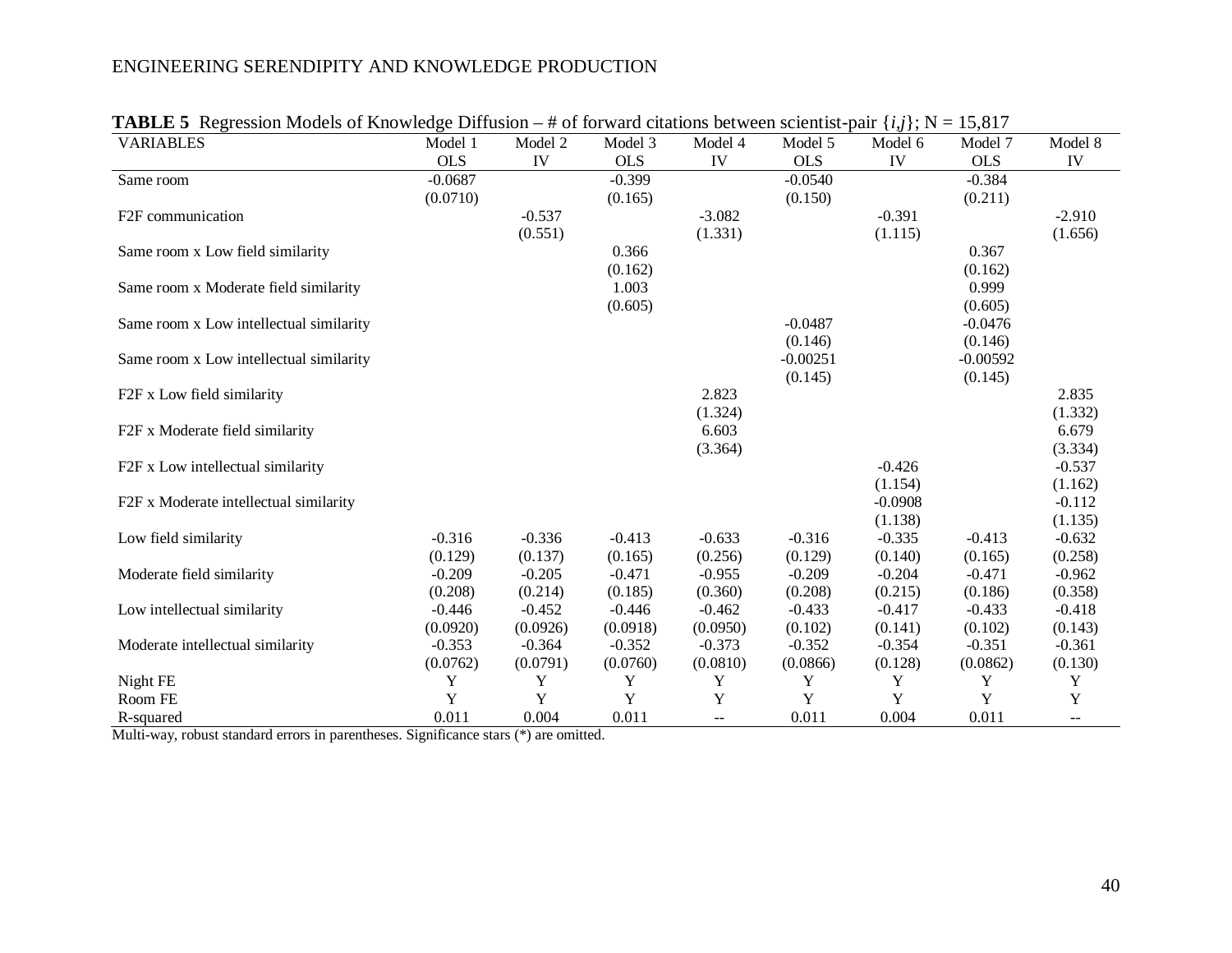

**FIGURE 1** Randomization of Participants By Night, Room, Group and Poster Location

**FIGURE 2** Yearly Trend in Copublication (Left) and Forward Citation (Right) Rates Between Same Room (Treatment) and Different Room (Control) Pairs with 95% CIs



**FIGURE 3** Change in (a) Knowledge Transfer, (b) Knowledge Creation, (c) Knowledge Diffusion and Knowledge Similarity for Communicating and Non-communicating Pairs

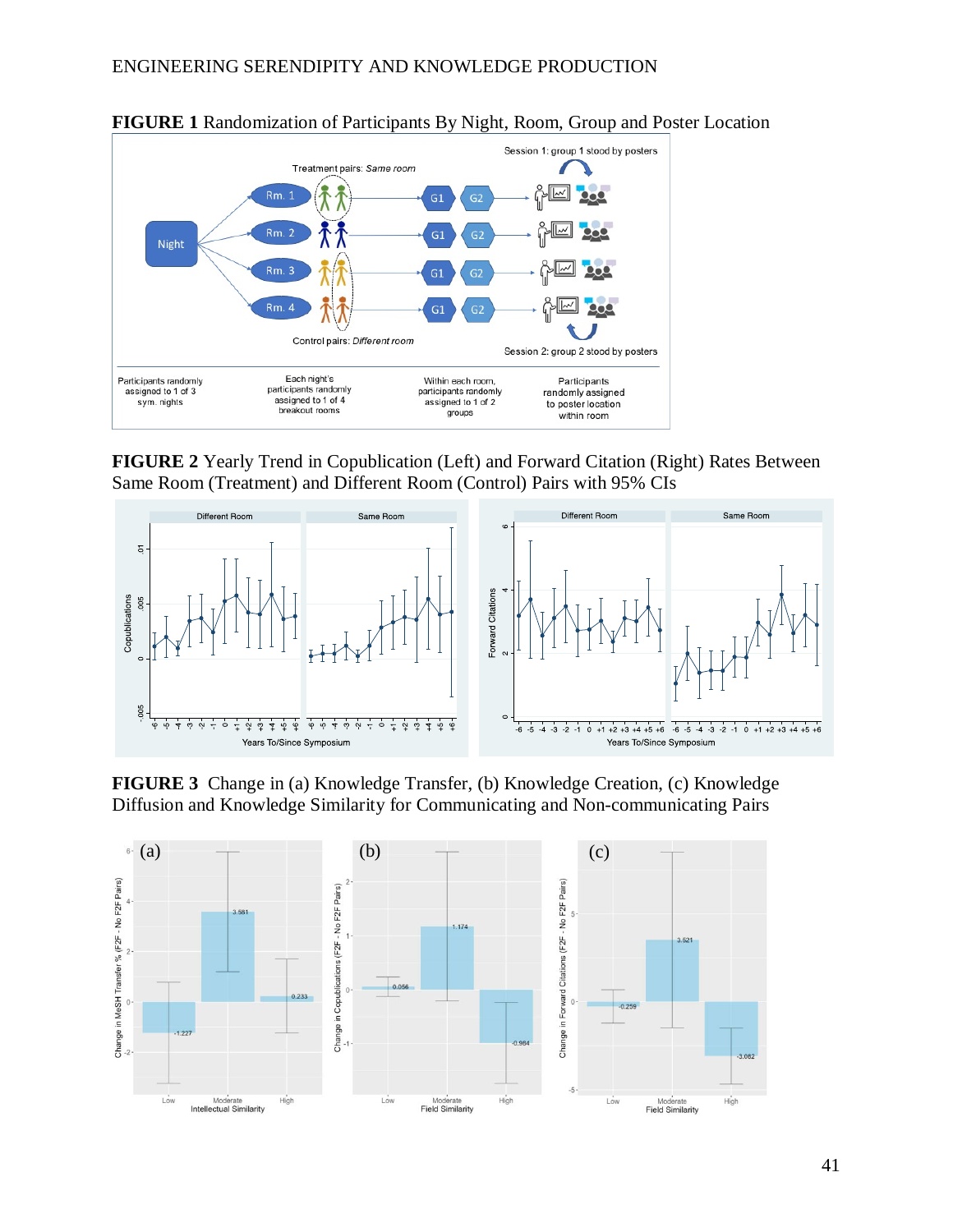# **APPENDIX for**

| Sample Means                                          | <b>HMS</b> | Participants | Difference |
|-------------------------------------------------------|------------|--------------|------------|
|                                                       | Profiles   |              |            |
| Degree                                                |            |              |            |
| MD                                                    | 0.604      | 0.572        | 0.031      |
| PhD                                                   | 0.382      | 0.493        | $-0.111$   |
| Publications                                          | 17.837     | 22.169       | $-4.332$   |
| Rank                                                  |            |              |            |
| Professor                                             | 0.061      | 0.037        | 0.024      |
| Associate Professor                                   | 0.066      | 0.157        | $-0.091$   |
| <b>Assistant Professor</b>                            | 0.108      | 0.204        | $-0.096$   |
| Instructor                                            | 0.278      | 0.331        | $-0.052$   |
| Postdoc/Fellow                                        | 0.401      | 0.219        | 0.182      |
| Other                                                 | 0.086      | 0.052        | 0.034      |
| Longwood                                              | 0.619      | 0.510        | 0.109      |
| Hospital                                              |            |              |            |
| <b>Beth Israel Deaconess</b><br><b>Medical Center</b> | 0.128      | 0.139        | $-0.011$   |
| <b>Massachusetts General</b>                          | 0.245      | 0.371        | $-0.125$   |
| Brigham and Women's                                   | 0.201      | 0.184        | 0.017      |
| Children's Hospital                                   | 0.120      | 0.129        | $-0.009$   |
| Radiology Department                                  | 0.054      | 0.266        | $-0.213$   |
| Observations                                          | 22,625     | 402          |            |

## *Engineering Serendipity: When Does Knowledge Sharing Lead to Knowledge Production?*

**TABLE A2** Comparison of Observed and Full Sample of Participants by Night, Room and Group

| Symposium Night      | Count (%) of Total |
|----------------------|--------------------|
| 1                    | 92 (63.4%)         |
| 2                    | 90 (68.2%)         |
| 3                    | 124 (90.4%)        |
| Total                | 306 (73.9%)        |
| <b>Breakout Room</b> | Count (%) of Total |
| 1                    | 57 (60.6%)         |
| 2                    | 114 (85.7%)        |
| 3                    | 63 (67.0%)         |
| $\overline{4}$       | 72 (77.2%)         |
| Total                | 306 (73.8%)        |
| Poster Group         | Count (%) of Total |
| 1                    | 150 (73.9%)        |
| 2                    | 156 (73.8%)        |
| Total                | 306 (73.8%)        |

Note:  $N = 413$  observations for the full sample, comprised of 402 participants (392 scientists that attended one night of the symposium and 10 "super experts" with deep expertise in advanced imaging technologies who were invited to attend between one and three symposium nights, for a total of 21 observations).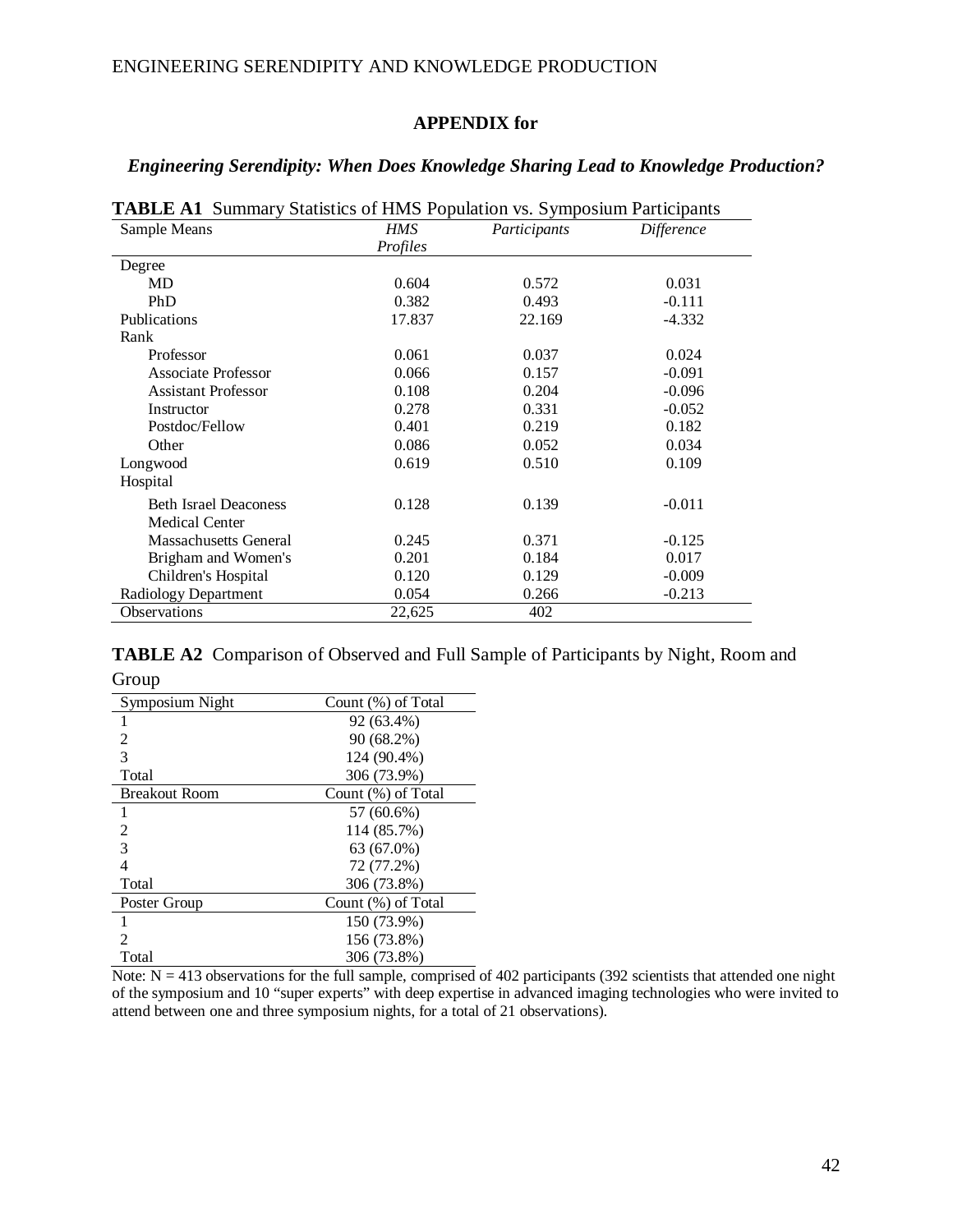| Covariate          | $\chi^2$ test statistic and p value |
|--------------------|-------------------------------------|
| Female             | $\chi^2(1) = 0.1159$ , p = 0.734    |
| Faculty rank       | $\chi^2$ (7) = 5.6566, p = 0.580    |
| Institution        | $\chi^2$ (23) = 24.076, p = 0.400   |
| Department         | $\chi^2$ (55) = 47.579, p = 0.751   |
| Clinical area      | $\chi^2$ (38) = 45.223, p = 0.196   |
| Imager             | $\chi^2(1) = 0.4540$ , p = 0.500    |
| Imaging technology | $\chi^2(19) = 20.167$ , p = 0.385   |
| Super expert       | $\chi^2(1) = 5.281$ , p = 0.022     |

| <b>TABLE A3</b> Covariate Balance Checks Between Observed and Full Sample of Participants |  |  |  |
|-------------------------------------------------------------------------------------------|--|--|--|
|-------------------------------------------------------------------------------------------|--|--|--|

Note:  $N = 413$  observations for the full sample, comprised of 402 participants (392 scientists attending one night of the symposium and 10 "super experts" with deep expertise in advanced imaging technologies who were invited to attend between one and three symposium nights, for a total of 21 observations).

| тты денти учи      |            | Diamones I of Dalile Kooni versus Different Kooni I ans $(1) - 1$ . |            |  |
|--------------------|------------|---------------------------------------------------------------------|------------|--|
| Covariate          | Treatment: | Control:                                                            | Difference |  |
|                    | Same Room  | Different Room                                                      |            |  |
| Previous coauthor  | 0.001      | 0.002                                                               | $-0.001$   |  |
| Same institution   | 0.179      | 0.189                                                               | $-0.010$   |  |
| Same department    | 0.102      | 0.097                                                               | 0.005      |  |
| Same imaging tech. | 0.175      | 0.171                                                               | 0.003      |  |
| Both imagers       | 0.170      | 0.175                                                               | $-0.005$   |  |
| Both clinicians    | 0.343      | 0.335                                                               | 0.009      |  |
| Same rank          | 0.202      | 0.218                                                               | $-0.016$   |  |
| Both female        | 0.084      | 0.084                                                               | $-0.000$   |  |
| Both male          | 0.506      | 0.496                                                               | 0.001      |  |

**TABLE A4** Summary Statistics For Same Room versus Different Room Pairs ( $N = 15.817$ )

**TABLE A5** First Stage OLS Regression Models of F2F Communication on Same Room, Field Similarity and Intellectual Similarity ( $N = 15,817$ )

| <b>VARIABLES</b>                   | Model 1   | Model 2    | Model 3    | Model 4    |
|------------------------------------|-----------|------------|------------|------------|
| Same room                          | 0.128     | 0.137      | 0.136      | 0.145      |
|                                    | (0.00888) | (0.0211)   | (0.0129)   | (0.0230)   |
| Same room x Low field sim.         |           | $-0.0111$  |            | $-0.0108$  |
|                                    |           | (0.0225)   |            | (0.0226)   |
| Same room x Mod. field sim.        |           | 0.0420     |            | 0.0424     |
|                                    |           | (0.0522)   |            | (0.0525)   |
| Same room x Low intellectual sim.  |           |            | $-0.00673$ | $-0.00619$ |
|                                    |           |            | (0.0170)   | (0.0171)   |
| Same room x Mod. intellectual sim. |           |            | $-0.0196$  | $-0.0194$  |
|                                    |           |            | (0.0166)   | (0.0166)   |
| Low field sim.                     | $-0.0374$ | $-0.0344$  | $-0.0375$  | $-0.0346$  |
|                                    | (0.00923) | (0.00841)  | (0.00923)  | (0.00841)  |
| Moderate field sim.                | 0.00704   | $-0.00392$ | 0.00729    | $-0.00376$ |
|                                    | (0.0293)  | (0.0246)   | (0.0293)   | (0.0247)   |
| Low intellectual sim.              | $-0.0114$ | $-0.0114$  | $-0.00961$ | $-0.00979$ |
|                                    | (0.00706) | (0.00705)  | (0.00591)  | (0.00589)  |
| Moderate intellectual sim.         | $-0.0214$ | $-0.0215$  | $-0.0163$  | $-0.0164$  |
|                                    | (0.00627) | (0.00627)  | (0.00566)  | (0.00565)  |
| Night FE                           | Y         | Y          | Y          | Y          |
| Room FE                            | Y         | Y          | Y          | Y          |
| First stage F-statistic            | 361.031   | 173.583    | 184.852    | 103.413    |
| R-squared                          | 0.045     | 0.045      | 0.045      | 0.046      |

Multi-way, robust standard errors in parentheses.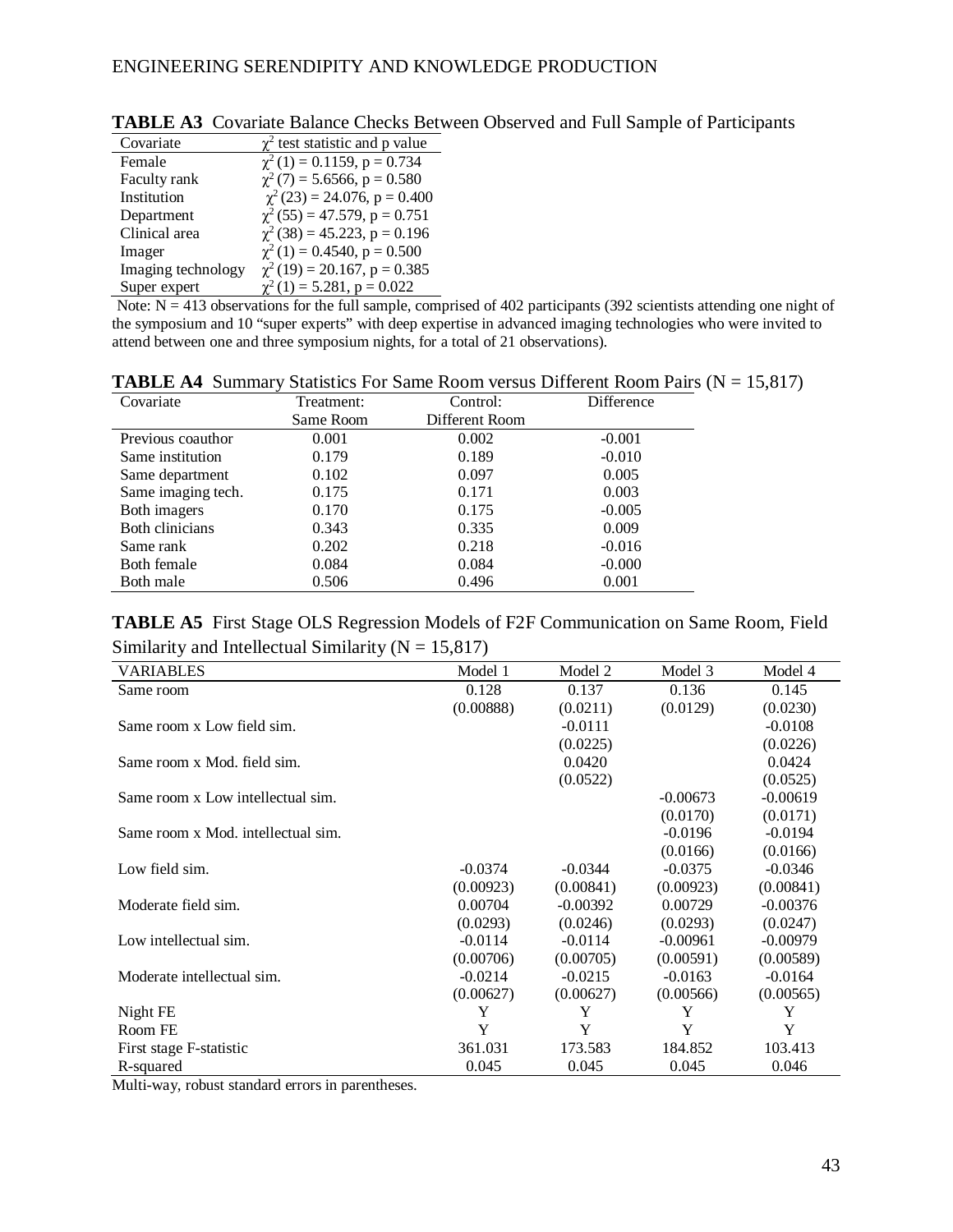| <b>TADLE AV</b> TO RECOMMENDED OF KID WICKED OUTCOMES WHILE ALL WISCO VALIATES, IN $-13,017$ |            |           |            |           |            |            |           |
|----------------------------------------------------------------------------------------------|------------|-----------|------------|-----------|------------|------------|-----------|
| <b>VARIABLES</b>                                                                             | Model 1    | Model 2   | Model 3    | Model 4   | Model 5    | Model 6    | Model 7   |
|                                                                                              | Transfer   | Transfer  | Creation   | Creation  | Creation   | Diffusion  | Diffusion |
|                                                                                              | <b>OLS</b> | IV        | <b>OLS</b> | IV        | <b>OLS</b> | <b>OLS</b> | IV        |
| Same room                                                                                    | $-0.0694$  |           | $-0.0901$  |           | 0.00193    | $-0.262$   |           |
|                                                                                              | (0.166)    |           | (0.0698)   |           | (0.0133)   | (0.173)    |           |
|                                                                                              |            |           |            |           |            |            |           |
| F <sub>2F</sub> communication                                                                |            | $-0.808$  |            | $-0.698$  |            |            | $-1.959$  |
|                                                                                              |            | (1.284)   |            | (0.544)   |            |            | (1.301)   |
| Same room x Low field sim.                                                                   | 0.0961     |           | 0.0883     |           |            | 0.276      |           |
|                                                                                              | (0.146)    |           | (0.0596)   |           |            | (0.128)    |           |
| Same room x Mod. field sim.                                                                  | 0.670      |           | 0.273      |           |            | 0.860      |           |
|                                                                                              | (0.482)    |           | (0.149)    |           |            | (0.569)    |           |
| Same room x Low intellectual sim.                                                            | $-0.149$   |           | 0.0132     |           |            | $-0.0795$  |           |
|                                                                                              | (0.211)    |           | (0.0311)   |           |            | (0.136)    |           |
| Same room x Mod. intellectual sim.                                                           | 0.395      |           | 0.0246     |           |            | $-0.0356$  |           |
|                                                                                              |            |           |            |           |            |            |           |
|                                                                                              | (0.173)    |           | (0.0316)   |           |            | (0.137)    |           |
| F2F x Low field similarity                                                                   |            | 1.064     |            | 0.700     |            |            | 2.110     |
|                                                                                              |            | (1.204)   |            | (0.475)   |            |            | (1.036)   |
| F2F x Mod. field sim.                                                                        |            | 3.999     |            | 1.715     |            |            | 5.697     |
|                                                                                              |            | (3.463)   |            | (0.893)   |            |            | (3.046)   |
| F2F x Low intellectual sim.                                                                  |            | $-1.330$  |            | 0.0704    |            |            | $-0.778$  |
|                                                                                              |            | (1.795)   |            | (0.247)   |            |            | (1.066)   |
| F2F x Mod. intellectual sim.                                                                 |            | 3.629     |            | 0.210     |            |            | $-0.353$  |
|                                                                                              |            | (1.628)   |            | (0.251)   |            |            | (1.056)   |
|                                                                                              |            |           |            |           | 2.989      |            |           |
| Grant coapplicant                                                                            |            |           |            |           |            |            |           |
|                                                                                              |            |           |            |           | (1.274)    |            |           |
| Coapplicant x Low field sim.                                                                 |            |           |            |           | $-2.913$   |            |           |
|                                                                                              |            |           |            |           | (1.705)    |            |           |
| Coapplicant x Mod. field sim.                                                                |            |           |            |           | $-2.635$   |            |           |
|                                                                                              |            |           |            |           | (1.311)    |            |           |
| Coapplicant x Low intellectual sim.                                                          |            |           |            |           | 0.901      |            |           |
|                                                                                              |            |           |            |           | (2.116)    |            |           |
| Coapplicant x Mod. field sim.                                                                |            |           |            |           | 0.696      |            |           |
|                                                                                              |            |           |            |           |            |            |           |
|                                                                                              |            |           |            |           | (1.415)    |            |           |
| Low field sim.                                                                               | $-0.403$   | $-0.668$  | $-0.00190$ | $-0.0782$ | 0.0455     | $-0.0671$  | $-0.329$  |
|                                                                                              | (0.222)    | (0.375)   | (0.0113)   | (0.0623)  | (0.0406)   | (0.0751)   | (0.223)   |
| Moderate field sim.                                                                          | $-0.109$   | $-0.0510$ | 0.0932     | 0.142     | 0.0529     | 0.293      | 0.447     |
|                                                                                              | (0.142)    | (0.189)   | (0.0530)   | (0.0860)  | (0.0389)   | (0.134)    | (0.198)   |
| Low intellectual sim.                                                                        | $-4.044$   | $-3.989$  | $-0.0331$  | $-0.0378$ | $-0.0290$  | $-0.316$   | $-0.282$  |
|                                                                                              | (0.244)    | (0.283)   | (0.0128)   | (0.0237)  | (0.00960)  | (0.0752)   | (0.106)   |
| Moderate intellectual sim.                                                                   | $-0.973$   | $-1.113$  | $-0.0372$  | $-0.0478$ | $-0.0284$  | $-0.254$   | $-0.244$  |
|                                                                                              | (0.162)    | (0.203)   | (0.0130)   | (0.0235)  | (0.0111)   | (0.0639)   | (0.0997)  |
| Previous coauthor                                                                            | $-0.302$   | $-0.526$  | 6.274      | 6.311     | 6.181      | 12.72      | 12.84     |
|                                                                                              | (0.903)    | (1.001)   | (3.511)    | (3.550)   | (3.581)    | (6.666)    | (6.722)   |
|                                                                                              |            |           |            |           |            |            |           |
| Same institution                                                                             | -0.0145    | $-0.0338$ | 0.0691     | 0.0704    | 0.0657     | 0.127      | 0.141     |
|                                                                                              | (0.107)    | (0.111)   | (0.0258)   | (0.0275)  | (0.0257)   | (0.0588)   | (0.0657)  |
| Same department                                                                              | $-0.226$   | $-0.271$  | 0.0962     | 0.104     | 0.0924     | 0.316      | 0.358     |
|                                                                                              | (0.171)    | (0.186)   | (0.0495)   | (0.0598)  | (0.0501)   | (0.116)    | (0.132)   |
| Same imaging technology                                                                      | $-0.146$   | $-0.171$  | 0.0430     | 0.0442    | 0.0408     | 0.0461     | 0.0552    |
|                                                                                              | (0.0923)   | (0.0972)  | (0.0321)   | (0.0338)  | (0.0315)   | (0.0671)   | (0.0712)  |
| Both clinicians                                                                              | $-0.512$   | $-0.521$  | 0.0255     | 0.0254    | 0.0281     | 0.0117     | 0.0154    |
|                                                                                              | (0.112)    | (0.115)   | (0.0172)   | (0.0179)  | (0.0174)   | (0.0591)   | (0.0607)  |
|                                                                                              |            |           |            |           |            |            |           |
| Both imagers                                                                                 | 0.123      | 0.142     | 0.0204     | 0.0176    | 0.0208     | 0.136      | 0.124     |
|                                                                                              | (0.172)    | (0.177)   | (0.0320)   | (0.0336)  | (0.0308)   | (0.0929)   | (0.0920)  |
| Same rank                                                                                    | $-0.457$   | $-0.459$  | $-0.0122$  | $-0.0112$ | $-0.0100$  | $-0.0215$  | $-0.0150$ |
|                                                                                              | (0.105)    | (0.106)   | (0.0148)   | (0.0143)  | (0.0147)   | (0.0482)   | (0.0467)  |
| Both female                                                                                  | $-0.367$   | $-0.393$  | 0.00837    | 0.00867   | 0.0109     | $-0.0332$  | $-0.0252$ |
|                                                                                              | (0.142)    | (0.148)   | (0.0223)   | (0.0241)  | (0.0229)   | (0.0541)   | (0.0684)  |
| Both male                                                                                    | 0.229      | 0.235     | 0.0120     | 0.0126    | 0.0123     | 0.0613     | 0.0691    |
|                                                                                              | (0.127)    | (0.132)   | (0.0143)   | (0.0140)  | (0.0137)   | (0.0569)   | (0.0565)  |
|                                                                                              |            |           |            |           |            |            |           |
| R-squared                                                                                    | 0.235      | 0.227     | 0.076      | 0.060     | 0.084      | 0.062      | 0.049     |

|  | <b>TABLE A6</b> Regression Models of Knowledge Outcomes With Pairwise Covariates; $N = 15,817$ |  |  |
|--|------------------------------------------------------------------------------------------------|--|--|
|  |                                                                                                |  |  |

All regression models include night and room FE. Multi-way, robust standard errors in parentheses.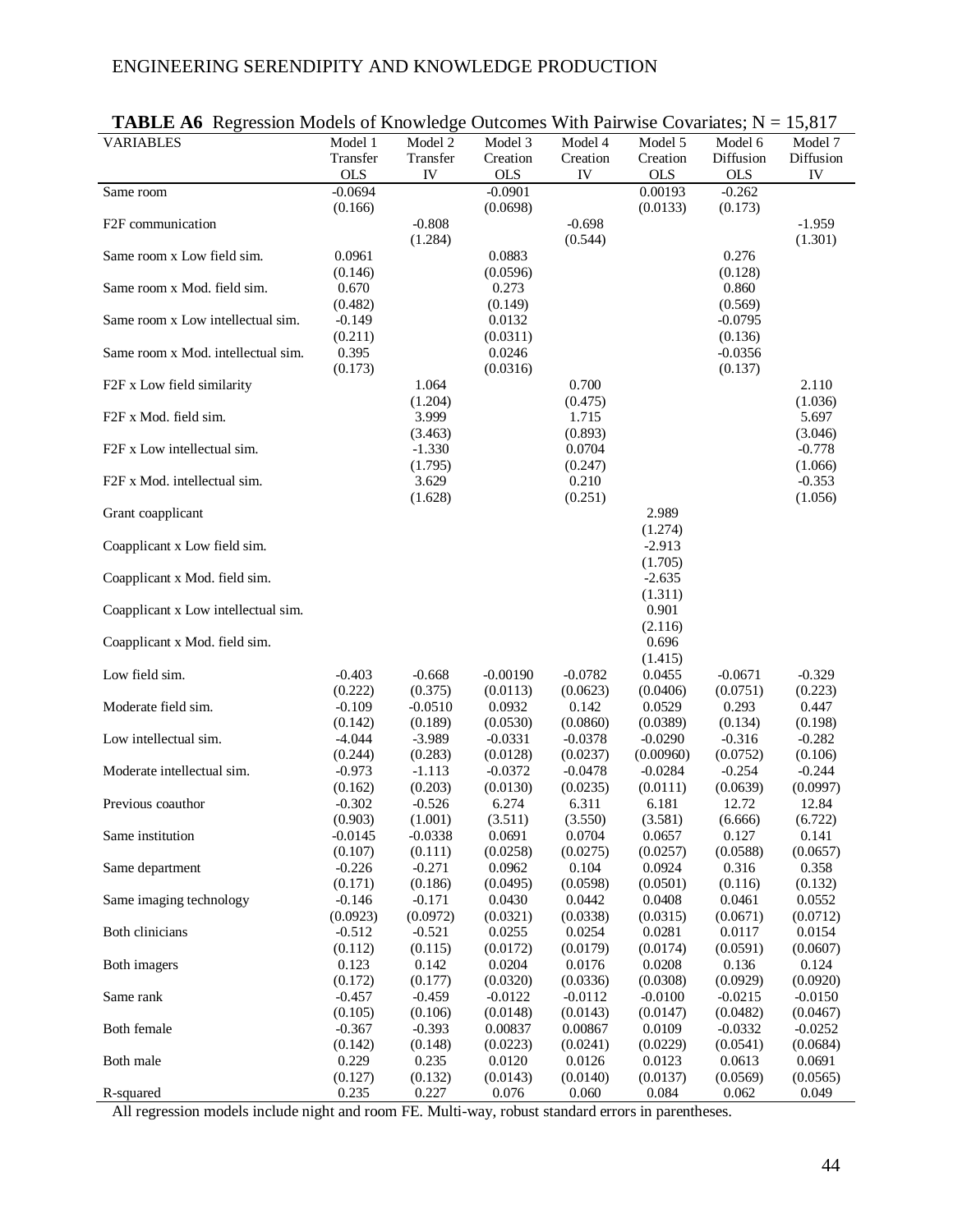| $\left(\cdot,\cdot\right)$ , $\cdot$ $\cdot$ |           | $(1.41 \times 10^{11})$ |           |           |
|----------------------------------------------|-----------|-------------------------|-----------|-----------|
| <b>VARIABLES</b>                             | Model 1   | Model 2                 | Model 3   | Model 4   |
| Same room                                    | 0.0882    | 0.0707                  | 0.0537    | 0.0426    |
|                                              | (0.0807)  | (0.147)                 | (0.106)   | (0.159)   |
| Same room x Low field sim.                   |           | 0.0120                  |           | 0.00516   |
|                                              |           | (0.143)                 |           | (0.143)   |
| Same room x Mod. field sim.                  |           | 0.356                   |           | 0.323     |
|                                              |           | (0.325)                 |           | (0.328)   |
| Same room x Low intellectual sim.            |           |                         | $-0.0993$ | $-0.0975$ |
|                                              |           |                         | (0.143)   | (0.144)   |
| Same room x Mod. intellectual sim.           |           |                         | 0.199     | 0.197     |
|                                              |           |                         | (0.135)   | (0.135)   |
| Low field sim.                               | 0.166     | 0.163                   | 0.165     | 0.163     |
|                                              | (0.112)   | (0.116)                 | (0.112)   | (0.115)   |
| Moderate field sim.                          | $-0.0567$ | $-0.147$                | $-0.0608$ | $-0.142$  |
|                                              | (0.225)   | (0.212)                 | (0.224)   | (0.212)   |
| Low intellectual sim.                        | $-4.586$  | $-4.586$                | $-4.561$  | $-4.561$  |
|                                              | (0.200)   | (0.200)                 | (0.203)   | (0.203)   |
| Moderate intellectual sim.                   | $-1.026$  | $-1.026$                | $-1.075$  | $-1.075$  |
|                                              | (0.146)   | (0.146)                 | (0.153)   | (0.153)   |
| Night FE                                     | Y         | Y                       | Y         | Y         |
| Room FE                                      | Y         | Y                       | Y         | Y         |
| R-squared                                    | 0.263     | 0.263                   | 0.264     | 0.264     |

| <b>TABLE A7</b> OLS Regression Models of Knowledge Transfer – % of MeSH Keywords |  |
|----------------------------------------------------------------------------------|--|
| Transferred between scientist-pair $\{i,j\}$ ; N = 28,258 (Full Sample)          |  |

Multi-way, robust standard errors in parentheses.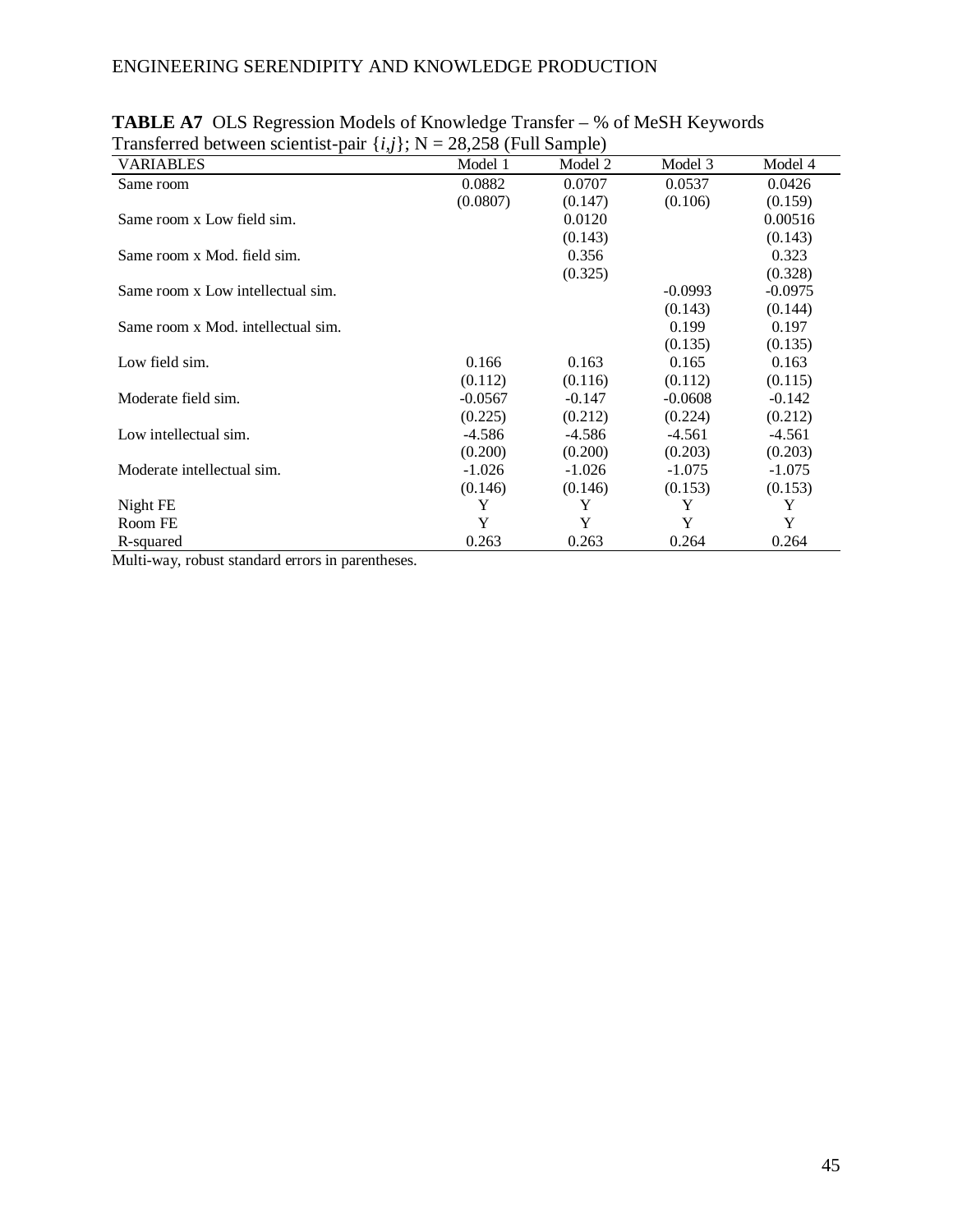| <b>VARIABLES</b>                     | Model 1   | Model 2   | Model 3   | Model 4   | Model 5   | Model 6   | Model 7   |
|--------------------------------------|-----------|-----------|-----------|-----------|-----------|-----------|-----------|
| Same room                            | $-0.0202$ | $-0.0856$ | $-0.0508$ | $-0.112$  | $-0.0235$ | $-0.0240$ | $-0.0247$ |
|                                      | (0.0148)  | (0.0557)  | (0.0300)  | (0.0670)  | (0.0145)  | (0.0144)  | (0.0143)  |
| Same room x Low field sim.           |           | 0.0727    |           | 0.0699    |           |           |           |
|                                      |           | (0.0546)  |           | (0.0537)  |           |           |           |
| Same room x Mod. field sim.          |           | 0.166     |           | 0.162     |           |           |           |
|                                      |           | (0.100)   |           | (0.0991)  |           |           |           |
| Same room x Low intellectual sim.    |           |           | 0.0388    | 0.0377    |           |           |           |
|                                      |           |           | (0.0267)  | (0.0259)  |           |           |           |
| Same room x Mod. intellectual sim.   |           |           | 0.0558    | 0.0530    |           |           |           |
|                                      |           |           | (0.0276)  | (0.0264)  |           |           |           |
| Gant coapplicant                     |           |           |           |           | 4.030     | 4.030     | 5.206     |
|                                      |           |           |           |           | (1.248)   | (1.248)   | (1.472)   |
| Coapplicant x Low field sim.         |           |           |           |           | $-1.388$  |           | $-0.471$  |
|                                      |           |           |           |           | (1.758)   |           | (1.976)   |
| Coapplicant x Mod. field sim.        |           |           |           |           | $-3.604$  |           | $-4.775$  |
|                                      |           |           |           |           | (1.302)   |           | (1.531)   |
| Coapplicant x Low intellectual sim.  |           |           |           |           |           | $-3.679$  | $-3.891$  |
|                                      |           |           |           |           |           | (1.673)   | (1.924)   |
| Coapplicant x Mod. intellectual sim. |           |           |           |           |           | $-3.789$  | $-3.961$  |
|                                      |           |           |           |           |           | (1.481)   | (1.803)   |
| Low field sim.                       | $-0.103$  | $-0.122$  | $-0.104$  | $-0.121$  | $-0.0844$ | $-0.0875$ | $-0.0848$ |
|                                      | (0.0343)  | (0.0460)  | (0.0344)  | (0.0458)  | (0.0333)  | (0.0342)  | (0.0333)  |
| Moderate field sim.                  | $-0.0775$ | $-0.120$  | $-0.0781$ | $-0.119$  | $-0.0568$ | $-0.0755$ | $-0.0574$ |
|                                      | (0.0387)  | (0.0463)  | (0.0387)  | (0.0462)  | (0.0390)  | (0.0402)  | (0.0390)  |
| Low intellectual sim.                | $-0.0858$ | $-0.0858$ | $-0.0955$ | $-0.0953$ | $-0.0811$ | $-0.0733$ | $-0.0732$ |
|                                      | (0.0179)  | (0.0179)  | (0.0227)  | (0.0225)  | (0.0175)  | (0.0171)  | (0.0171)  |
| Moderate intellectual sim.           | $-0.0783$ | $-0.0785$ | $-0.0922$ | $-0.0917$ | $-0.0721$ | $-0.0653$ | $-0.0654$ |
|                                      | (0.0166)  | (0.0167)  | (0.0211)  | (0.0209)  | (0.0161)  | (0.0158)  | (0.0157)  |
| Night FE                             | Y         | Y         | Y         | Y         | Y         | Y         | Y         |
| Room FE                              | Y         | Y         | Y         | Y         | Y         | Y         | Y         |
| R-squared                            | 0.004     | 0.004     | 0.004     | 0.004     | 0.027     | 0.027     | 0.034     |

**TABLE A8** OLS Regression Models of Knowledge Creation  $-$  # of copublications between scientist-pair  $\{i, j\}$ ; N = 28,258 (Full Sample)

Multi-way robust standard errors in parentheses.